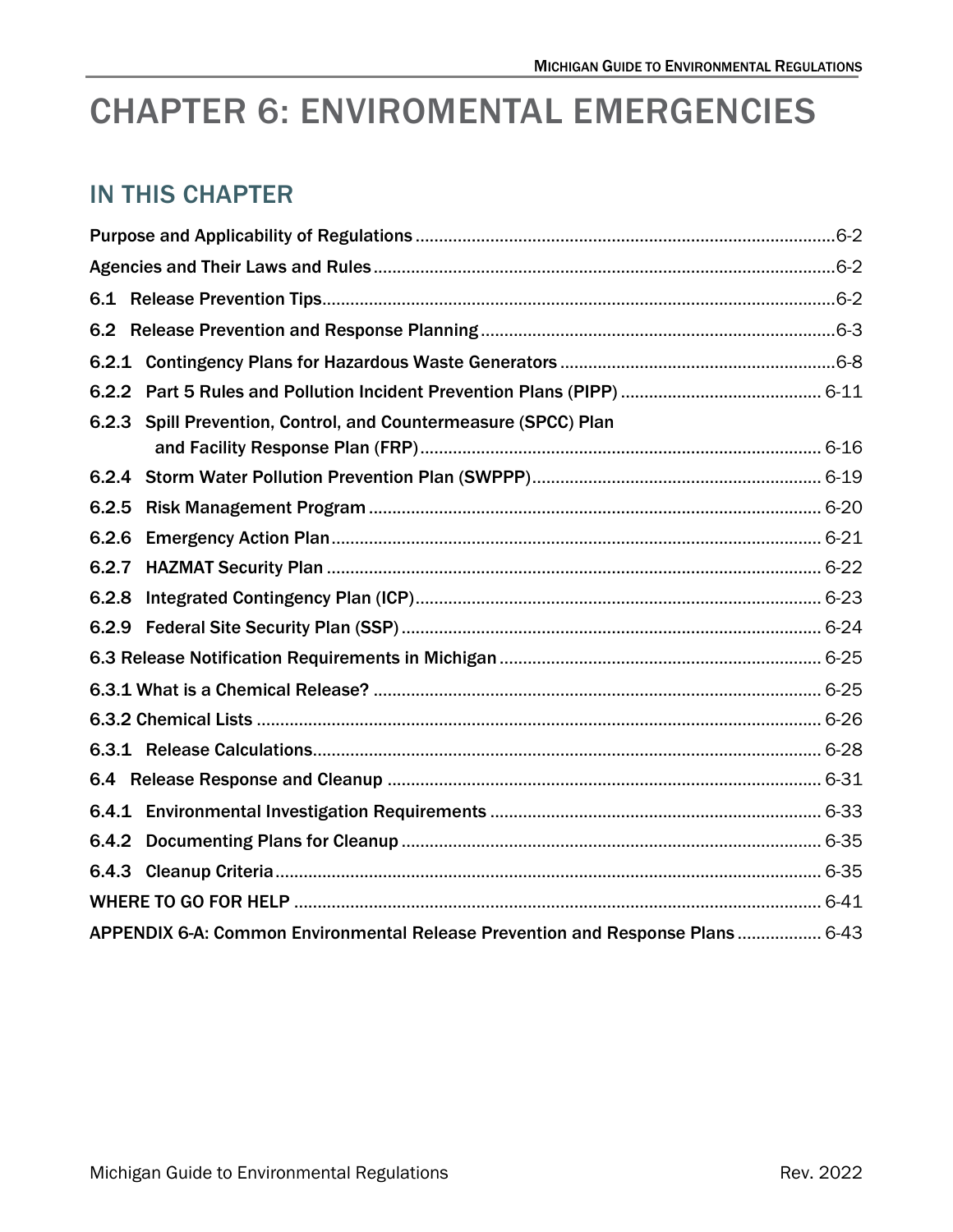

## PURPOSE AND APPLICABILITY OF REGULATIONS

There are many regulations pertaining to release planning, reporting, employee training, and response. The intent is to protect public health and welfare and the environment from spills or releases of regulated materials. Each regulation targets a specific group of materials that exhibit certain characteristics. Appendix B contains definitions of the various regulated groups of materials referenced in this chapter. These defined terms appear throughout this chapter in bold lettering.

In some instances, multiple agencies use the same term to describe a different regulated group. Such terms will be

followed by a dash and the acronym of the defining agency or regulation. For example, the U.S. Department of Transportation (U.S. DOT) and the Michigan Fire Prevention Code, Public Act 207 of 1941, as amended (Act 207) have differing definitions for the term "hazardous material." Therefore, the U.S. DOT and Act 207 definitions of hazardous material will appear as "hazardous material-U.S. DOT" and "hazardous material-Act 207" respectively.

## <span id="page-1-0"></span>AGENCIES AND THEIR LAWS AND RULES

Due to the numerous environmental federal and state regulations that apply to this chapter, please refer to the "[Release Notification Requirements in Michigan"](https://www.michigan.gov/-/media/Project/Websites/egle/Documents/Spill-Release-Reporting/Release-Reporting-Requirements.pdf) document and the Summary of Common Environmental Release Prevention and Response Plans in Appendix 6-A. This table is a tool to identify the laws and regulations applicable to this chapter and the agencies that implement them.

## <span id="page-1-1"></span>6.1 RELEASE PREVENTION TIPS

Releases can usually be prevented by using common sense and care when storing, transferring, and transporting regulated materials. Tips include:

- Train all personnel in spill prevention techniques. Some regulations indicate who, at a minimum, must be trained for handling regulated material and waste.
- Practice safe loading and unloading procedures.
- Have inventory control procedures track material from receipt to disposal.
- Post warning and instructional signs in appropriate places.
- Adequately label all containers.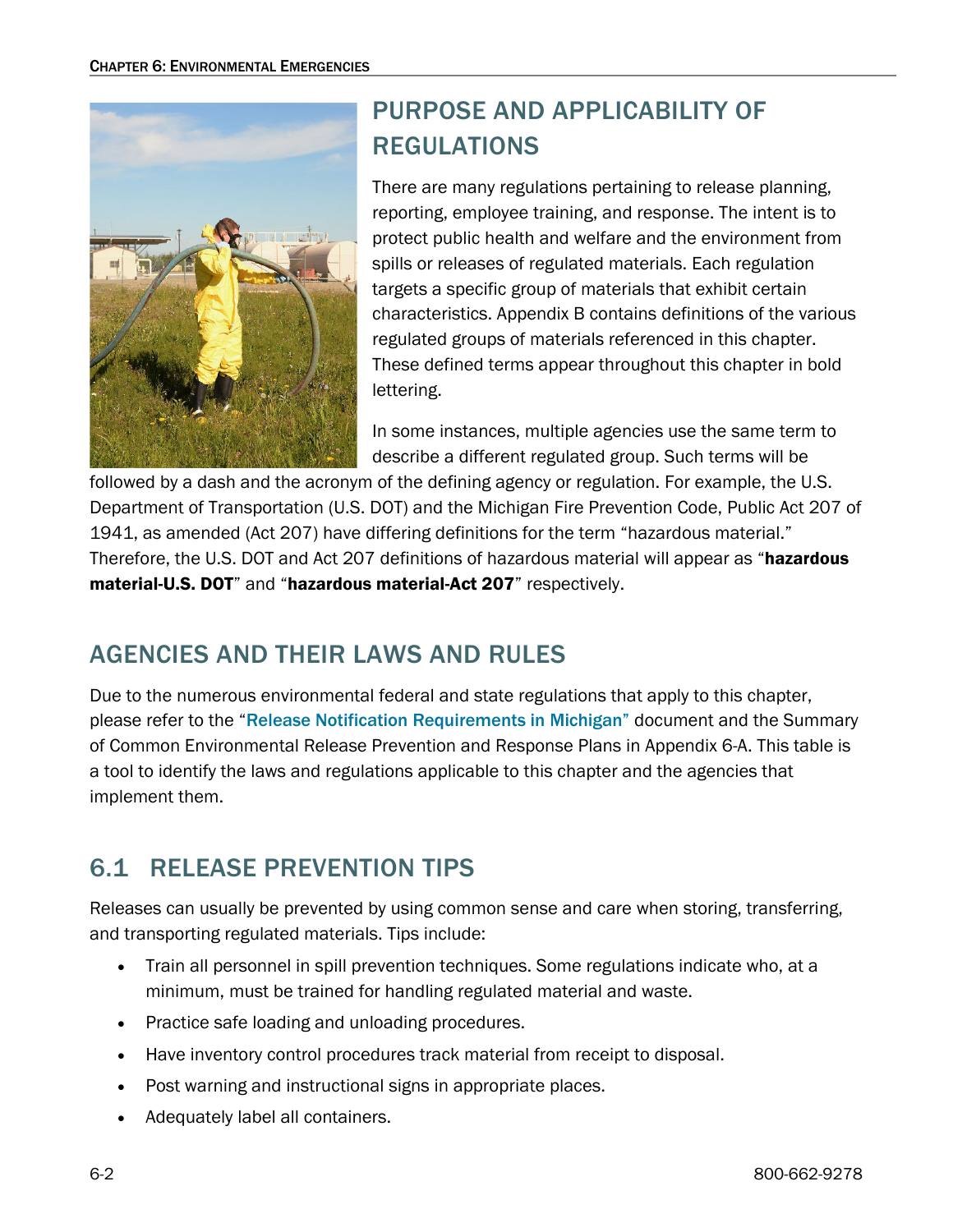- Use pumps or funnels to transfer liquids.
- Keep lids and covers on containers to control spills and evaporation.
- Use seal-less pumps.
- Install spill basins or dikes in storage areas.
- Install splash guards and drip boards on tanks and faucets.
- Use drip buckets under liquid spigots.
- Prohibit outside draining or replacement of fluids over the ground or on pavement not designed for containment.

You might also reduce the damage caused by spills if you notice them quickly. Routinely check your material handling equipment for deterioration, leaks and spills. This will help to ensure timely repair to prevent a material release and quick response to mitigate damages and clean-up liabilities. Some of the regulations specify how often you must monitor your business. Watch for strange odors and discoloration or corrosion of walls, work surfaces, ceilings, and pipes. Also note if anyone has irritation of the eyes, nose, or throat. All of these can indicate the presence of leaks or poorly maintained equipment.

## <span id="page-2-0"></span>6.2 RELEASE PREVENTION AND RESPONSE PLANNING

While environmental regulations do not require all businesses to develop release prevention and response plans, having one is recommended to minimize your liability and protect human health and the environment. Depending on your activities, you may be subject to multiple planning regulations, and you're encouraged to develop one plan, an Integrated Contingency Plan (ICP) as described in [Chapter 6.2.8,](#page-21-0) that includes each individual plan's specific requirements as identified in the different federal or state laws.

Even if you are not required to have a written plan under the regulations described in this section, you are responsible for any release on or from your property. You may be required to report the release to different agencies (see Chapter 6.3) and will be required to clean up the release (see Chapter 6.4). Release notifications and cleanup procedures would be included in plans developed voluntarily or as required by regulation. In addition, staff must be properly trained for their role in responding to releases. Information about secondary containment and other material storage requirements discussed in [Chapters 2](https://www.michigan.gov/-/media/Project/Websites/egle/Documents/Regulatory-Assistance/Guidebooks/MI-Guide-to-Environmental-Regulations/MI-Guide-Environmental-Regulations-Ch2-Waste.pdf) and [4](https://www.michigan.gov/egle/-/media/Project/Websites/egle/Documents/Regulatory-Assistance/Guidebooks/MI-Guide-to-Environmental-Regulations/MI-Guide-Environmental-Regulations-Ch4-Transport.pdf) should also be included in emergency plans.

In addition to plans discussed in this chapter, facilities may have other planning related requirements in:

- $\checkmark$  Permits issued to the facility.
- Community Emergency Response Plan required by Section 302 of SARA Title III ([Chapter 5.3](https://www.michigan.gov/-/media/Project/Websites/egle/Documents/Regulatory-Assistance/Guidebooks/MI-Guide-to-Environmental-Regulations/MI-Guide-Environmental-Regulations-Ch5-SARA.pd#page=4)).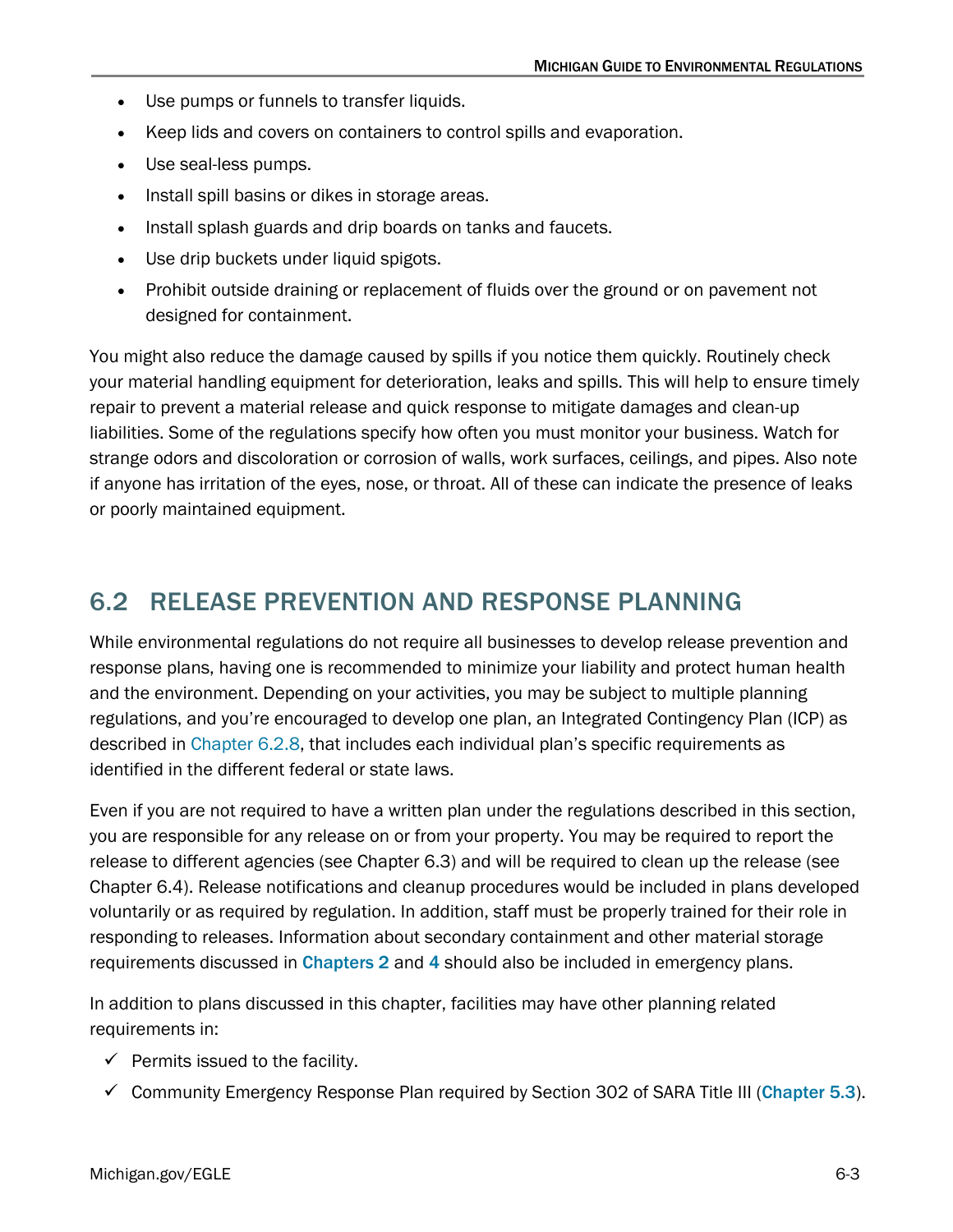Firefighter Right-to-Know requires that you provide to your local fire department information about the hazardous materials kept on site. It is recommended that you invite your local fire department to tour your facility, so they can be adequately trained and have the necessary equipment available to respond to an emergency at your facility. Some fire departments encourage the practice of having a lock box or emergency tube available somewhere outside of the facility building(s) that protects the contents of facility emergency contacts, basic facility information, facility maps, and either Safety Data Sheets (SDSs) or a description of potentially harmful materials on site. Talk to your fire department about this practice. They can provide recommendations regarding what they want to have immediately available if called to the site and where they would like to have the information located. However, due to terrorism concerns, be cautious about the placement of information in case of potential sabotage.

The U.S. DOT regulations require each person in physical possession of the hazardous material-**US DOT** at the time of a reportable incident as defined in 49 CFR [171.15](https://www.ecfr.gov/) to provide notice by telephone to the National Response Center (NRC) at 800-424-8802. The notice must be provided as soon as practical but no later than 12 hours after the reportable incident occurs, and a more detailed incident report must follow on DOT Form F 5800.1 within 30 days of discovery of the incident. For more details on incident reporting and training related to **hazardous materials-U.S.** DOT, see [Chapter 4](https://www.michigan.gov/egle/-/media/Project/Websites/egle/Documents/Regulatory-Assistance/Guidebooks/MI-Guide-to-Environmental-Regulations/MI-Guide-Environmental-Regulations-Ch4-Transport.pdf) and EGLE's "[Release Notification Requirements in Michigan](https://www.michigan.gov/egle/-/media/Project/Websites/egle/Documents/Spill-Release-Reporting/Release-Reporting-Requirements.pdf)" document.

Consider what needs to be done in case of an emergency and prepare a response plan to protect your company, employees, and the environment. Consider the following in case emergency responders are contacted for assistance to the facility:

- The fire department's response is based on the information you give them. Provide as much detail as possible when calling for help. Have your emergency information readily available and let them know what hazardous materials are involved, how much if known, the location of the spill, if people are inside the facility or taking some response actions, wind direction, etc.
- Have a key contact person (who is knowledgeable about the whole facility and the incident) meet the responders.
- Make sure everyone is accounted for, including both employees and visitors at the facility.
- Keep everyone upwind of the situation and, if necessary, have people move to a different location.
- Have a knowledgeable public relations person from the facility available to address media if they arrive at the scene.
- Follow the emergency responders' directions.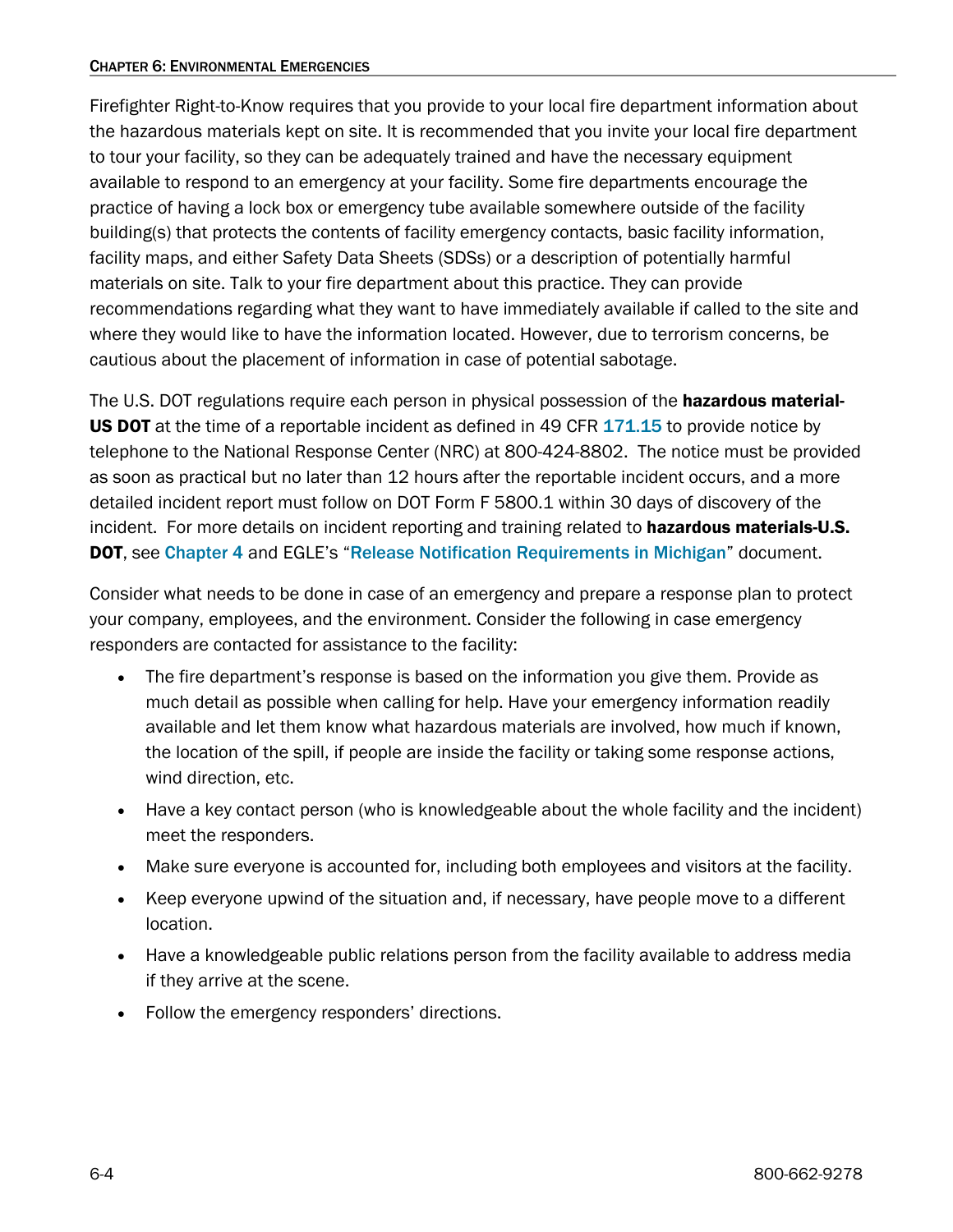The following are common environmental release prevention and response plans that a manufacturer may be required to develop:

- [Hazardous Waste Contingency Plan](https://www.michigan.gov/-/media/Project/Websites/egle/Documents/Programs/MMD/Hazardous-Waste/contingency-plan-emergency-procedures.pdf): Part 111 (Hazardous Waste Management) of Act 451 if you have regulated amounts of **hazardous waste** (see Chapter  $6.2.1$ ).
- Pollution Incident Prevention Plan (PIPP): Part 31 (Water Resources Protection) of Act 451 if you have regulated amounts of oil, salt or polluting materials that are listed in R 324.2009, Table 1 in the Part 5 Rules. (se[e Chapter 6.2.2\)](#page-10-0).
- Spill Prevention, Control, and Countermeasures (SPCC) Plan: federal Clean Water Act if you have regulated storage capacity of oils and a release could potentially reach navigable waters, or you have PCB articles regulated under the Toxic Substances Control Act (TSCA) that requires a SPCC Plan. (see [Chapter 6.2.3\)](#page-13-0).
- Storm Water Pollution Prevention Plan (SWPPP): Part 31 (Water Resources Protection) of Act 451 if you are subject to a storm water discharge permit. (see [Chapter 6.2.4\)](#page-17-0).
- Risk Management Program (RMP): Section 112(r) of the 1990 Clean Air Act Amendments if you have regulated amounts of CAA Section 112(r) Substances. (see [Chapter 6.2.5\)](#page-18-0).
- Emergency Action Plan: National Fire Protection Association (NFPA) [pamphlet 30](http://www.nfpa.org/codes-and-standards/document-information-pages?mode=code&code=30) if you have flammable and combustible liquids stored aboveground in containers and drums 60 gallons and larger and tanks 660 gallons and larger. (se[e Chapter 6.2.6\)](#page-19-0).
- HAZMAT Security Plan if you are shipping hazardous materials-U.S.DOT, including shipments of hazardous waste requiring placards in excess of 1000 pounds [\(Chapter 6.2.7\)](#page-20-0).
- Integrated Contingency Plan (ICP) if you choose to prepare one plan that covers multiple regulatory requirements instead of developing an individual plan under each regulation. (see [Chapter 6.2.8\)](#page-21-0).
- Federal Site Security Plan if you have met the threshold amounts for the Chemicals of Interest (see [Chapter 6.2.9\)](#page-22-0).

Are you subject to the above planning requirements? First it is necessary to determine if there are regulated materials on site, and then determine if the facility meets other conditions that require planning. Ask yourself the following questions:

- 1. Are there regulated materials on site? Use your safety data sheets [SDS], hazardous waste manifests, waste survey information gathered as described in Chapter 2.1, and information about polluting materials and PCBs in Chapter 4 to answer the following questions.
	- Is the material on any list of regulated substances?
		- $\circ$  Is the material a product or raw material designated as a **polluting material?**
		- $\circ$  Is the material a hazardous waste?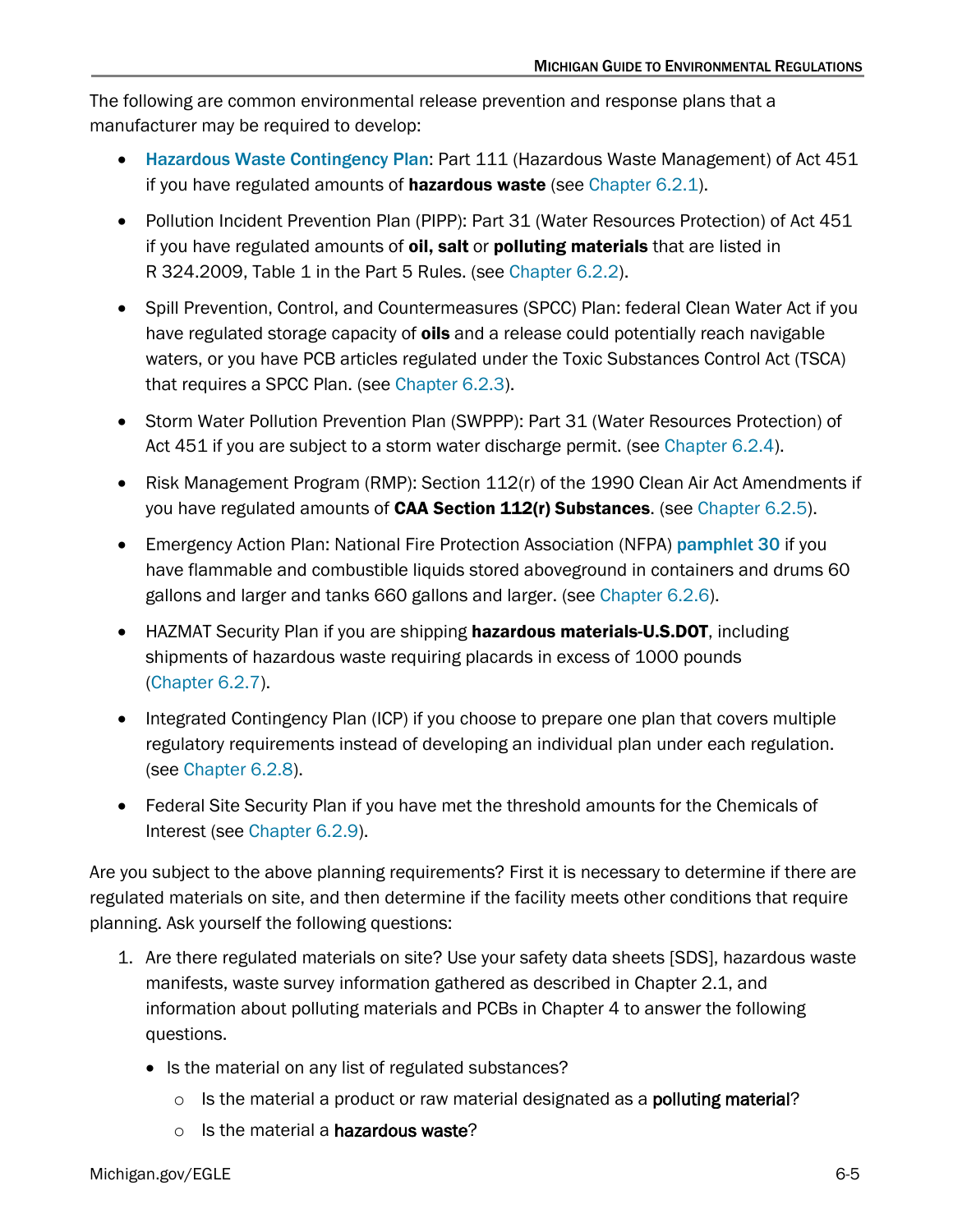- $\circ$  Is any of it salt (sodium chloride, potassium chloride, calcium chloride, and magnesium chloride)?
- $\circ$  Is any material a flammable or combustible liquid (flashpoint below 200 degrees Fahrenheit)?
- $\circ$  Is the material an oil (this includes vegetable oils, animal fats, synthetic oils, and petroleum products, and derivatives like mineral spirits, gasoline, diesel fuel, etc.)? Do you have 1,320 or more gallons total storage capacity, or do you have a single container with a capacity of more than 660 gallons?
- o Are there regulated PCB articles on site in temporary storage or stationary bulk storage tanks (see Chapter 4.5)?
- 2. If there are regulated materials or other regulated conditions, do you meet those conditions that would require planning? Information to consider includes:
	- How much is on site?
	- How much is stored outdoors or indoors?
	- How long is it kept on site?
	- Is any material stored in regulated aboveground or underground storage tanks?
	- Can a release reach navigable waters of the state either by direct discharge or via a conveyance system such as drains, ditches, etc.?
	- What is the facility's hazardous waste generator status (see Chapter 2.4.3)?
	- Does the facility have a hazardous waste treatment, storage, and disposal facility permit?
	- Is the facility required to have a storm water discharge permit (see Chapter 3.2.3)?
	- What is the facility's North America Industrial Classification code (NAIC) or Standard Industrial Classification (SIC) code (see Chapter 3.2.3)?
	- If a release occurred, is there a potential for a significant impact on the waters of the state (i.e., rivers, lakes, drains)?
	- Are hazardous materials as defined under U.S. DOT, NFPA, or Act 138 regulations being shipped off-site (see Chapter 4.4)?

Now use your answers while reviewing the planning requirements found in this chapter, reporting requirements found in Appendix 6-A, and the referenced regulations to see which requirements apply to your company. An overview of the various emergency plans and planning resources are discussed in more detail in the sections to follow within this chapter.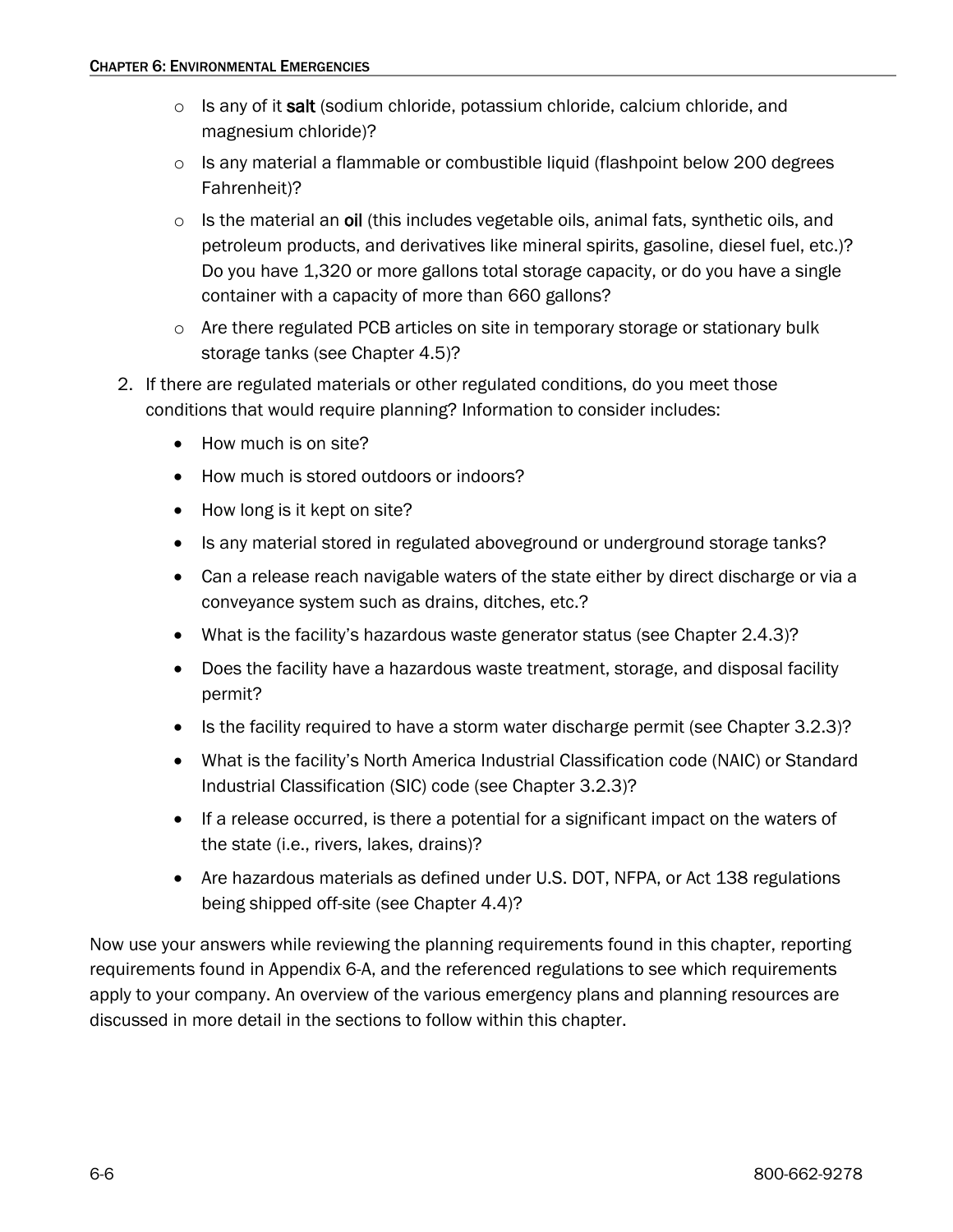Where can you find additional site specific and general emergency planning resources?

- If your facility has any existing emergency plans, determine if it is still subject to the same regulations that require those plans. Then look at current requirements to determine what needs to be updated. Maintain a plan even if it is not specifically required by the regulations to limit your liabilities.
- Go to [EGLE's Emergency Planning Web site](https://www.michigan.gov/egle/Regulatory-Assistance/Emergency-Planning-and-Community-Right-to-Know) ([michigan.gov/EGLEEmergencyPlan\)](https://www.michigan.gov/egle/Regulatory-Assistance/Emergency-Planning-and-Community-Right-to-Know) for planning information and Web links.
- The Michigan State Police (MSP), Emergency Management and Homeland Security Division, offers HAZMAT training and has publications to help companies and communities prepare for hazardous materials incidents, including the:
	- $\checkmark$  "[Emergency Management and Homeland Security Publications Web page](https://www.michigan.gov/msp/divisions/emhsd)" that details hazard mitigation planning and success stories, and the
	- *"*[Critical Incident Protocol A Public and Private Partnership](https://www.michigan.gov/msp/-/media/Project/Websites/msp/EMHSD/Publications/msp-critical__incident_Protocal_8735_7.pdf)*"* for community and facility joint planning information.
- The Federal Emergency Management Agency has information at [fema.gov](https://www.fema.gov/) for prevention and preparation.
- The [Center for Disease Control](https://www.cdc.gov/) ([cdc.gov\)](http://www.cdc.gov/) (select Emergency Preparedness and Response) has public health emergency preparedness guidance for specific chemical information, including Chemical Safety Cards, information about anthrax or other bioterrorism threats.
- The U.S. Coast Guard National Response Center at [nrc.uscg.mil/default.aspx](https://nrc.uscg.mil/Default.aspx) provides information about transportation accidents, oil spills, chemical releases, and more.
- The National Oceanic and Atmospheric Administration's Office of Response and Restoration provides numerous links to chemical databases, MSDS databases, and chemical fact sheets developed by ATSDR highlighting toxicity, exposure information, and more at [response.restoration.noaa.gov](https://response.restoration.noaa.gov/).
- The [National Fire Protection Association](https://www.nfpa.org/) ([www.nfpa.org](http://www.nfpa.org/)) has published the *Standard for Site Security Services for Fire Loss Prevention*, ([NFPA – 601](https://www.nfpa.org/codes-and-standards/all-codes-and-standards/list-of-codes-and-standards/detail?code=601))
- The [Agency for Toxic Substances and Disease Registry](https://www.atsdr.cdc.gov/) ([atsdr.cdc.gov](http://www.atsdr.cdc.gov/)) provides a 10-step procedure to analyze, mitigate, and prevent public health hazards resulting from terrorism involving industrial chemicals.
- The [American Society for Industrial Security](https://www.asisonline.org/security-management-magazine/latest-news/sm-homepage/) ([securitymanagement.com](https://www.asisonline.org/security-management-magazine/latest-news/sm-homepage/)) develops educational programs and materials that address security concerns.
- The [Center for Chemical Process Safety](https://www.aiche.org/ccps) ([aiche.org/ccps](http://www.aiche.org/ccps)) develops engineering and management practices to prevent and mitigate consequences of catastrophic events involving chemical releases.
- The [National Safety Council](https://www.nsc.org/) ([nsc.org](http://www.nsc.org/)) provides general safety information on chemical and environmental issues.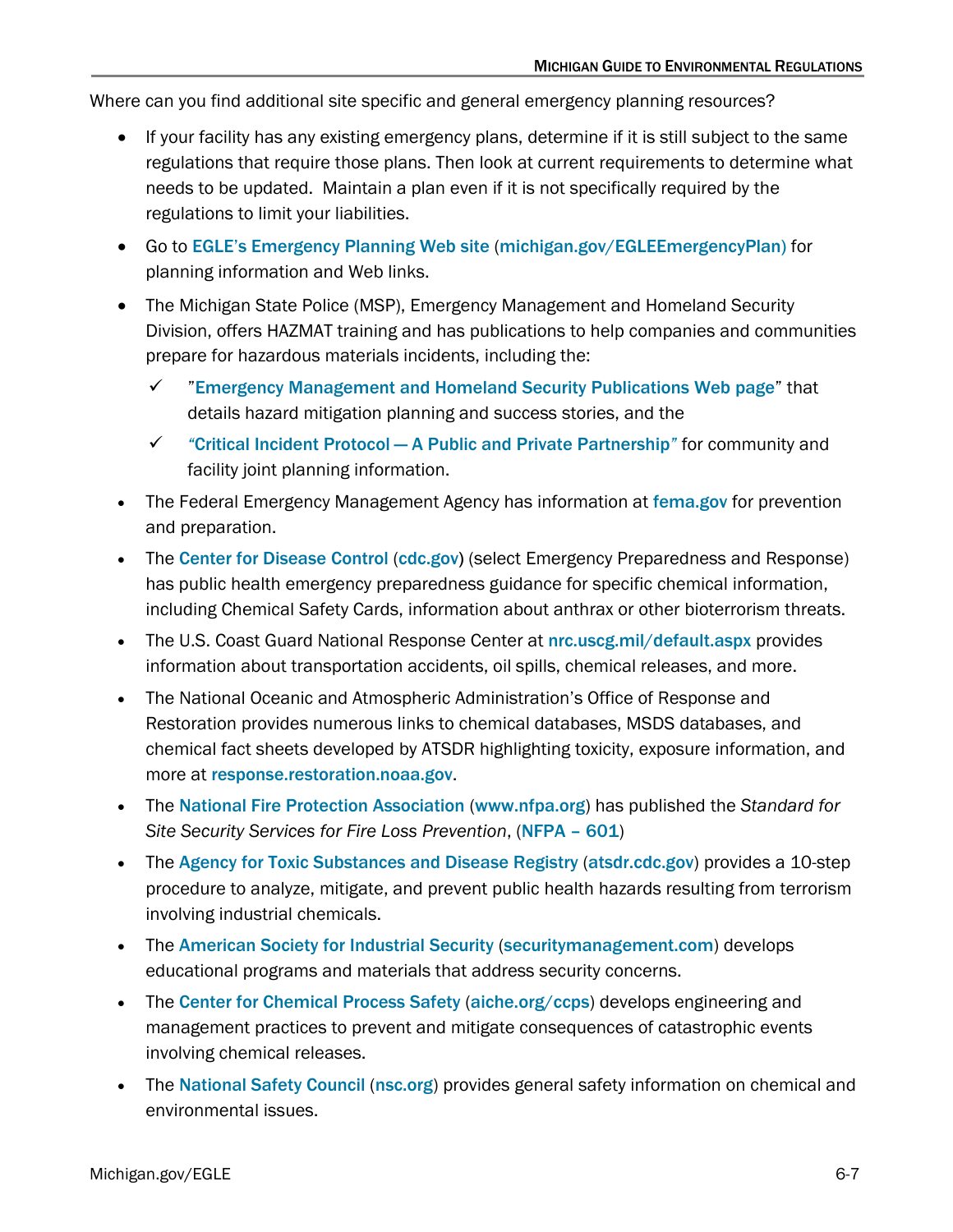### <span id="page-7-0"></span>6.2.1 CONTINGENCY PLANS FOR HAZARDOUS WASTE GENERATORS

EGLE oversees the hazardous waste regulations that require Large Quantity and Small Quantity Generators of hazardous waste to be prepared in case of a fire, explosion, or release of *hazardous waste*, and to maintain and operate their businesses in a way that minimizes these risks. Very Small Quantity Generators of hazardous waste are highly encouraged to also be prepared and to consider meeting the Small Quantity Generator planning conditions even though it is not required by the hazardous waste regulations. See the Hazardous Waste Generator Category and Summary [Accumulation Requirements](https://www.michigan.gov/-/media/Project/Websites/egle/Documents/Programs/MMD/Hazardous-Waste/Hazardous-Waste-Generator-Cagetory-Accumulation-Requirements.pdf) Guidance for a summary of the generator categories and requirements they must meet.

Generators of hazardous waste are required to comply with the following:

- 1. Have proper emergency equipment available:
	- a. Communication devices (e.g., phones, radios, intercom, etc.).
	- b. Portable fire extinguishers.
	- c. Spill control equipment (e.g., absorbents, containers, kits).
	- d. Water for fire control in sufficient volumes.
	- e. Decontamination equipment
	- f. Test and maintain all emergency response equipment as necessary.
	- g. Have immediate access to an internal alarm system. This means personnel can activate an alarm within seconds, not minutes.
	- h. Provide and maintain sufficient aisle space in the hazardous waste handling areas to ensure access of emergency equipment and emergency personnel.
- 2. Meet applicable planning requirements as outlined below.

Small Quantity Generators Must:

- a. Identify one employee who is on site or on call and has the responsibility and authority to coordinate all emergency response activities. Alternative coordinators are also recommended, so there is always someone who can implement the plan if ever the primary emergency coordinator is on vacation or otherwise not available.
- b. Post the following next to their telephones and/or in the area(s) where hazardous waste is managed:
	- Name and telephone number(s) of the emergency coordinator and alternates.
	- Locations of fire extinguishers, alarms, spill control, and decontamination equipment.
	- Location of fire alarms if direct to fire department, or the telephone number of the local fire department.
	- Location of exits and exit routes.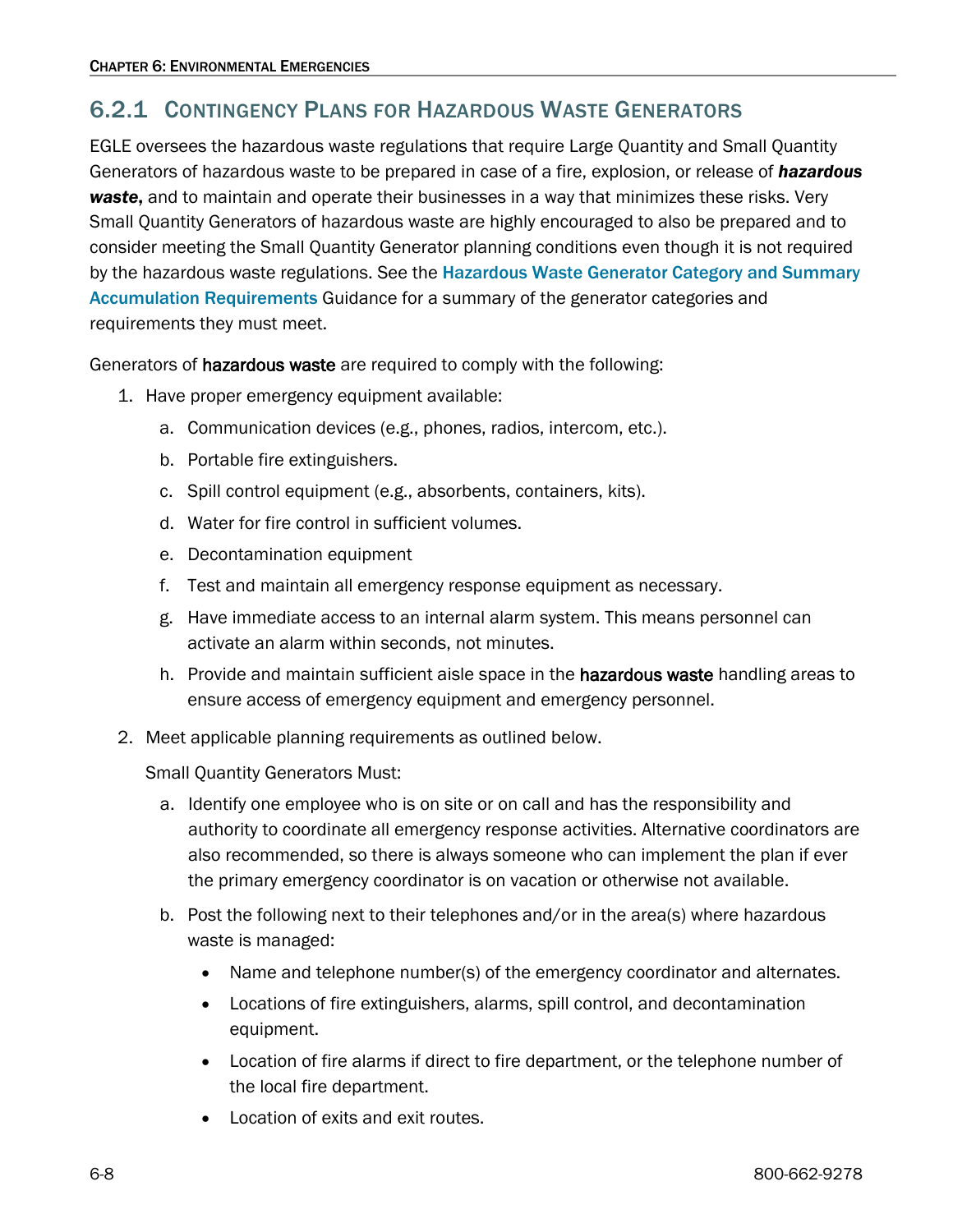EGLE has an optional "Release and Emergency [Notifications](https://www.michigan.gov/egle/-/media/Project/Websites/egle/Documents/Programs/MMD/Hazardous-Waste/Haz-Waste-Emergency-Posting.pdf)" form you can use to post the required information next to the telephones and in areas where the hazardous waste is handled. You are not required to use this particular form; however, failure to have the information posted is a common violation found during **hazardous** waste inspections. There are other requirements outlined on the back of the form. See also EGLE's "[Small Quantity Generator](https://www.michigan.gov/-/media/Project/Websites/egle/Documents/Programs/MMD/Hazardous-Waste/SQG-requirements.pdf)  [Requirements"](https://www.michigan.gov/-/media/Project/Websites/egle/Documents/Programs/MMD/Hazardous-Waste/SQG-requirements.pdf) guide.

| <b>Release and</b><br><b>Emergency</b><br><b>Notifications</b>                                                                                                                                                                                                                                                                                                                                                                                                                                                                                                                                                                                                                                                                                                                                                                                                                                                                                    | IF THERE IS A RELEASE TO THE ENVIRONMENT. IMMEDIATELY NOTIFY:<br>Local Emergency: 911 . Local Fire Department: 2001<br>National Response Center: 800-424-8802 . Michigan Pollution Emergency: 800-292-4706<br>Agriculture Pollution Soills Hotline: 800-405-0101<br>Local Emergency Planning Committee (LEPC): New York Committee (LEPC):<br>Environmental Contractor/Consultant: New York (New York: New York: New York: New York: New York: New York: New York: New York: New York: New York: New York: New York: New York: New York: New York: New York: New York: New Y |                                                                                                                                                                             |  |  |
|---------------------------------------------------------------------------------------------------------------------------------------------------------------------------------------------------------------------------------------------------------------------------------------------------------------------------------------------------------------------------------------------------------------------------------------------------------------------------------------------------------------------------------------------------------------------------------------------------------------------------------------------------------------------------------------------------------------------------------------------------------------------------------------------------------------------------------------------------------------------------------------------------------------------------------------------------|-----------------------------------------------------------------------------------------------------------------------------------------------------------------------------------------------------------------------------------------------------------------------------------------------------------------------------------------------------------------------------------------------------------------------------------------------------------------------------------------------------------------------------------------------------------------------------|-----------------------------------------------------------------------------------------------------------------------------------------------------------------------------|--|--|
| <b>Emergency Coordinator Name: Exercísion Coordinator Name: Coordinator Name: Coordinator Name: Coordinator Name: Coordinator Name: Coordinator Name: Coordinator Name: Coordinator Name: Coordinator Name: </b><br><b>Coordinator Phone:</b> And The Coordinator Phone: And The Coordinator Phone: And The Coordinator Phone: And The Coordinator Phone: And The Coordinator Phone: And The Coordinator Phone: And The Coordinator Phone: And The Coor<br><b>Alternate Emergency Contact Name: Alternate Contact Agency</b><br>Alternate Phone: New York State State State State State State State State State State State State State State State State State State State State State State State State State State State State State State State State Stat<br><b>Hospital Phone: Example 2018</b> Police Phone: <b>Profitable Phone:</b><br>Fire alarm is located: <b>Example 2014</b><br>Fire extinguishers are located: <b>Example 2014</b> |                                                                                                                                                                                                                                                                                                                                                                                                                                                                                                                                                                             | Map of facility with emergency equipment, fire<br>extinguishers, spill equipment, decontamination<br>equipment, exit routes, alarm locations, public<br>alert systems, etc. |  |  |

- c. Send a diagram or discuss the layout of their facility, access roads, and evacuation routes with the local response agencies. Have arrangements in place with authorities that respond to the types of emergencies regarding the waste handled at your business. Invite police, fire departments, and emergency response teams to tour your business. If local or state authorities decline your arrangement, you must have written documentation of that refusal. If you use outside contractors to respond to emergencies, you must make arrangements with emergency response contractors and suppliers. Keep documentation of any visits by emergency response people, agreements, etc.
- d. Submit to local hospitals a listing of injuries or illnesses that might result from the hazardous waste at their businesses.

Large Quantity Generators Must:

- a. Have a written [contingency plan](https://www.michigan.gov/-/media/Project/Websites/egle/Documents/Programs/MMD/Hazardous-Waste/contingency-plan-emergency-procedures.pdf). This plan describes what staff will do in case of a fire, explosion, or release of hazardous waste. The contingency plan must include:
	- A Contingency Plan Quick Reference Guide that can be used immediately at the time of an emergency by responders to help them quickly familiarize themselves with the site hazards and respond. The quick reference guide must:
		- i) Identify the types/names of hazardous waste handled at the site in layman's terms and the hazards associated with each hazardous waste (e.g., toxic paint wastes, spent ignitable solvent, corrosive acid).
		- ii) Identify the maximum amount of each hazardous waste that may be present at any one time.
		- iii) Identify any unique threats including any special medical treatment that might be necessary as a result of exposure during an emergency.
		- iv) Include a site map showing where hazardous wastes are generated, accumulated, and treated, along with routes to access them.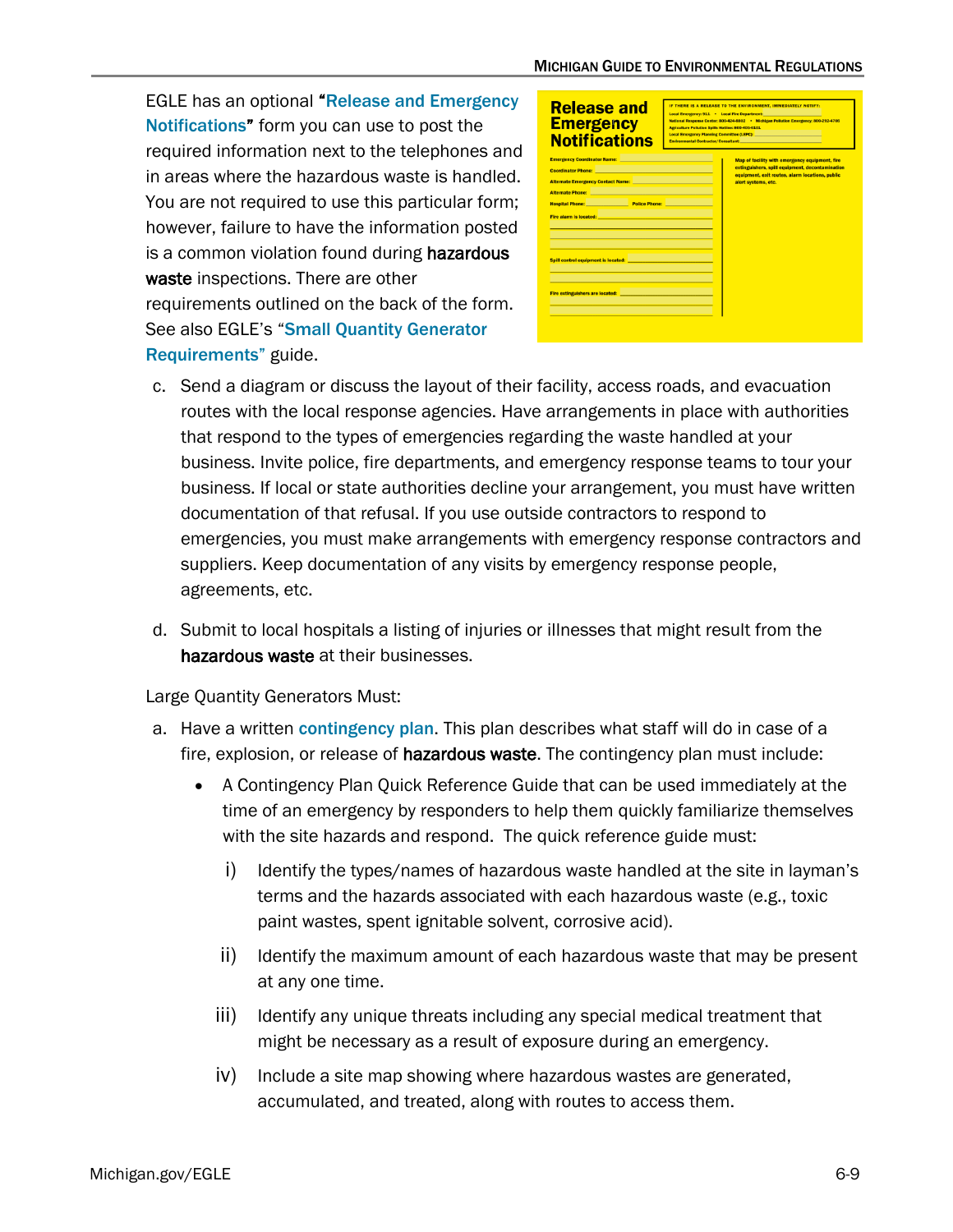- v) Include a street map for the site, including on-site and public roads, nearby businesses, schools, and residential areas, and the location of any fire hydrants and other water supplies (e.g., identify access type and flow rate) to help gain access to the site, establish evacuation routes for citizens, and workers, and provide access to water for fire suppression.
- vi) Identify on-site notification system capabilities (alarms systems, speakers, etc.) used to notify citizens and workers of an emergency.
- vii) Identify the names and phone numbers of emergency coordinators. When identifying the names and telephone numbers of primary and secondary emergency coordinators, keep in mind emergency coordinators must either be on the premises or on call and able to reach the facility within a short amount of time for any emergency, minutes not hours.
- Written procedures to follow in the event of a **hazardous waste** release. . The procedures must be specific to the type of wastes kept on site and the hazards they present. It must include spill and fire response, monitoring actions, and reporting sequence to emergency response organizations.
- A list of emergency equipment at the facility, where it is located, physical description, a brief outline of its capabilities, and provisions to maintain the equipment.
- Include a map of the floor plan that is made available to all staff and shows the location of fire extinguishing equipment (e.g., fire extinguishers, sprinklers, hoses, fire hydrants); communication or alarm systems (e.g., alarm boxes or phones, etc.), spill control equipment (e.g., absorbents, spill kits, shovels); and decontamination equipment using easy-to-understand symbols.
- A written evacuation plan that includes a diagram of the layout of your business, access roads, and primary and alternative evacuation routes. The plan must also describe the signals to be used to begin evacuation. These routes can be shown on the same floor plan as the emergency response equipment. It is recommended that routes include two outside areas where employees should assemble (using the one upwind of the facility) and include exit routes and all facility exit options.
- b. Keep multiple copies of the hazardous waste contingency plan at the facility, readily available to those who need it.

Do NOT submit a copy of the Hazardous Waste Contingency Plan to EGLE or to the State Emergency Response Commission (SERC) unless requested.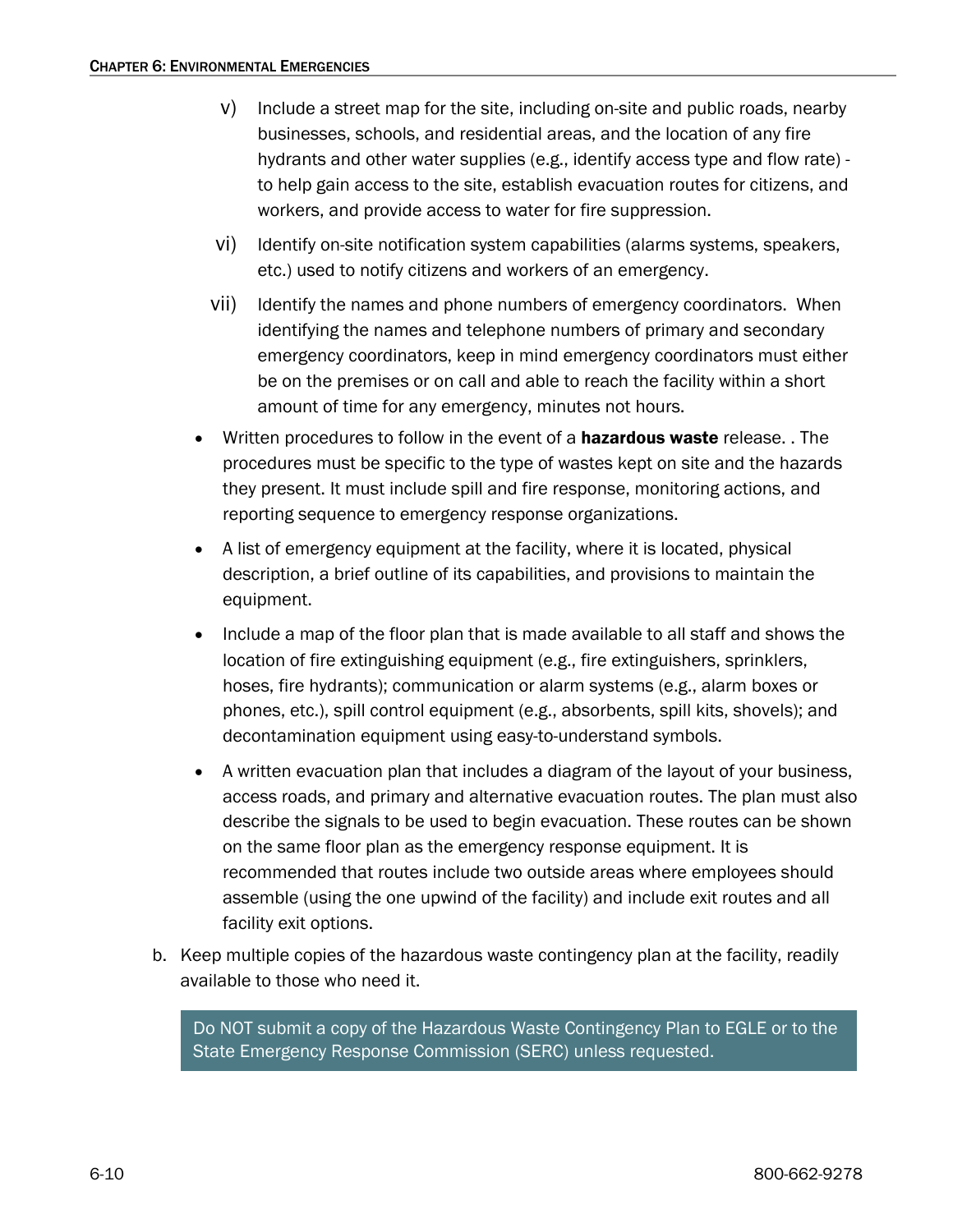- c. Provide a copy of the contingency plan to *local* police and fire departments, hospitals, emergency response teams, and any emergency response contractors and suppliers you may have hired. Have proof that the plan was distributed (e.g. keep copy of a written cover letter that includes the date of the most recent contingency plan). In the letter, briefly explain why a copy of the plan is being sent, identify a contact who can answers questions, and outline any emergency response you expect from the recipient of the letter. Michigan does not have a state emergency response team that would receive a copy. If local or state authorities decline your arrangement, you must have written documentation of that refusal. If you use outside contractors to respond to emergencies, make arrangements with emergency response contractors and suppliers.
- d. Submit to local hospitals a listing of possible injuries or illnesses that might result from the hazardous waste at their businesses.
- e. Distribute the contingency plan to your employees as part of their hazardous waste training, discuss its provisions, and what is expected of them. Make sure to keep documentation of the initial training and the annual review as they are required records that inspectors will request.
- f. Update the plan whenever anything changes, especially if emergency coordinators or equipment changes. If the plan fails during an emergency, it must be updated to address any deficiencies. In addition, updates must be made if the facility makes any changes to its design, construction, operations, materials that change the emergency hazards, and increase the potential for a fire, explosion, or releases of hazardous waste, prompting a change in appropriate response actions.

If you are required to prepare another release prevention and response plan or are preparing an integrated contingency plan [\(Chapter 6.2.8\)](#page-21-0), you only need to add the hazardous waste management provisions necessary to make your existing plan comply with these additional requirements. You do not need separate plans to meet the requirements described in the hazardous waste regulations.

Not all of the specific requirements have been outlined above. See EGLE's "Contingency Plan and [Emergency Procedures](https://www.michigan.gov/-/media/Project/Websites/egle/Documents/Programs/MMD/Hazardous-Waste/contingency-plan-emergency-procedures.pdf?rev=1d2359a233e949228cbdd35578a9c348)" guide and "[Personnel Training Requirements for Fully Regulated](https://www.michigan.gov/-/media/Project/Websites/egle/Documents/Programs/draft/Haz-Waste-LQG-Personnel-Training.pdf?rev=922f32570347469280cd36f7e954dbdd)  [Generators of Hazardous Waste](https://www.michigan.gov/-/media/Project/Websites/egle/Documents/Programs/draft/Haz-Waste-LQG-Personnel-Training.pdf?rev=922f32570347469280cd36f7e954dbdd)," contact your local EGLE District Office [Hazardous Waste](https://www.michigan.gov/egle/contact/district-office-locations)  [Program](https://www.michigan.gov/egle/contact/district-office-locations) staff, or refer to the regulations for more information.

## <span id="page-10-0"></span>6.2.2 PART 5 RULES AND POLLUTION INCIDENT PREVENTION PLANS (PIPP)

EGLE's Water Resources Division oversees the Part 5 Rules (Spillage of Oil and Polluting Materials) promulgated under Part 31 (Water Resources Protection) of Act 451. A facility is regulated under the Part 5 Rules if it:

- Meets the definition of an on-land or oil storage facility, AND
- Does not meet any of the listed conditional exemptions, AND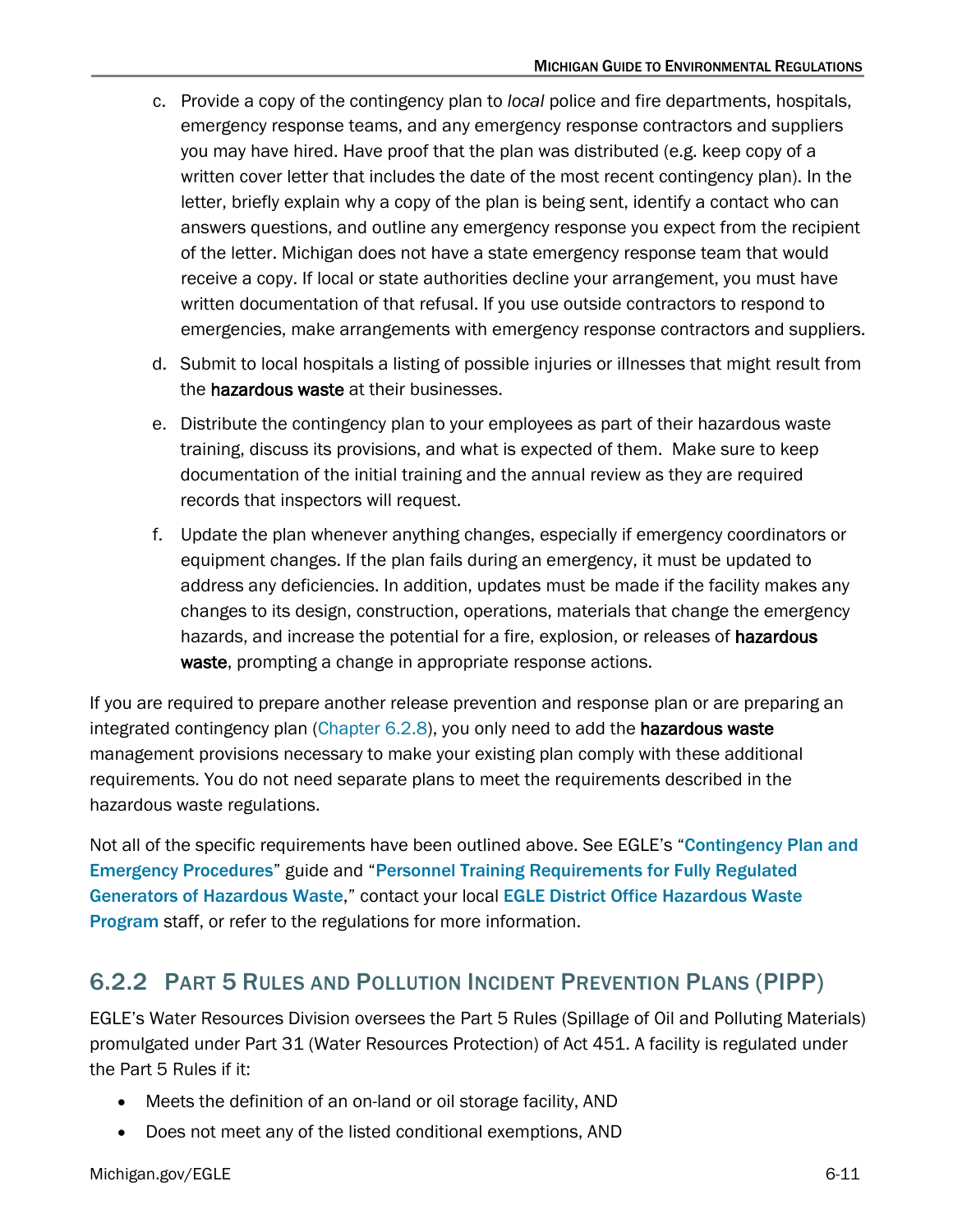• Has polluting materials that meet or exceed the associated threshold management quantities,

OR

• EGLE determines a release from the facility could cause substantial harm to the surface or ground waters of the state.

Polluting materials include oil, salt, or any material specified in table 1 (R 324.2009) in the Part 5 Rules. Mixtures that contain one percent or more by weight of a polluting material are included.

**Threshold management quantity** (TMQ) means any of the following:

- For salt used, stored, or otherwise managed on the contiguous property:
	- o Solid form 5 tons
	- o Liquid form 1,000 gallons
- For **polluting materials** listed in table 1 of the Part 5 Rules at a discrete use or storage area:
	- o Outdoors 440 pounds
	- o Indoors 2,200 pounds
- For oil:
	- o Single container or tank having a capacity of more than 660 gallons; or
	- $\circ$  Total capacity of 1,320 gallons in above ground tanks

The Part 5 Rules have *conditional exemptions* that exempt facilities from regulation under the Part 5 Rules. Many of these exemptions apply if the facility is meeting the requirements in certain other regulations:

- If flammable or combustible liquids (flash point less than 200 degrees Fahrenheit) are polluting materials that exceed the TMQ, and if the facility is subject to 1941 PA 207 (Michigan's fire prevention code), then it must be in compliance with the fire prevention code for flammable and combustible liquids. Regulation under Part 5 Rules would only be required if it also had other polluting materials that exceeded the TMQ.
- If the **polluting materials** exceed the TMO and are contained in underground storage tanks that are subject to Parts 211 and 213 of Act 451 (underground storage tanks and leaking underground storage tanks), then the facility must be in compliance with these regulations. Regulation under the Part 5 Rules is only required if it had polluting materials that exceeded the TMQ that were not contained in underground storage tanks.
- If hazardous wastes are **polluting materials** that exceed the TMQ and if the facility is subject to Part 111 of Act 451 (hazardous waste management), then it must be in compliance with the Part 111 requirements. Regulation under the Part 5 Rules would only be required if it also had other polluting materials that exceeded the TMQ.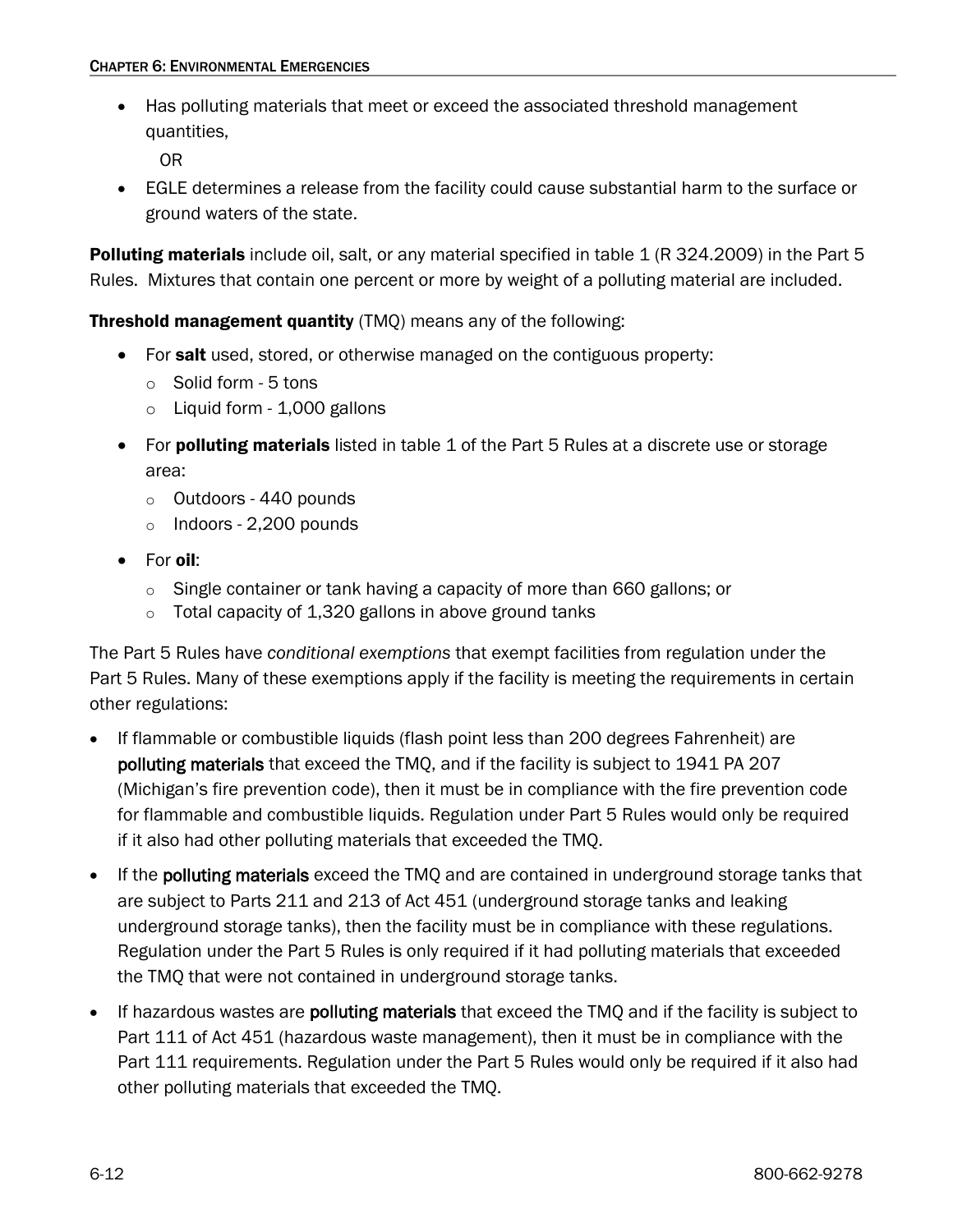- If oil exceeds the TMQ and if the facility is subject to Part 615 of Act 451 (oil and gas production fields) then it must be in compliance with the Part 615 requirements. Regulation under the Part 5 Rules would only be required if the facility also had other polluting materials that exceeded the TMQ.
- A facility is exempt from the Part 5 Rules if all polluting materials in excess of TMQ are stored in containers that do not individually exceed 10 gallons or 100 lbs in capacity and are located indoors at a facility that is designed, constructed, maintained, and operated to prevent any spilled polluting materials from being released directly or indirectly to the surface or ground waters of the state.

EGLE can require that a facility be regulated under the Part 5 Rules even if the polluting materials do not exceed the TMQ. A facility that receives, uses, processes, manufactures, stores, or ships polluting materials in amounts less than the applicable TMQ could be required to comply with the Part 5 Rules if it is determined that a release could be reasonably expected to result in substantial harm to the surface or groundwaters of the state.

Both on-land and oil storage facilities, as defined by the Part 5 Rules, are subject to the following:

- Surveillance to detect releases and procedures implemented to prevent any polluting materials from reaching waters of state.
- Use and indoor storage must be designed, constructed, maintained, and operated to prevent releases from reaching sewers, drains, or reaching waters of the state.
- Release reporting.

On-land facilities, as defined by the Part 5 Rules, also have other requirements that must be met, including outdoor secondary containment and the development of a PIPP. The main components of a PIPP include the following:

- Facility information including emergency contacts.
- Spill control and cleanup procedures.
- Inventory of polluting materials exceeding TMQs.
- Site plan.
- Description of outdoor secondary containment for liquid polluting materials.
- Other spill control measures.
- General facility physical security methods.
- Emergency notification procedures that include release reporting. See Chapter 6.3 for a description of the release reporting requirements in the Part 5 Rules.

New, or existing facilities that are changing operations, so they will be meeting threshold management quantities, should have a PIPP completed before beginning those operations. Plans must be reviewed every three years or after any release that required implementation of the plan.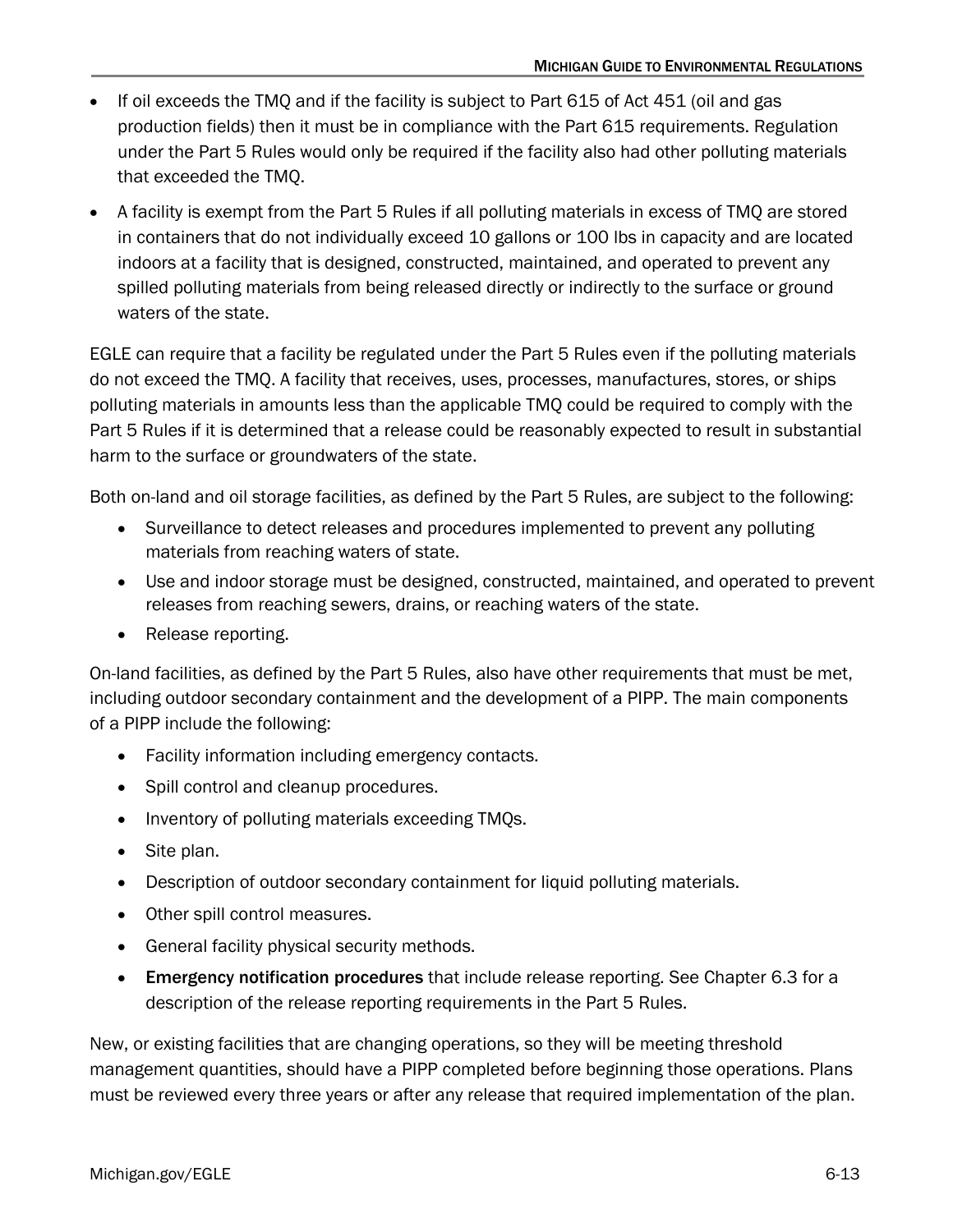Within 30 days after the completion or modification of a PIPP, the owner or operator must notify the following agencies:

- [Local emergency planning committee](https://www.michigan.gov/egle/regulatory-assistance/emergency-planning-and-community-right-to-know/emergency-planning-a/county-lepc-websites).
- [Local health department](https://www.michigan.gov/emergingdiseases/agencycontacts/local-health-department-map).
- [EGLE District Office Part 5 Rules Program](https://www.michigan.gov/-/media/Project/Websites/egle/Documents/Programs/WRD/About-Us/Staff-PIPP.pdf). A certification stating the facility is in compliance with all the Part 5 Rules must also be submitted to EGLE.

When submitting the certification to EGLE, a specific form is not required. Following is sample certification language that may be used:

"Under penalty of law, this certifies that (company name) at (site address) is in full compliance with the Part 5 administrative rules pursuant to Part 31, Water Resources Protection, of the Natural Resources and Environmental Protection Act, 1994 PA 451, as amended (Act 451). A copy of the Pollution Incident Prevention Plan (PIPP) [or Integrated Contingency Plan (ICP) if prepared] may be requested by [include who and how to contact to request a copy]. The facility has met the threshold management quantity for (indicate what polluting materials you have)." Include a signature, title, date, phone number, and mailing address if different than the site address.

Although not required by the rules, facilities are being asked to voluntarily identify the category of polluting material (i.e., salt, Table 1 material, or oil) that is on-site. That information may help the agency decide if they want to request a copy of your PIPP.

Send a letter to the local agencies explaining that you are notifying them that your company has completed a PIPP or ICP and that it is available to them upon request. You must provide a copy the plan within 30 days after receiving a request.

PIPPs may be combined with other plans into an Integrated Contingency Plan (ICP) as long as all of the information required to be in the PIPP is included. More details and a checklist are in the "[PIPP](https://www.michigan.gov/-/media/Project/Websites/egle/Documents/Programs/draft/deq-ead-tas-pipp5summary.pdf?rev=6307cdb6c0fe4583a06fc20720ae698a)  [and Part 5 Rules Informational Packet](https://www.michigan.gov/-/media/Project/Websites/egle/Documents/Programs/draft/deq-ead-tas-pipp5summary.pdf?rev=6307cdb6c0fe4583a06fc20720ae698a)" (under revision) available under the Part 5 Rules Guidance Documents on EGLE's Part 5 Rules Web site at [Michigan.gov/part5](https://www.michigan.gov/egle/about/organization/water-resources/part5-spills).

> <span id="page-13-0"></span>Keep a copy of the PIPP on site. Do not submit a copy to EGLE or local authorities unless requested.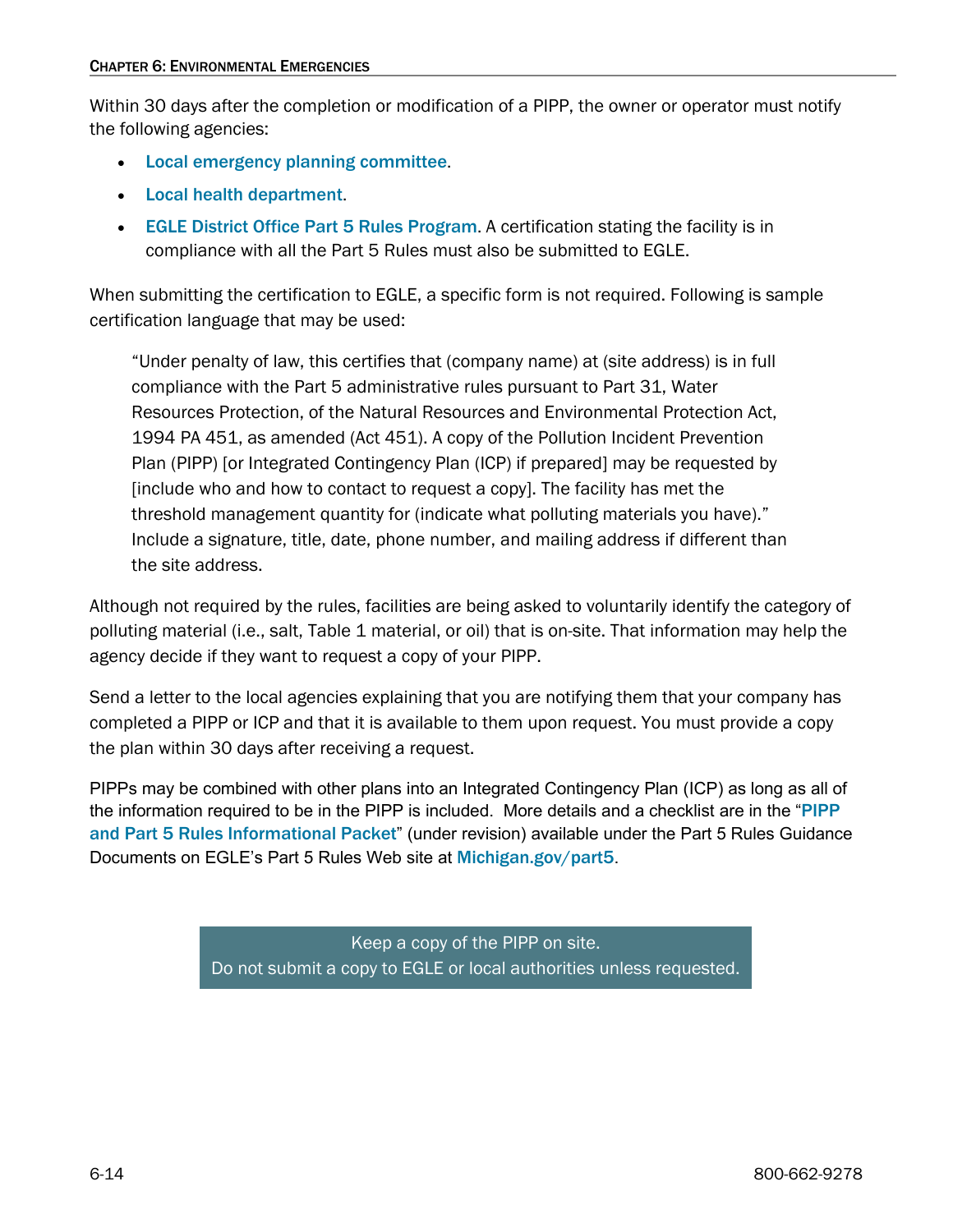## 6.2.3 SPILL PREVENTION, CONTROL, AND COUNTERMEASURE (SPCC) PLAN AND FACILITY RESPONSE PLAN (FRP)

The U.S. EPA, not EGLE, oversees the federal Spill Prevention, Control, and Countermeasure (SPCC) and Facility Response Plan (FRP) requirements for oils contained in Title 40, Part 112 of the Code of Federal Regulations (40 CFR 112).

The Oil Pollution Prevention regulation (40 CFR 112) specifies requirements for prevention of, preparedness for, and response to oil discharges. It includes requirements for Facility Response Plans. The requirements help prevent oil discharges from reaching navigable waters or adjoining shorelines. Certain facilities are required to develop SPCC plans that describe equipment, workforce, procedures, and training to prevent, control, and provide adequate countermeasures to a discharge of oil.

Oils include synthetic oils, petroleum, and refined products such as mineral spirits, gasoline, diesel fuel, kerosene, vegetable oils, animal fats, etc. Other examples of oils are at this U.S. Coast Guard web site: [uscg.mil/vrp/faq/oil.shtml](http://www.uscg.mil/vrp/faq/oil.shtml).

The SPCC rule has undergone numerous amendments and revisions since it was first implemented in 1973. The most recent amendments were effective January 14, 2010 and required compliance by November 10, 2010 (facilities located offshore or with an offshore component or an onshore facility that is required to have a FRP) and November 10, 2011 (onshore facilities not required to have a FRP). Because this rule changes so frequently, it is recommended that you review the current regulations on the U.S. EPA's Web site.

### The SPCC regulations and guidance, FRP guidance, sample SPCC plans, and more information can be accessed at [epa.gov/emergencies/content/spcc/index.htm](http://www.epa.gov/emergencies/content/spcc/index.htm).

### Contact the U.S. EPA Region 5 at 312-886-9497 with questions regarding the SPCC. Call 312-886-0622 if you have questions regarding the FRP.

Owners or operators of non-transportation related facilities subject to this regulation must prepare and implement an SPCC plan and meet other requirements regarding storage and secondary containment. In addition to the federal release reporting requirements, the SPCC plan should also include the Part 5 Rules (Spillage of Oil and Polluting Materials) release reporting requirements as discussed in [Chapter 6.2.2.](#page-10-0)

You might be subject to SPCC regulation if:

1. A release from your facility could potentially reach navigable waters or adjoining shorelines. Most of Michigan meets this condition. Discuss with the U.S. EPA Region 5 if a site might be exempted. The exemption determination is based on geographical aspects of the facility such as proximity to navigable waters, land contour or topography, drainage, and soil conditions. If any oil-EPA could reach a sewer line, drainage ditch, intermittent stream bed, or similar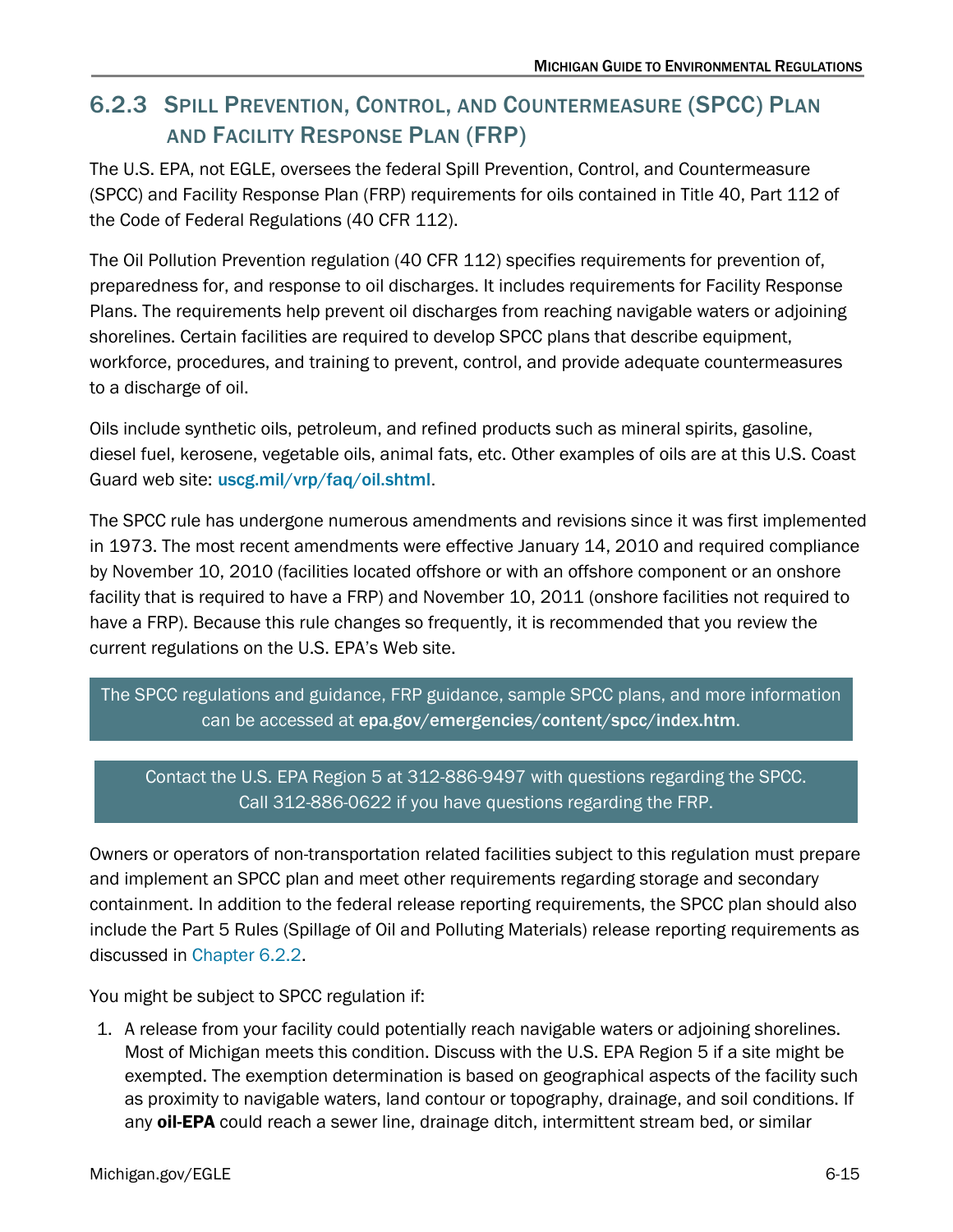structure that discharges into navigable waters, either directly or indirectly, then the facility would be subject to SPCC regulations if they have threshold amounts.

#### AND

- 2. The storage capacity for oil-EPA at your facility meets any of the following:
	- Aboveground storage capacity exceeds 1,320 gallons.
	- Underground storage capacity exceeds 42,000 gallons.

### OR

3. The U.S. EPA determines the facility needs an SPCC based on other concerns.

Note that the applicability of the SPCC regulation is based on the facility's storage capacity for oil-EPA and not on the actual amount stored. Containers less than 55 gallons are not included. See the U.S. EPA information about other situations where oil capacity is not required to be counted.

#### Compliance Dates for all Facilities

| A facility starting operation  | Must                                                         |  |  |
|--------------------------------|--------------------------------------------------------------|--|--|
|                                | Maintain its existing SPCC plan                              |  |  |
| On or before August 16, 2002   | Amend and implement the SPCC plan no later than<br>$\bullet$ |  |  |
|                                | November 10, 2011 (farms have until May 10, 2013)            |  |  |
| After August 16, 2002, through | Prepare and implement the SPCC plan no later than            |  |  |
| November 10, 2010              | November 10, 2011 (farms have until May 10, 2013)            |  |  |
|                                | Prepare and implement a SPCC plan before beginning           |  |  |
| After November 10, 2010        | operations. (Owners or operators of new oil production       |  |  |
|                                | facilities must prepare and implement and SPCC plan six      |  |  |
|                                | months after the start of operations.)                       |  |  |

You must complete a review and evaluation of the SPCC plan at least once every 5 years from the date the facility became subject to the requirement. See 40 CFR 112.5(b) for more information.

Three areas that must be addressed in the Plan are:

- 1. Operating procedures the facility implements to prevent oil spills.
- 2. Control measures installed to prevent oil from entering navigable waters or adjoining shorelines.
- 3. Countermeasures to contain, cleanup, and mitigate the effects of an oil spill that has an impact on navigable waters or adjoining shorelines.

Some other important elements of an SPCC plan include the following:

- Professional Engineer certification (unless facility meets one of the exemptions)
- Facility diagram
- Oil spill predictions
- Release reporting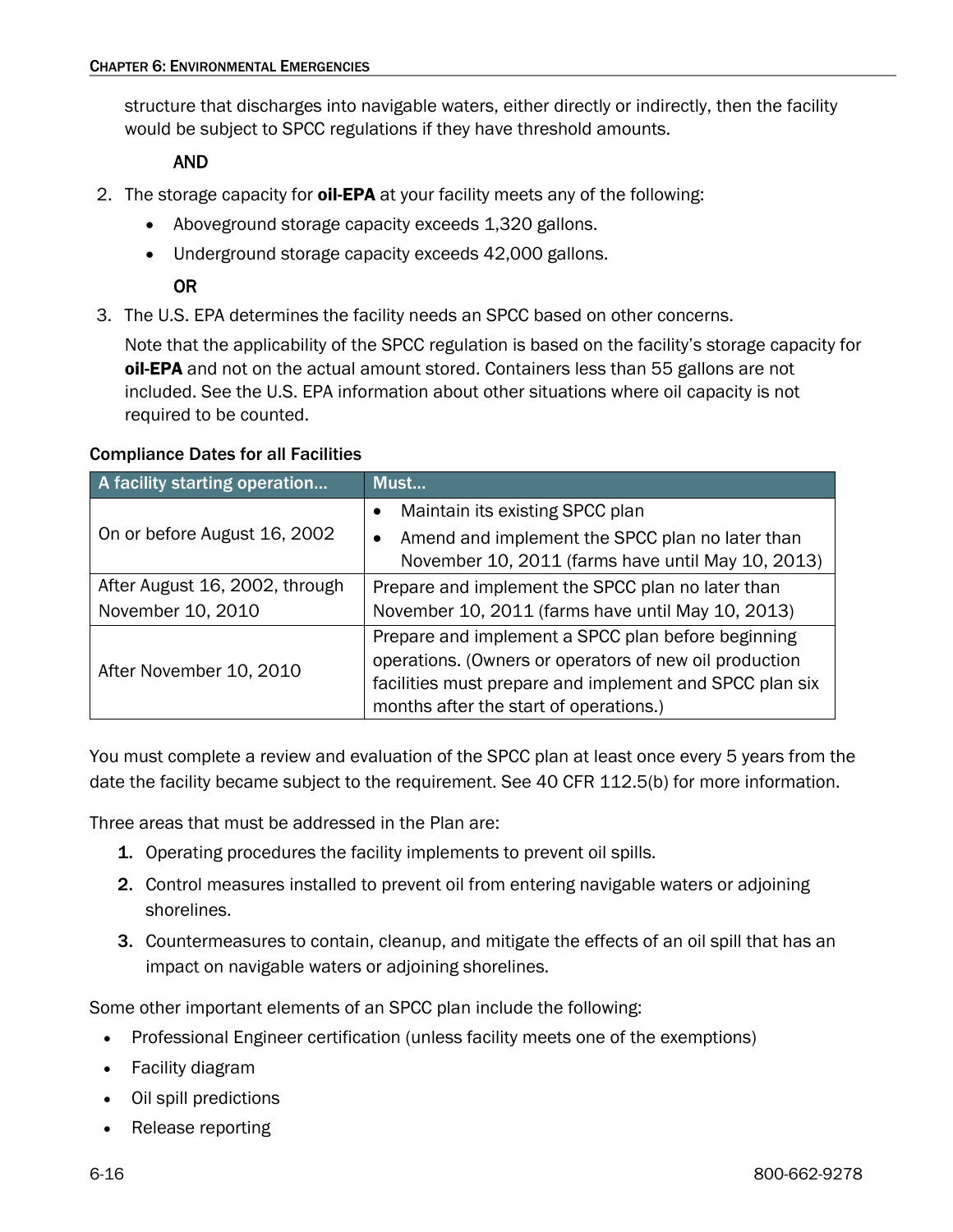- Facility drainage
- Facility inspections
- Site security
- Five-year Plan review
- Management approval
- Appropriate secondary containment or diversionary structures
- Loading/unloading requirements and procedures for tank car and tank trucks
- Personnel training and oil discharge prevention briefings
- Brittle fracture evaluations
- Bulk storage container compliance, inspection, and integrity testing
- Transfer procedures and equipment (including piping)

Keep a copy of the SPCC plan on site. SPCC plans are not submitted to the local health department, LEPC, EGLE or the U.S. EPA unless requested.

If you are combining a SPCC plan with other plans, be sure to include a detailed cross reference to requirements in 40 CFR 112.7 that clearly indicates where SPCC information is located. See the ICP guidance materials discussed in [Chapter 6.2.8.](#page-21-0)

See the U.S. EPA Web site for [Facility Response Plan \(FRP\)](https://www.epa.gov/oil-spills-prevention-and-preparedness-regulations/facility-response-plan-frp-overview) requirements for "substantial harm" facilities. A "substantial harm" facility is a facility that, because of its location, could reasonably be expected to cause substantial harm to the environment by discharging oil into or on navigable waters or adjoining shorelines. A facility may pose "substantial harm" according to the Facility Response Plan (FRP) rule if it:

- 1. Has a total oil storage capacity greater than or equal to 42,000 gallons and it transfers oil over water to/from vessels; or
- 2. Has a total oil storage capacity greater than or equal to one million gallons and meets one of the following conditions:
	- Does not have sufficient secondary containment for each aboveground storage area
	- Is located at a distance such that a discharge from the facility could cause "injury" to fish, wildlife, and sensitive environments
	- Is located at a distance such that a discharge from the facility would shut down a public drinking water intake
	- Has had, within the past five years, a reportable discharge greater than or equal to 10,000 gallons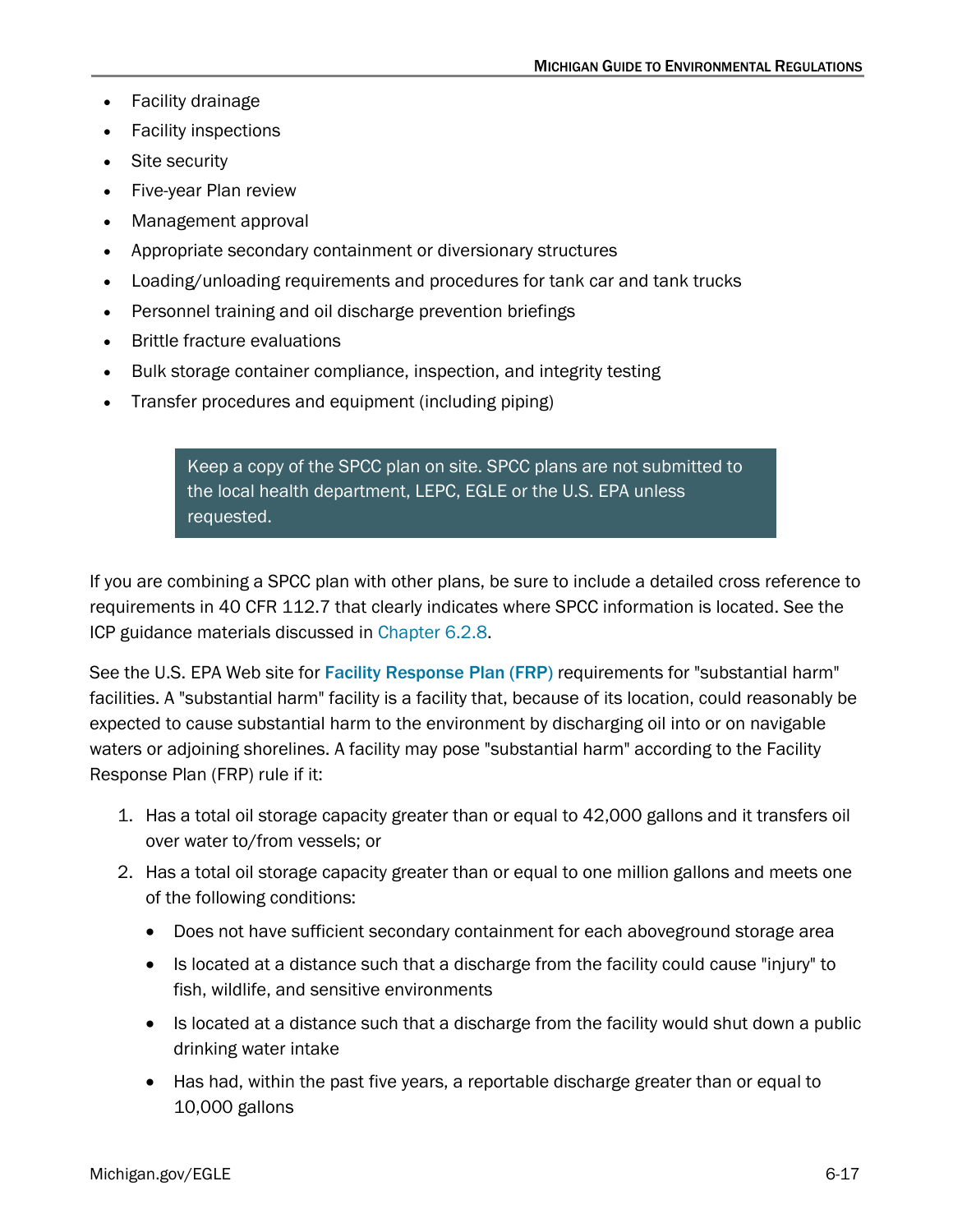## <span id="page-17-0"></span>6.2.4 STORM WATER POLLUTION PREVENTION PLAN (SWPPP)

If your facility is required to obtain a permit for the discharge of storm water associated with industrial activity (see Chapter 3.2.3) you will be required to obtain the services of a certified storm water operator and develop a Storm Water Pollution Prevention Plan (SWPPP). EGLE has many materials to help you prepare a SWPPP. Materials include:

- Guidance documents,
- Training videos,
- Certified operator training materials, and
- Sample SWPPP and visual assessment written procedures templates.

These materials can be found at the "Industrial Program" link on [EGLE's stormwater Web site](https://www.michigan.gov/egle/about/organization/water-resources/storm-water) [\(Michigan.gov/EGLEstormwater](https://www.michigan.gov/egle/about/organization/water-resources/storm-water)) or from an [EGLE District Office](https://www.michigan.gov/egle/contact/district-office-locations).

The SWPPP must be:

- Signed by the certified storm water operator and either the permittee or an authorized agent.
- Kept on-site.
- Reviewed annually to assure that it adequately details the current personal and industrial activity.
- An [annual certification](https://www.michigan.gov/egle/-/media/Project/Websites/egle/Documents/Forms/WRD/Storm-Water-Industrial/EQP9304-Storm-Water-Pollution-Prevention-Plan-Annual-Review-Report-Form.pdf) report must be submitted by January 10 of each year.

Written documentation that is required to be maintained for 3 years with the SWPPP includes:

- Routine preventive maintenance inspection reports
- Routine good housekeeping inspection reports
- Comprehensive site inspection reports
- Discharge visual assessment reports
- Employee training records
- Written summaries of the annual SWPPP review, and
- Any other documents relevant to the storm water program at the facility.

After the plan is completed, send notification that the plan was completed to the EGLE District [Office](https://www.michigan.gov/egle/contact/district-office-locations). Another requirement is to update the SWPPP whenever there are changes or releases at the facility that have the potential to increase the risk of material contact with storm water.

*Do not* submit a copy of the SWPPP to EGLE unless requested.

*Do* submit an annual compliance report by January 10 of each year.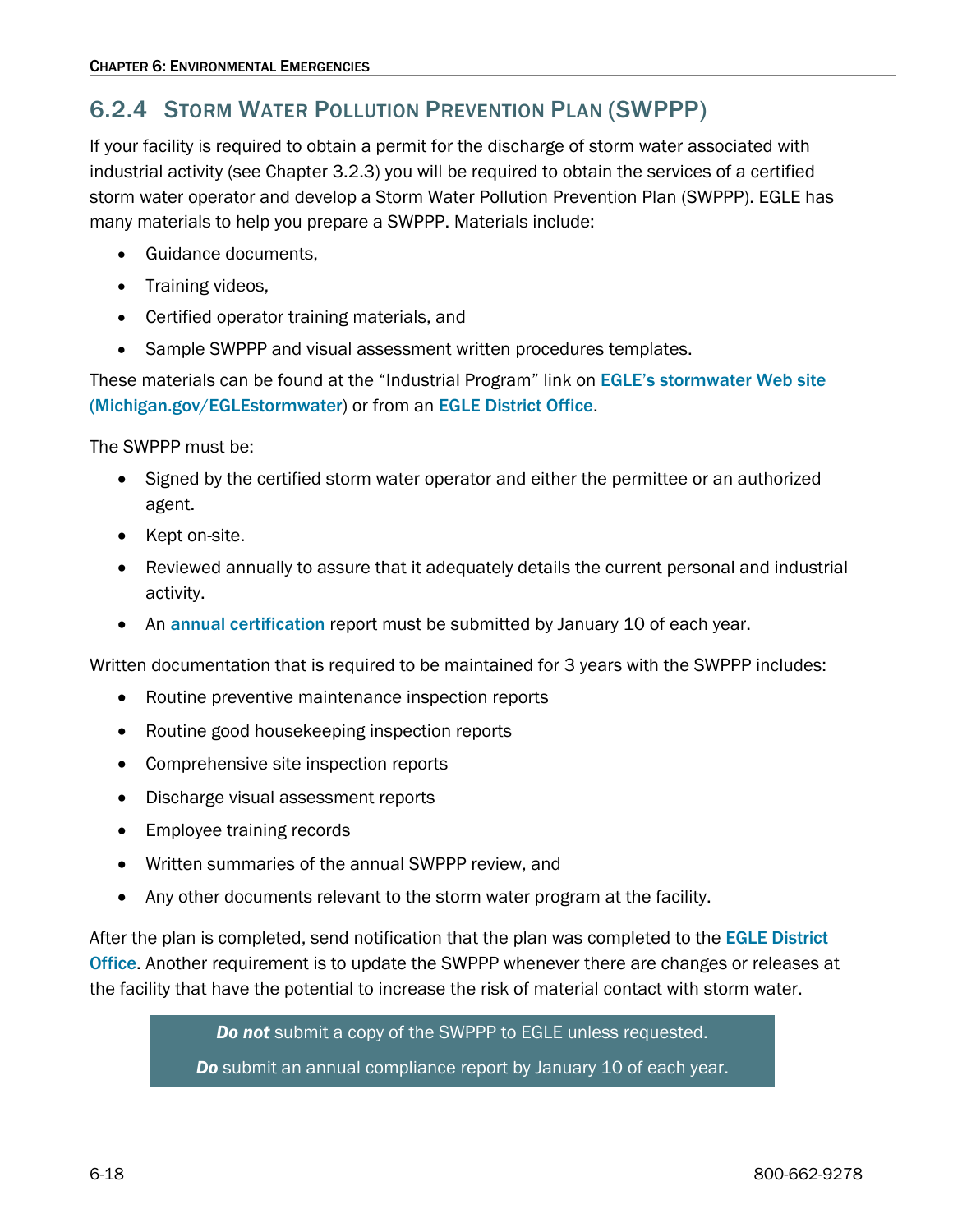## <span id="page-18-0"></span>6.2.5 RISK MANAGEMENT PROGRAM

When Congress passed the Clean Air Act Amendments of 1990, Section 112(r) required the USEPA to publish regulations and guidance for chemical accident prevention at facilities using substances that posed the greatest risk of harm from accidental releases. These regulations require companies of all sizes that use certain listed, regulated flammable and toxic substances to develop a Risk Management Program that includes:

- Hazard assessment that details the potential effects of an accidental release, an accident history of the last five years, and an evaluation of worst-case and alternative accidental releases scenarios.
- Prevention program that includes safety precautions and maintenance, monitoring, and employee training measures.
- Emergency response program that spells out emergency health care, employee training measures and procedures for informing the public and response agencies (e.g., the fire department) should an accident occur.

A summary of the facility's risk management program (known as a "Risk Management Plan" or "RMP") was to be submitted to the USEPA by June 21, 1999, *for existing facilities*. The plans must be revised and resubmitted every five years. There are other circumstances described in the RMP regulations that might require a more frequent submission. Facilities after June 21, 1999 must submit a completed RMP as soon as they have a covered chemical above the threshold quantity.

Owners and operators of a facility (stationary source) that manufactures, uses, stores, or otherwise handles more than a threshold quantity of a listed regulated substance in a process, must implement a risk management program and submit a single RMP for all covered processes at the facility. "Process" means any activity involving a listed regulated substance, including any use, storage, manufacturing, handling, or onsite movement of such substances, or combination of these activities. The regulations do not apply to transportation, including storage incident to transportation. However, transportation containers used for storage not incident to transportation and transportation containers connected to equipment at a stationary source are considered part of the stationary source and are potentially covered by the regulations. See the [General Guidance](https://www.epa.gov/rmp/chemical-accident-prevention-publications)  [on Risk Management Program for Chemical Accident Prevention \(40 CFR Part 68\)](https://www.epa.gov/rmp/chemical-accident-prevention-publications) or one of the industry-specific guidance documents at [epa.gov/rmp/guidance-facilities-risk-management](http://www.epa.gov/rmp/guidance-facilities-risk-management-programs-rmp)[programs-rmp](http://www.epa.gov/rmp/guidance-facilities-risk-management-programs-rmp) for more information on regulatory coverage.

The regulation includes a list of 140 toxic and flammable substances, including threshold quantities (in pounds), to help assess if a process is subject to the Risk Management Program requirements or the general duty clause. The U.S. EPA's "[List of Lists](https://www.epa.gov/emergency-response#lol)" identifies the Clean Air Act (CAA) 112(r) substances.

RMPs must be submitted to the U.S. EPA using the Web-based software RMP\*eSubmit. For software or submittal questions, contact the RMP Reporting Center at 703-227-7650.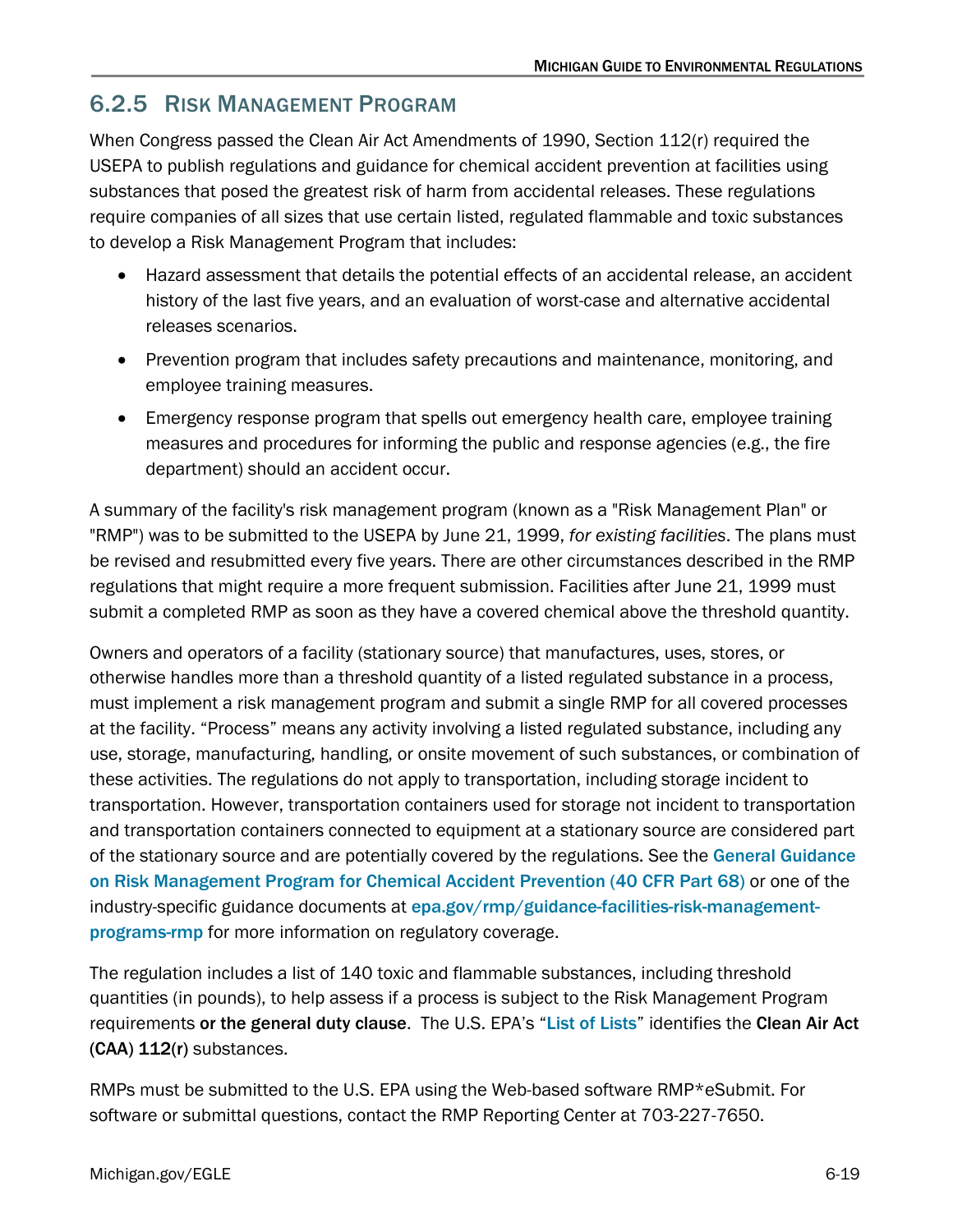The General Duty Clause (GDC), section 112(r)(1), applies to any facility were extremely hazardous substances are present. There is no list of these substances and no minimal threshold. In this case, the term "extremely hazardous substance" means any substance "which may or may not be listed or otherwise identified by any Government agency which may as the result of short-term exposures associated with releases to the air cause death, injury or property damage due to its toxicity, reactivity, flammability, volatility, or corrosivity." The GDC requires that owners and operators of stationary sources producing, processing, handling, or storing extremely hazardous substances identify hazards associated with an accidental release, design and maintain a safe facility, and minimize consequences of accidental releases that occur.

Access the software and additional information at [Michigan.gov/EGLEEmergencyPlan](https://www.michigan.gov/egle/Regulatory-Assistance/Emergency-Planning-and-Community-Right-to-Know).

### <span id="page-19-0"></span>6.2.6 EMERGENCY ACTION PLAN

Written Emergency Action Plans are required when a facility has flammable and combustible liquids on site in aboveground containers if the following exemptions do not apply:

- Liquids are used solely for onsite consumption as fuels.
- Operations where Class II liquids (flashpoint of 100 degrees and below 140 degrees Fahrenheit) or Class III liquids (flashpoint of 140 degrees Fahrenheit or higher) are stored in atmospheric tanks or transferred at temperatures below their flash points.
- Mercantile occupancies, crude petroleum exploration, drillings and well servicing operations, and normally unoccupied facilities in remote locations. Mercantile occupations include the use of a building or structure for the wholesale or retail display, storage and merchandising of goods or wares.

This planning requirement is included in Chapter 5 of the [National Fire Protection Association](https://www.nfpa.org/codes-and-standards/all-codes-and-standards/list-of-codes-and-standards/detail?code=30)  [\(NFPA\) pamphlet number 30, 2021](https://www.nfpa.org/codes-and-standards/all-codes-and-standards/list-of-codes-and-standards/detail?code=30) edition, which is adopted by the state Flammable and Combustible Liquid Rules. This pamphlet can be ordered from the NFPA at [nfpa.org](https://www.nfpa.org/). The facility needs to evaluate site specific conditions and risks of fire hazards, including the emergency response capabilities of local emergency services. The plan needs to include the following:

- Procedures to follow in case of fire, such as sounding the alarm, notifying fire department, evacuating people, controlling, and extinguishing the fire.
- Procedures and schedules for having drills of these procedures.
- Identifying and training employees to carry out assigned duties.
- Maintenance of fire protection equipment.
- Procedures for shutting down or isolating equipment to reduce the release of liquid.
- Identifying alternate measures for safety of employees.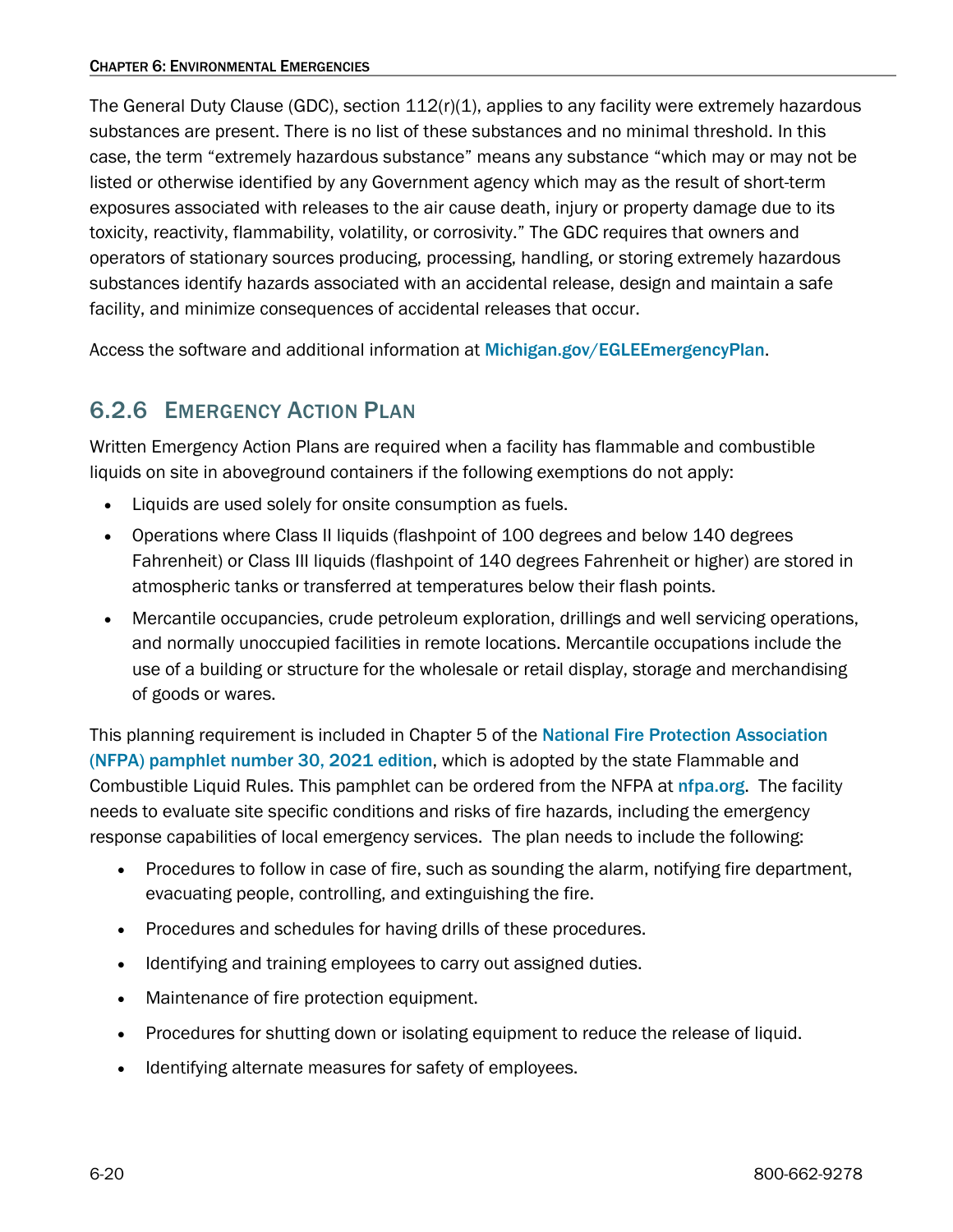See Chapter 4.3 for plan requirements for underground storage tanks and for more information on storage of flammable and combustible liquids. Contact the DLARA, Storage Tank Program at 517-241-8847 for questions or go to [Michigan.gov/StorageTanks](https://www.michigan.gov/lara/bureau-list/bfs/storage-tanks).

Keep a copy of the plan on site. Do not submit to EGLE unless requested.

## <span id="page-20-0"></span>6.2.7 HAZMAT SECURITY PLAN

The U.S. DOT transportation regulations (Subpart I Part 172 ([49 CFR 172.800](https://www.ecfr.gov/)) require shippers of any of the following hazardous materials to develop a hazardous materials security plan:

- Highway route-controlled quantities of Class 7 (radioactive) materials as defined in 49 CFR173.403 in a motor vehicle, rail car, or freight container.
- More than 25 kg (55 lb.) of Division 1.1, 1.2, or 1.3 (explosive) materials in a motor vehicle, rail car, or freight container.
- More than 1 L (1.06 qt) per package of any material that is extremely toxic by inhalation, as defined by 49 CFR 171.8, that meets criteria for Hazard Zone A, as specified in 49 CFR 173.116(a), or 49 CFR 173.133(a).
- Hazardous materials in bulk packaging having a capacity of 13,248 L (3,500 gal) or more for liquids or gases, or 13.24 cubic meters (468 cubic feet) or more for solids.
- Hazardous materials, not in a bulk package, of 2,268 kg (5,000 lb) gross weight or more of a class of hazardous materials for which placarding of the vehicle, rail car, or freight container is required for that class under the provisions of 49 CFR 172 subpart F.
- Any quantity of hazardous material that requires placarding under 49 CFR 172 subpart F, including hazardous waste. Placards are required when the shipment is in excess of 1000 pounds.
- Select agents or toxins regulated by the Centers for Disease Control and Prevention under 42 CFR 73.

A written security plan must contain the following sections:

- Personnel Security
- Unauthorized Access
- En Route Security

Go to [fmcsa.dot.gov/safety-security/safety-security.htm](https://www.fmcsa.dot.gov/safety) for resources regarding safety and security for highway transport of hazardous materials. Many of the other emergency planning requirements cover some components required within the security plan.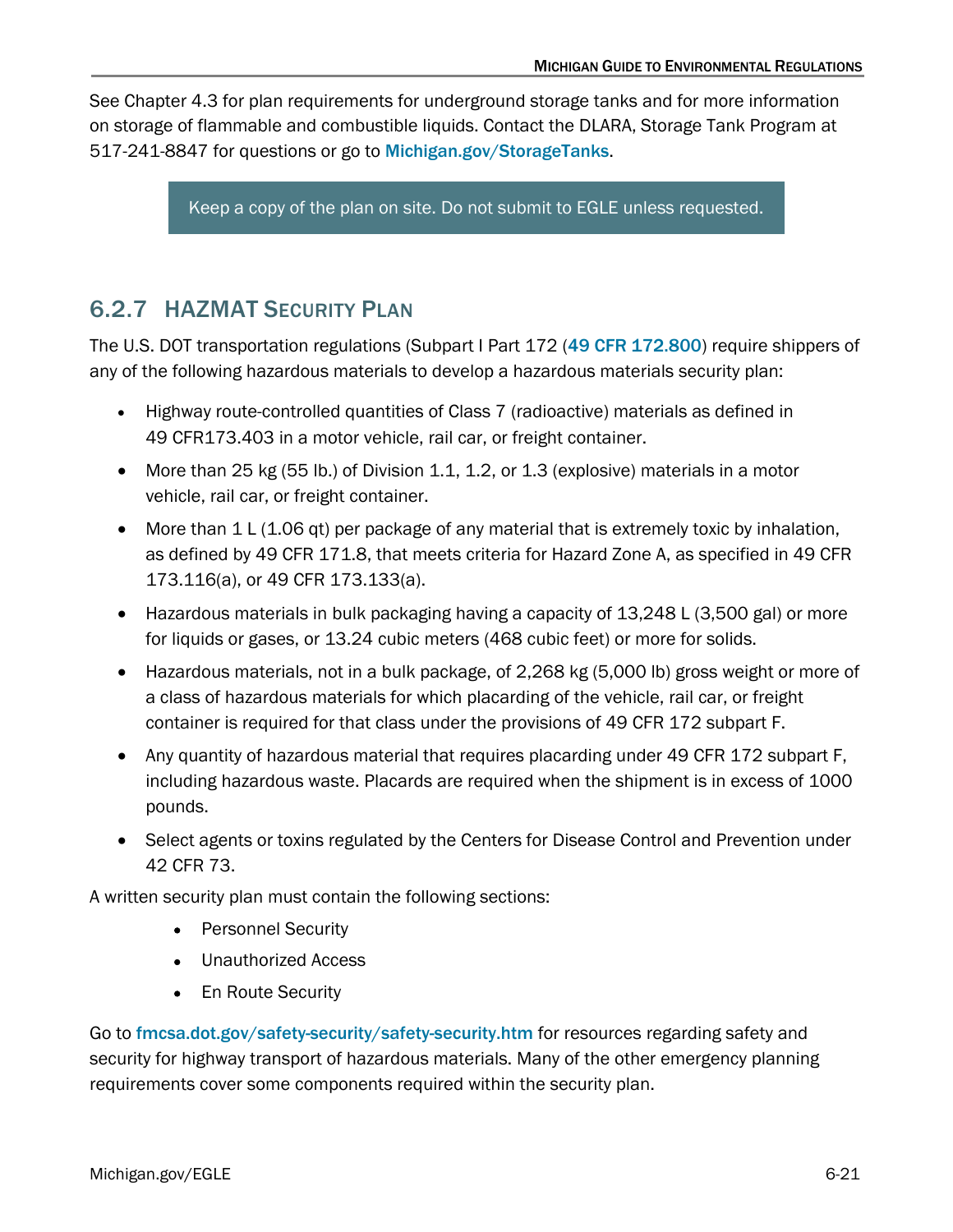The plan must be made available to the employees responsible for implementing it. Unlike other contingency plans, the security plan contents should be shared only with those employees whose responsibilities involve the shipment and handling of hazardous materials. Typically, this could include plant security, EHS representatives, maintenance, and shipping/receiving personnel. An appropriate list of personnel who require disclosure of the plan contents should be developed.

Keep the security plan as long as it remains in effect and any updates or changes must be communicated to the affected employees.

Every hazmat facility needs security training (see Chapter 4.4) and must keep training records. Even if you don't ship any of the above hazardous materials requiring a security plan, your employees must receive hazmat security awareness training if you ship any hazardous materials. This training can be combined with other required training sessions.

Call the U.S. DOT Hazardous Materials Information Center 800-467-4922 for more information.

## <span id="page-21-0"></span>6.2.8 INTEGRATED CONTINGENCY PLAN (ICP)

Many facilities are required to maintain more than one emergency response plan. If you are subject to plan requirements under multiple regulations, you may combine all the required components into one plan called an Integrated Contingency Plan (ICP). The National Response Team's ICP Guidance provides a format for a comprehensive emergency response plan. This oneplan guidance is intended to be used by facilities to prepare emergency response plans for responding to releases of oil and non-radiological hazardous substances. It can be used by *any* facility, whether or not the facility is subject to specific planning requirements under federal and/or state regulations. The guidance was published in 1996 and is available at [Michigan.gov/EGLEEmergencyPlan](https://www.michigan.gov/egle/Regulatory-Assistance/Emergency-Planning-and-Community-Right-to-Know).

Use of the ICP format by facilities is supported by federal agencies (U.S. EPA, U.S. DOT, Department of the Interior, and Department of Labor) and state agencies (Michigan Citizen-Community Emergency Response Coordinating Council, State Police, EGLE, Department of Agriculture and Rural Development, and Department of Licensing and Regulatory Affairs). Michigan agencies strongly encourage facilities to use the ICP format.

There are three main sections of an ICP as described below:

*Plan Introduction*. This section is designed to provide facility response personnel, outside responders, and regulatory officials with basic information about the plan and the entity it covers. It includes:

- Purpose and Scope of Plan Coverage
- Current Revision Date

• Table of Contents

• General Facility Identification Information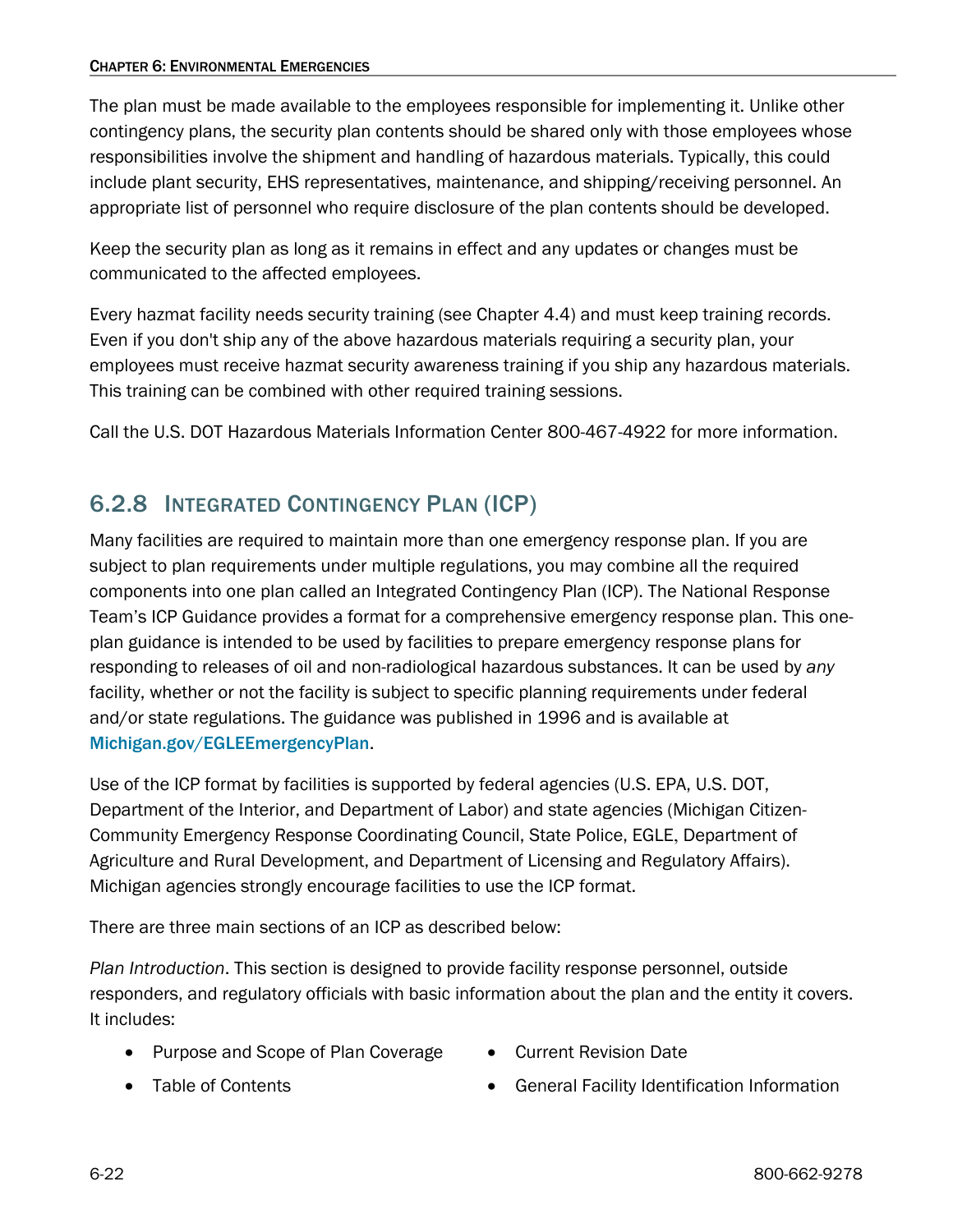*Core Plan*. This section is intended to reflect the essential steps necessary to initiate, conduct, and terminate an emergency response action. It should be concise, easy to follow, reference annexes that provide more detailed information, and fit into the glove-box of a response vehicle. It includes:

- Discovery
- Initial Response Procedures
- Sustained Actions
- Termination and Follow-Up Actions

*Supporting Annexes*. The annexes are designed to provide key supporting information for conducting an emergency response under the core plan as well as document compliance with regulatory requirements not addressed elsewhere in the ICP. They should augment, not duplicate, core plan information. Annexes include:

- Facility and Locality Information
- Notification Requirements
- Response Management System
- Incident Documentation
- Training and Exercises/Drills
- Response Critique and Plan Review and Modification Process
- Prevention
- Regulatory Compliance and Cross-Reference Matrices

In addition to the ICP guidance, information on many of the plans that can be integrated into the ICP, such as SPCC, RMP, PIPP, and SWPPP, are available on EGLE's Emergency Planning Web site. This site includes guidance specific to the inclusion of federal and state plan requirements into the ICP, contacts for help regarding requirements of specific plans, emergency planning information and workbooks for facilities that are not subject to specific planning requirements, and plan submittal guidance.

Not all plans are required to be submitted to EGLE. Please read about where you should submit your plan before you submit a copy.

## <span id="page-22-0"></span>6.2.9 FEDERAL SITE SECURITY PLAN (SSP)

A regulated facility under this federal site security planning requirement is any establishment that possesses or plans to possess, at any relevant point in time, a quantity of a chemical substance determined to be potentially dangerous or that meets other risk-related criteria identified by the U.S. Department of Homeland Security (DHS). Review the Appendix A "Chemicals of Interest List" and site security planning information available at **[dhs.gov/critical-infrastructure-chemical-security](https://www.cisa.gov/chemical-security)**. Appendix A includes approximately 300 chemicals of interest. Some of these chemicals are also listed as polluting materials under the state's Part 5 Rules as discussed in [Chapter 6.2.2.](#page-10-0)

The DHS oversees the Chemical Facility Anti-Terrorism Standards (CFATS) that require facilities to prepare vulnerability assessments and develop and implement Site Security Plans if they are considered high risk. In some specified circumstances, a facility may be able to submit an alternate security program.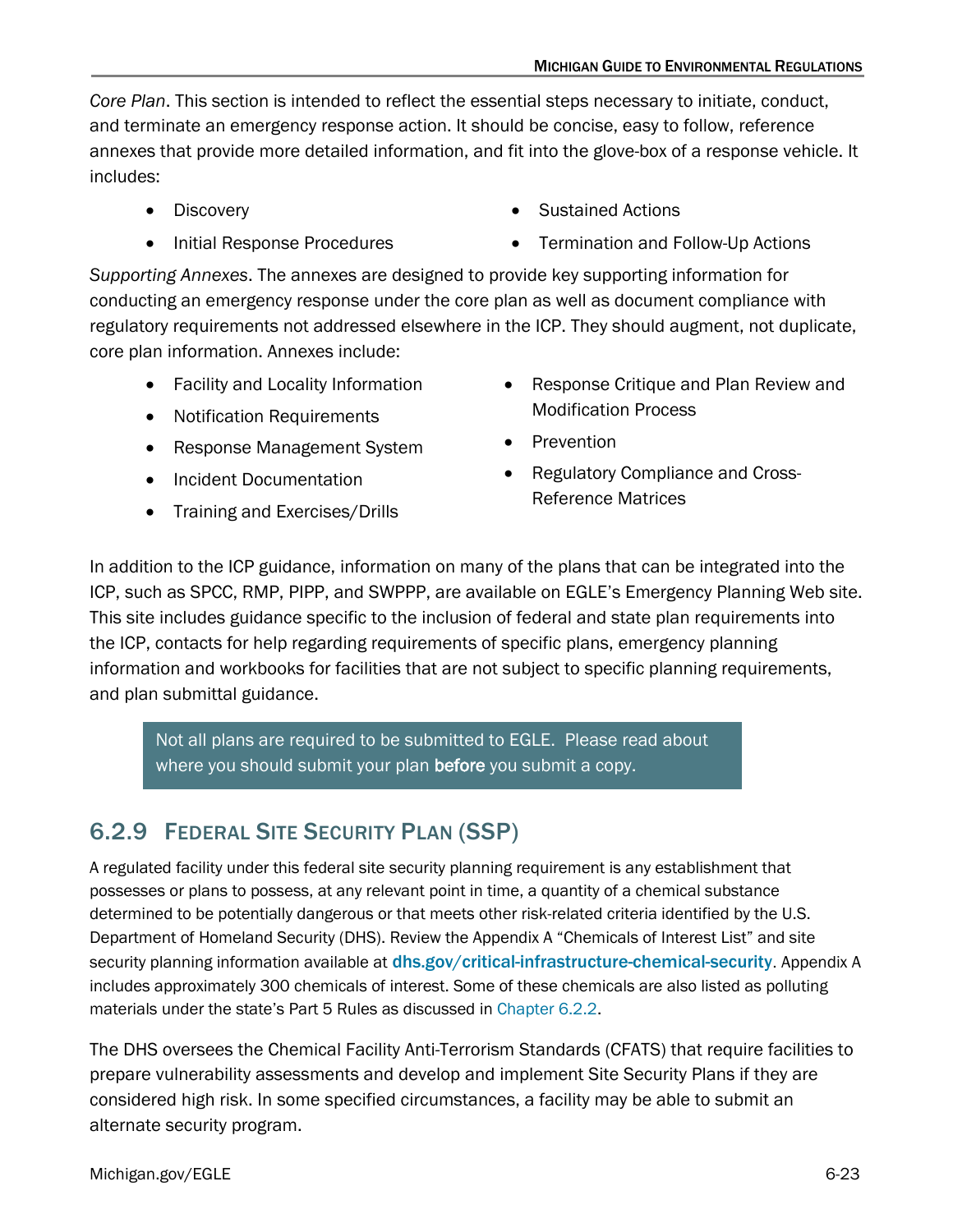Owners of facilities with chemicals above the threshold quantities should have completed a preliminary online assessment to determine the level of risk associated with their facility by January 19, 2008. After this step, the DHS will determine if the facility presents a security risk and is subject to the Chemical Facility and Anti-Terrorism Standards. Submissions will be validated through audits and site inspections. The DHS will provide technical assistance to facility owners and operators as needed. Security standards will be required to achieve specific outcomes, such as securing the perimeter and critical targets, controlling access, deterring theft of potentially dangerous chemicals, and preventing internal sabotage.

> If you have questions about CFATS go to [csat-help.dhs.gov](http://csat-help.dhs.gov/) or call the CFATS Help Desk at 866-323-2957.

## <span id="page-23-0"></span>6.3 RELEASE NOTIFICATION REQUIREMENTS IN MICHIGAN

Chemical releases in Michigan are potentially reportable under one or more of twenty-seven different state and federal regulations. Determining which regulations apply to a specific release can be an overwhelming task. The "[Release Notification Requirements in Michigan"](https://www.michigan.gov/-/media/Project/Websites/egle/Documents/Spill-Release-Reporting/Release-Reporting-Requirements.pdf) document was compiled by the Michigan SARA Title III Program staff in the Department of Environment, Great Lakes and Energy (EGLE) to help owners and operators of facilities in Michigan, including vehicles and farms, determine their potential notification and reporting requirements in the event of a chemical release.

Check your permits, licenses, registrations, pollution prevention plans, and local ordinances for additional release reporting requirements. In particular, all National Pollutant Discharge Elimination System permits, and most air permits, have release reporting requirements in them that are not included in this document.

The "Release Notification Requirements" document should be used as a tool to identify potential reporting requirements before a release occurs, and to identify follow-up reporting requirements based on the release. It outlines what releases must be reported, when they must be reported, and to whom they must be reported.

Links to the referenced release reporting forms and chemical lists are available on the **EGLE** [release reporting website](https://www.michigan.gov/egle/regulatory-assistance/emergency-planning-and-community-right-to-know/spill-release-reporting) ([Michigan.gov/ChemRelease](https://www.michigan.gov/egle/regulatory-assistance/emergency-planning-and-community-right-to-know/spill-release-reporting)). Visit this site for updated EGLE and LEPC contact information.

## <span id="page-23-1"></span>6.3.1 WHAT IS A CHEMICAL RELEASE?

The term "release" means spilling, leaking, pumping, pouring, emitting, emptying, discharging, injecting, escaping, leaching, dumping, or disposing. "Chemical" includes substances considered to be toxic or hazardous as well as substances as seemingly harmless as salad oil.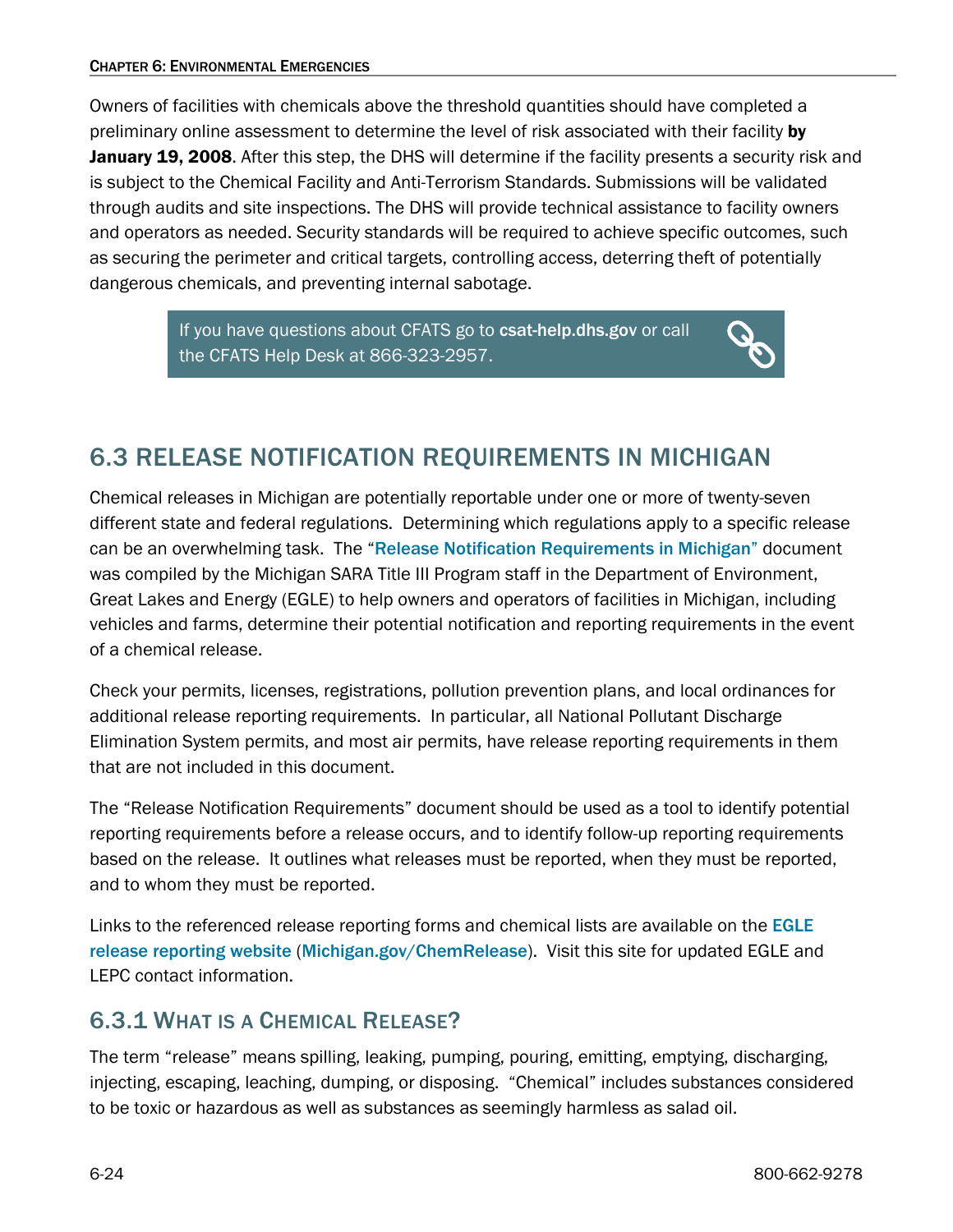## <span id="page-24-0"></span>6.3.2 CHEMICAL LISTS

The U.S. EPA published a consolidated list of chemicals subject to SARA Title III, CERCLA, and section 112(r) of the Clean Air Act called the "List of Lists." The List of Lists (June 2019) is available at [epa.gov/epcra/consolidated-list-lists-under-epcracerclacaa-ss112r-august-2020](https://www.epa.gov/epcra/consolidated-list-lists-under-epcracerclacaa-ss112r-april-2022-version) [version](https://www.epa.gov/epcra/consolidated-list-lists-under-epcracerclacaa-ss112r-april-2022-version) and includes:

- Hazardous substances-CERCLA including RCRA waste streams and unlisted hazardous wastes, with reportable quantities (RQ) for releases (originally published in 40 CFR 302, Table 302.4).
- SARA Title III section 304 Extremely Hazardous Substances (EHS) with ROs for releases (originally published in 40 CFR 355, Appendix A).
- SARA Title III Section 313 Toxic chemicals (originally published in 40 CFR 372 Subpart D).

The Part 5 Rules, Spillage of Oil and Polluting Materials, were promulgated pursuant to Part 31 of Act 451. These rules include a list of "**polluting materials**" with threshold reporting quantities for releases.

### NOx Exemption in CERCLA and SARA Title III

The U.S. EPA finalized an exemption for certain releases of emissions of NO and  $NO<sub>2</sub>$  (collectively NOx) to air from CERCLA and SARA Title III reporting requirements (71 FR 58525). The exemption was effective November 3, 2006 and applies to releases to the air of less than 1,000 pounds of NOx in 24 hours that are the result of combustion. The exemption also applies to emissions from combustion-related activities such as detonation or processes that include both combustion and non-combustion operations, such as nitric acid production.

### Petroleum Exclusion in CERCLA

Petroleum, including crude oil or any fraction thereof is excluded from the definitions of "hazardous substance," and "pollutant or contaminant" under CERCLA. Petroleum releases, accordingly, must generally be addressed under the authority of other law such as the underground storage tank (UST) provisions of RCRA, or the Clean Water Act (CWA). This exception, which has become known as the "*petroleum exclusion*," plays a significant role in CERCLA because many sites contain petroleum contamination. Petroleum frequently contains specific listed hazardous substances, the most common of which are benzene, toluene and xylenes. In general, such substances are not treated as CERCLA hazardous substances as long as they are found in refined petroleum fractions and are not present at levels that exceed those normally found in such fractions. Substances present in petroleum as a result of contamination during use or from mixing or combining are not within the petroleum exclusion and in such cases the substances are considered **hazardous substances-CERCLA**.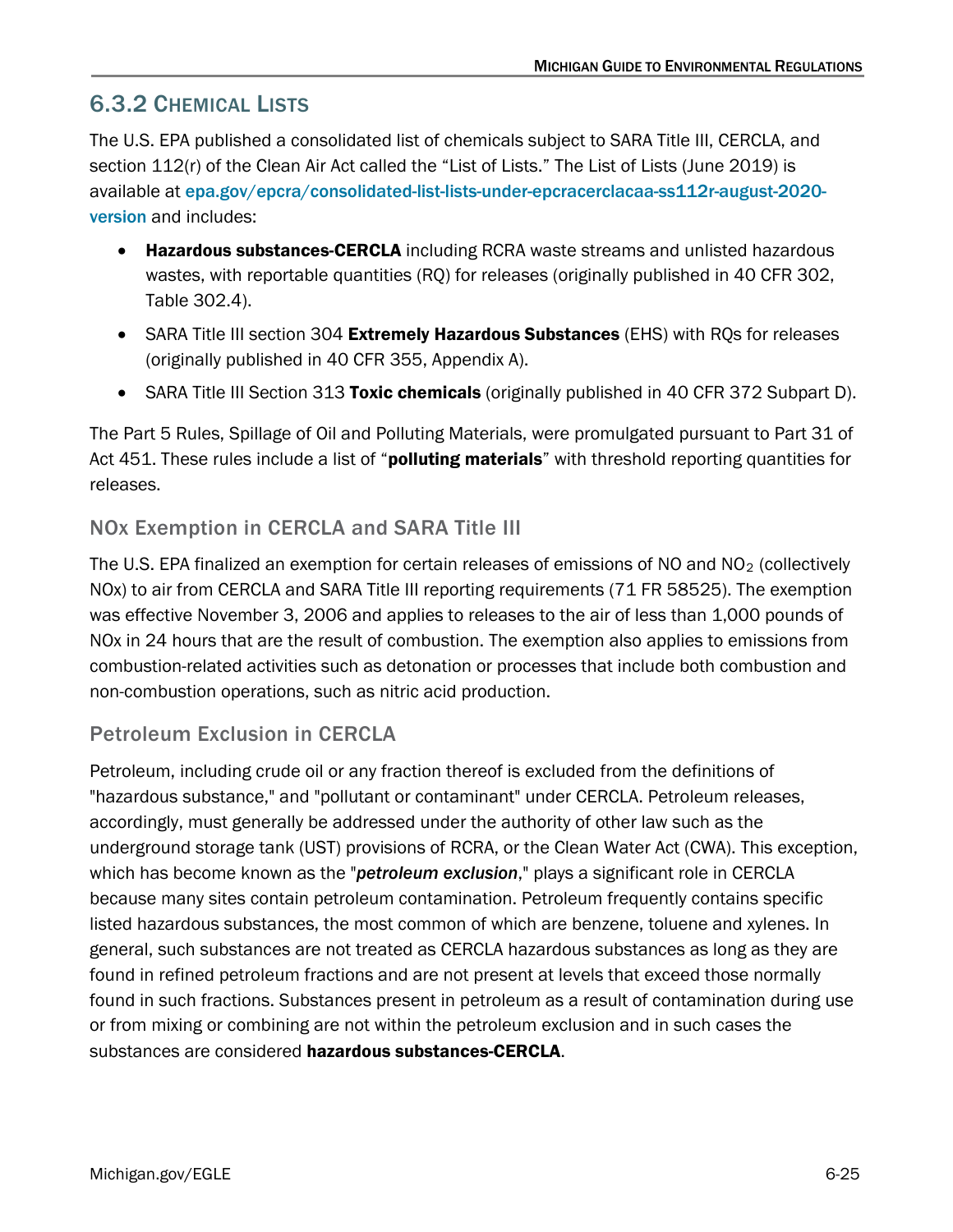Part 201 of Act 451, Environmental Remediation, section 20114(1)(b) states that the requirements to report a release under this regulation apply to "reportable quantities of hazardous substances established pursuant to 40 CFR 302.4 and 302.6 (2012)…." This regulation references the listed hazardous substances published in the Code of Federal Regulations. It does not adopt the petroleum exclusion that applies to federal regulation of releases of **hazardous substances-CERCLA**. As a result, petroleum constituents, including component substances such as benzene, toluene, and xylenes, plus any additives (e.g., MTBE, lead) are all reportable under Part 201 based on the reportable quantities in the 2012 version of the CERCLA list of hazardous substances published in 40 CFR 302.4 and 302.6. (See the release calculation example in Chapte[r 6.3.1.](#page-23-1))

### Initial Notification: There is NO PENALTY for over-reporting!

When there is a release, determining if, when, and to whom it should be reported can be a daunting task, even if you are familiar with the table. It is therefore recommended that if there is a release, immediately call the three numbers in the box to the right, even if the content or quantity of the released material has not yet been determined:

You can then respond to the release, reassess the situation, and make additional notifications as required (e.g., as specified in the table or in your permits). Your follow-up report will provide details that explain why a release was or was not reportable.

SARA Title III Section 304 requires that the LEPC be notified immediately of a release. Many LEPCs accept the call to 911 as notification. Others require direct notification. Contact your LEPC in advance to find out their requirements.

Post These Numbers by Every Phone! **911** to notify Local authorities 800-292-4706 (PEAS) to notify State authorities 800-424-8802 (NRC) to notify Federal authorities

### Written Follow-up Report

Written follow-up report forms that are specified in the table are required by regulation. EGLE has developed a generic written report form called "Spill or Release Report" (EQP 3465) that can be used to report releases of:

Hot Tip!

Use the generic Spill or [Release Report form](https://www.michigan.gov/-/media/Project/Websites/egle/Documents/Forms/ESD/EQP3465-Spill-or-Release-Report.pdf) to record *initial* notifications.

- Hazardous substances-CERCLA and extremely hazardous substances under SARA Title III.
- Hazardous waste under Part 111 of Act 451.
- Liquid industrial by-products under Part 121 of Act 451.
- Hazardous substances under Part 201 of Act 451.
- Polluting materials under Part 31 of Act 451, Part 5 Rules.

EGLE Release Reporting Web site: [Michigan.gov/ChemRelease](http://www.michigan.gov/chemrelease)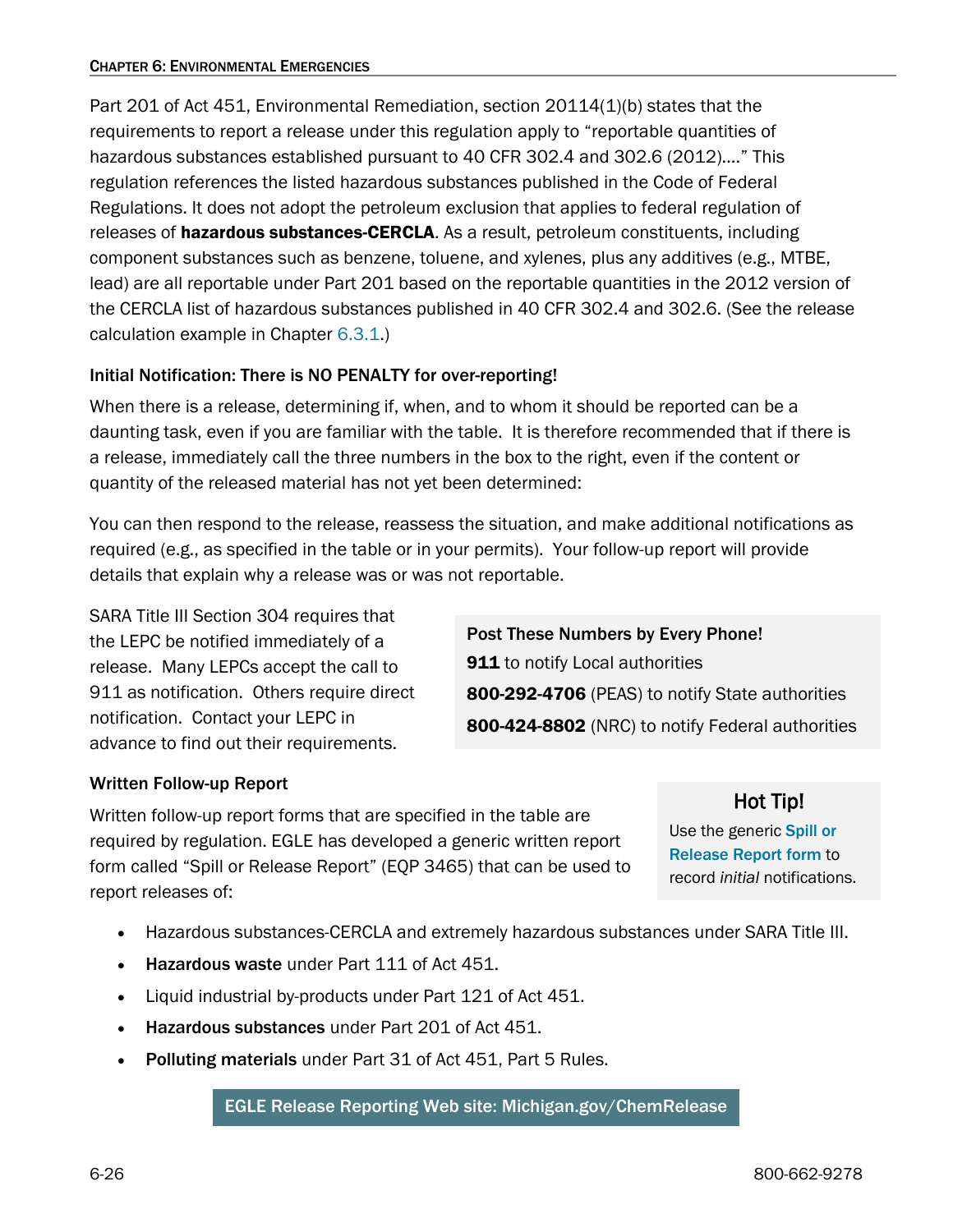## <span id="page-26-0"></span>6.3.1 RELEASE CALCULATIONS

How to determine the reportable quantity of a product based on the reportable quantity of an ingredient.

### Example Calculation: When is a release of gasoline reportable?

Under Part 201 of Act 451, releases of **hazardous substances-CERCLA** published in the 2012 version of 40 CFR 302, Table 302.4 must be reported. Gasoline is not a **hazardous substance-**CERCLA. However, some of the ingredients in gasoline are hazardous substances-CERCLA and are reportable under this regulation.

This example shows you how to determine when a release of gasoline *in gallons* is reportable under Part 201 of Act 451 based on reportable quantities *in pounds* of the ingredients.

1. Identify the hazardous ingredients, reportable quantities, and weight percentages.

Look at a Safety Data Sheet (SDS) for gasoline to find the hazardous ingredients and the weight percentages of those ingredients. This is from Section 3 in an SDS for "Gasoline, Unleaded."

| CAS #          | <b>Component</b>             | Weight %     |  |
|----------------|------------------------------|--------------|--|
| 8006-61-9      | Gasoline, natural            | 10-30        |  |
| 108-88-3       | Toluene                      | 10-30        |  |
| 106-97-8       | <b>Butane</b>                | $1 - 20$     |  |
| 1330-20-7      | Xylenes (o-, m-, p- isomers) | 10-30        |  |
| 64-17-5        | Ethanol; Ethyl alcohol       | $0 - 8.2$    |  |
| $100 - 41 - 4$ | Ethylbenzene                 | $1-5$        |  |
| 71-43-2        | <b>Benzene</b>               | < 5          |  |
| 110-54-3       | N-Hexane                     | $0.5 - 0.75$ |  |

Look at the ["List of Lists](https://www.epa.gov/epcra/consolidated-list-lists-under-epcracerclacaa-ss112r-april-2022-version)" to find the reportable quantity of an ingredient that is a **hazardous** substance-CERCLA.

Benzene (CAS number 71-43-2) is a hazardous substance-CERCLA listed in the "List of Lists." The reportable quantity (RQ) for benzene under CERCLA is 10 pounds. That means that a release of 10 pounds or more of benzene to the environment must be reported to EGLE's Remediation and Redevelopment Division district office (or PEAS after hours). The weight percent of benzene in the example gasoline is 0.4 to 5%. When calculating a reportable release, use the higher, weight percent.

2. Calculate the weight of the gasoline.

Because the gasoline is a liquid measured in gallons, and the reportable quantity of benzene is in pounds, we must calculate the weight of a gallon of gasoline. The formula is as follows: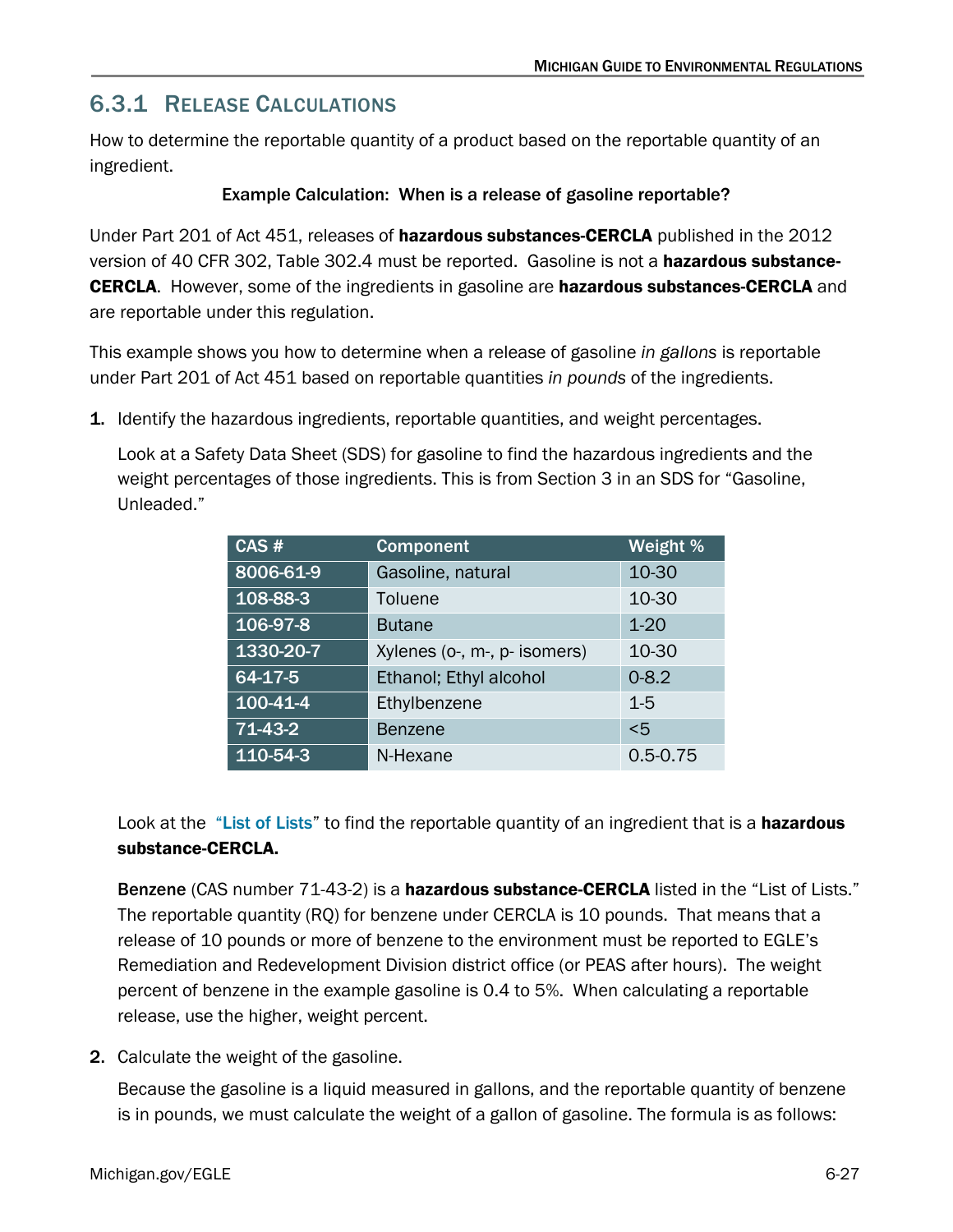Specific gravity of the product x 8.34 lb./gal (weight of water) = weight of the product in lb./gal

The specific gravity, also called the relative density, can be found in the "Physical & Chemical Properties" section of the SDS. It is a unit-less number that tells how much the substance weighs relative to the weight of water. If the specific gravity is 1, the substance weighs the same as water. If it is less than 1, then the substance weighs less than water. If you think about this logically, you know that gasoline floats on water (thus the sheen you see on water at boat launches), so you can conclude that gasoline must weigh less than water. The specific gravity is often reported as a range. In this example, the specific gravity is reported on the SDS as a range of 0.72 to 0.75. If you plug these values into the calculation, this gasoline can weigh anywhere from 6.0 lb./gal to 6.3 lb./gal. When calculating a reportable release, use the higher, more conservative, value. The weight we will use for our example gasoline is 6.3 lb./gal.

3. Calculate the smallest reportable release of gasoline under Part 201 of Act 451 based on the ingredient benzene. Here is the formula:

> RQ of ingredient (lbs)  $\div$  weight of product (lb./gal)  $\div$  weight % of ingredient = reportable gallons of product

Using the numbers we determined above, we get:

10 lb (RQ benzene)  $\div$  6.3 lb/gal gasoline  $\div$  0.05 (wt. % benzene) = 32 gal of gasoline (reportable if released to the environment)

This graph below shows how the reportable quantity of gasoline varies with the weight percent of benzene.

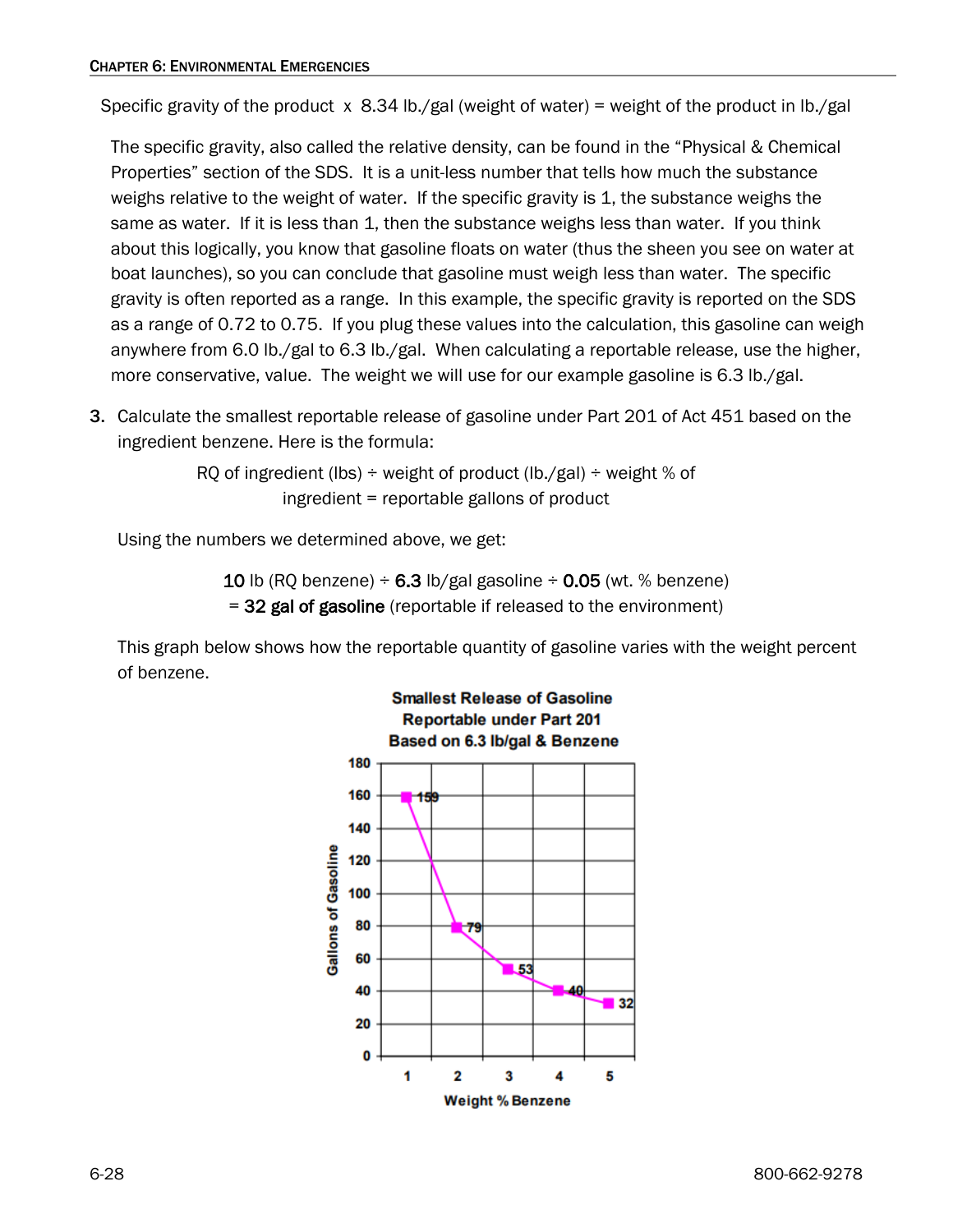There would be a smaller reportable quantity (the line would shift down) for "heavier" gasoline. Look at all hazardous ingredients to determine which one would "control" the reportable quantity. The controlling ingredient is the one that results in the smallest reportable quantity. For gasoline, the controlling ingredient is benzene.

In real life, this is not an exact science. Use this as a way to come up with educated guesstimates for when to report. For gasoline, report any release that looks like it is approaching 30 gallons or more.

Keep in mind that smaller releases of gasoline are potentially reportable under other regulations (e.g., if the release reaches surface or groundwater). Also remember that all releases must be cleaned up to the extent specified in the regulations. This includes releases that are not reportable under any regulation.

In summary: When determining reportable releases, it is important to realize that it is sometimes the ingredients in a given product that make the release of the product reportable. There are three main steps in the process for determining when a release of a product is subject to reporting based on the reportable quantities of the ingredients:

- 1. Identify the hazardous ingredients, corresponding reportable quantities, and weight percents. This depends on the regulation!
- 2. If the product is a liquid and the reportable quantity of the ingredient is given in pounds, calculate the weight of the product in pounds per gallon. If the product is a solid, skip this step.
- 3. Calculate the smallest reportable release using the formula above. If the product is a solid, the formula is simply:

RQ of ingredient (lbs.)  $\div$  weight % of ingredient in solid product = reportable pounds of solid product.

## <span id="page-28-0"></span>6.4 RELEASE RESPONSE AND CLEANUP

Response and cleanup of a spill or release of hazardous and/or toxic substance can be very costly and detrimental to the health of your employees and environment. To become more efficient and effective in release response and cleanup, make it a priority to integrate pollution prevention planning activities into all aspects of your operations, including the prevention of spills and reduction or minimization of waste during response and cleanup.

In addition to the release reporting requirements described above in Chapter 6.3, you must be ready to immediately respond whenever a release occurs. Whether you are legally required to prepare an environmental release prevention and response plan (described in Chapter 6.2) or voluntarily decide to prepare one, it needs to be in effect with personnel who are trained to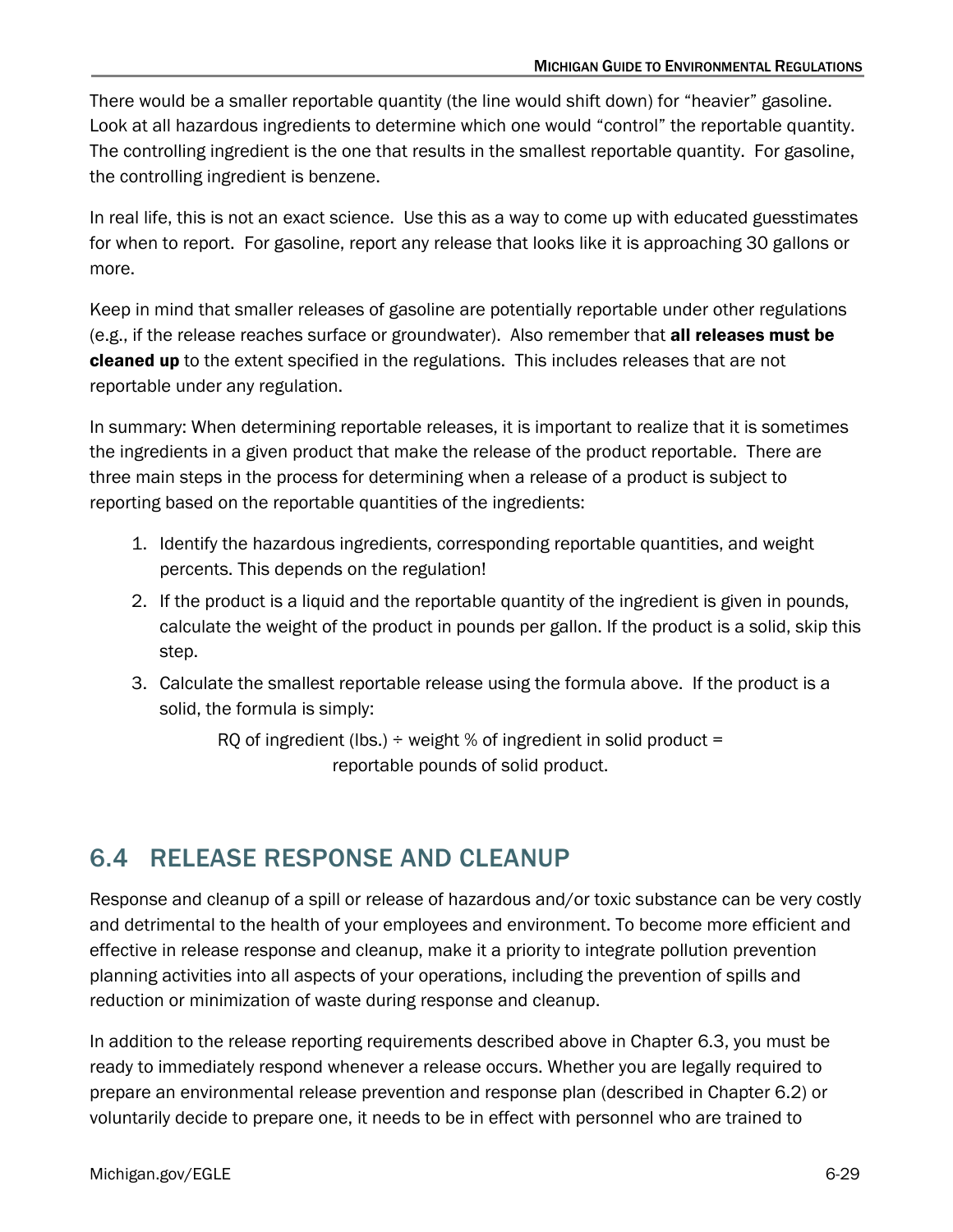#### CHAPTER 6: ENVIRONMENTAL EMERGENCIES

implement it. This helps to ensure that when a release occurs, appropriate response is taken without delay. At least one person trained in release control and cleanup procedures, equipment use, and disposal methods of recovered materials should be on duty or on call at all times. It is important to remember that you are obligated to respond and clean up all contamination, and failure to do so may result in escalated enforcement, including but not limited to the imposition of civil penalties. If your release involves a regulated underground storage tank, see Chapter 4 for information on how to respond and clean up the release. Some excellent Internet resource links for environmental emergency operations and response are the [Computer Aided Management of](https://response.restoration.noaa.gov/oil-and-chemical-spills/chemical-spills/response-tools/cameo-software-suite.html)  [Emergency Operations \(CAMEO\) Web site](https://response.restoration.noaa.gov/oil-and-chemical-spills/chemical-spills/response-tools/cameo-software-suite.html) at [response.restoration.noaa.gov](https://response.restoration.noaa.gov/) and the National Institute for Occupational Safety and Health (NIOSH) pocket guide Web site at [cdc.gov/niosh/npg](https://www.cdc.gov/niosh/npg/).

> Post EGLE's Pollution Emergency Alerting System number and *use* it: 800-292-4706

All hazardous and/or toxic chemical release responders need to consider the following actions:

- $\checkmark$  Immediately assess the nature of the release; chemicals and exposure pathways of concern; toxicity; safety; type of personal protection equipment (PPE) needed; and take appropriate response and cleanup actions to protect the health and safety of those in the affected area, when and where possible. See Chapter 6.3 "Release Notification Requirements in Michigan."
- $\checkmark$  If possible, quickly work to **contain** the release to prevent the spread of contamination. For example, cover floor drains to prevent the release from reaching the sewer, and dike the release with absorbents such as spill pillows or cat litter and dirt as necessary to prevent it from spreading. Staff responding to the release must be trained in wearing the appropriate PPE. Most facilities managing hazardous and/or toxic chemicals are required to have an environmental release prevention and response plan in the event of a release. These plans need to be practical, efficient, and provide useful instructions to trained facility personnel that can be easily followed to clean up a release.
- $\checkmark$  Clean up contamination quickly to prevent impacts to human health and the environment. Release prevention planning (i.e., rapid containment, response, and cleanup) may minimize the environmental impacts as well as decrease the overall cost of cleanup. This can be as simple as quickly positioning an absorbent to contain a release to protect a natural resource, or as complex as purging and treating groundwater for years under an approved state remedial action plan or state/federal enforcement order. Waste generated from a cleanup must be properly characterized, managed, and disposed in accordance with applicable state and federal regulations. Most importantly, communicate with the environmental regulatory agencies in your area during the planning phase or in advance of any release. Your **[EGLE District Office](https://www.michigan.gov/egle/contact/district-office-locations)** can provide additional guidance to help assure your response is appropriate and cost-effective.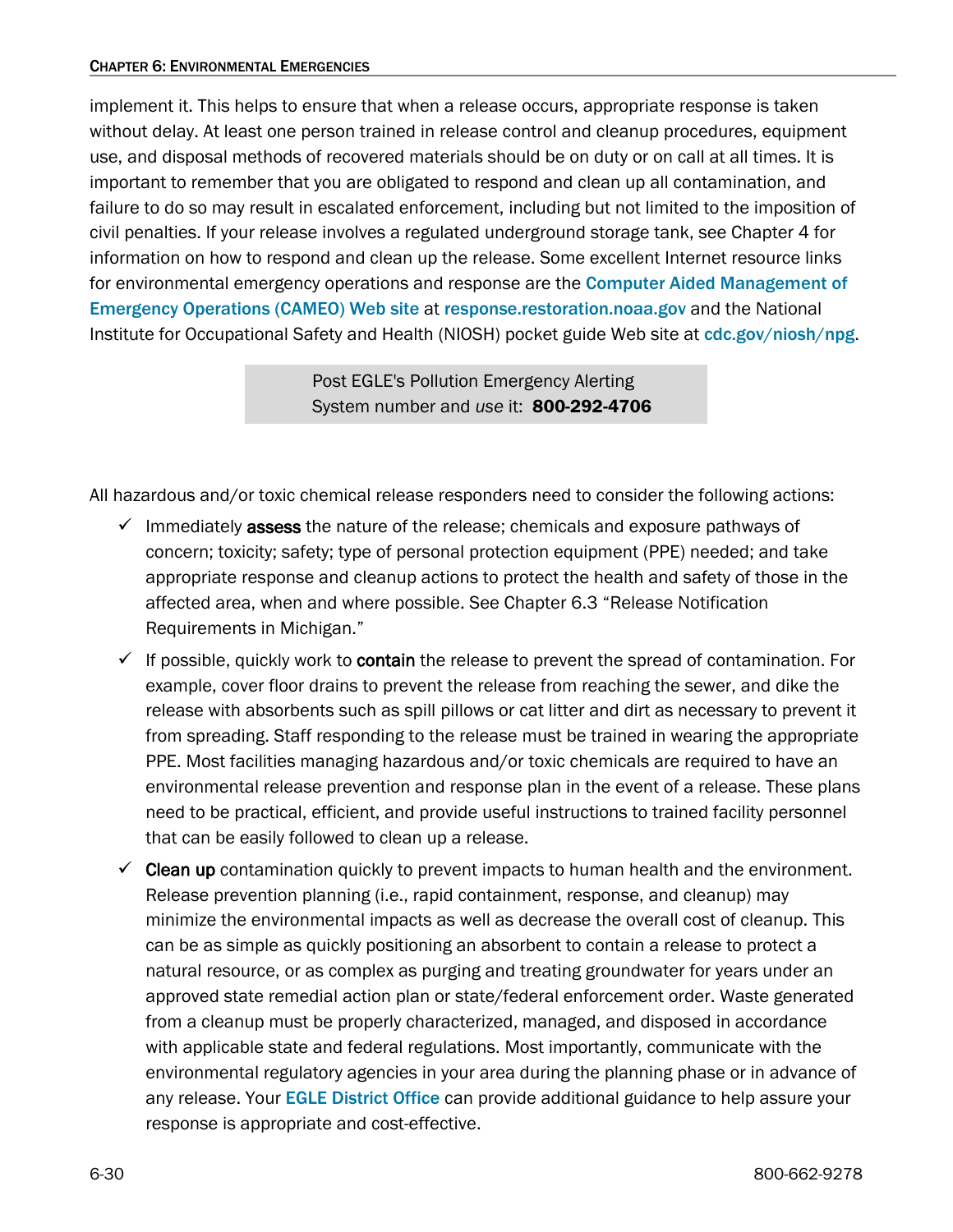Some released hazardous or toxic substances and cleanup wastes may pose a serious health threat to personnel. Have appropriate PPE available and personnel trained in its proper use. Depending on the hazardous and/or toxic nature of the release, PPE may include the appropriate chemical resistant suits, gloves, boots, respirators, self-contained breathing apparatus, and eye protection such as goggles or face shields. Safety Data Sheets (SDSs) or the [NIOSH Pocket Guide](https://www.cdc.gov/niosh/npg/mobilepocketguide.html)  [to Chemical Hazards](https://www.cdc.gov/niosh/npg/mobilepocketguide.html) contain valuable information for selecting the appropriate PPE. These resources can be accessed at the [cdc.gov/niosh](https://www.cdc.gov/niosh/) web site or in the Emergency Response [Guidebook](https://www.phmsa.dot.gov/hazmat/erg/emergency-response-guidebook-erg) ([phmsa.dot.gov/hazmat/erg/emergency-response-guidebook-erg](https://www.phmsa.dot.gov/hazmat/erg/emergency-response-guidebook-erg)).

Persons responding to hazardous releases must be *trained* in accordance with the Hazardous Waste Operations and Emergency Response (HAZWOPER) procedures. Another option is to have previously procured professional assistance. Search under the terms, "Environmental and Ecological Services," "Spill Control Service," or "Waste Reduction, Disposal, and Recycling Service" for companies offering environmental cleanup services in your area.

Release planning will help to identify environmental response equipment (e.g., spill cleanup kits, PPE, etc.) specific to a company's needs to quickly contain and cleanup releases. Many products are used to contain and clean up released chemicals and waste. Absorbent pads, booms, or portable dikes are often used to control, contain, and cleanup large liquid releases. Commercially available absorbent powders and granular clay (like cat litter) are examples of items used to absorb and contain free-phase liquids during release response and cleanup.

If a release cannot be cleaned up by trained personnel, hiring an experienced environmental cleanup contractor is recommended. Depending on the severity of a release, a contractor may provide more efficient and cost-effective response and cleanup solutions. Environmental contractors who work on regulated leaking underground storage tank facilities must be knowledgeable in Part 213 (Leaking Underground Storage Tanks) of the Natural Resources and Environmental Protection Act, Public Act 451 of 1994, as amended (Act 451). Environmental contractors performing work at leaking or underground storage tank sites must be qualified per Part 215 (Michigan Underground Storage Tank Financial Assurance Act) of Act 451 (Section 324.21542). Your [EGLE District Office](https://www.michigan.gov/egle/contact/district-office-locations) can verify that your state notification and reporting obligations have been satisfied and that your response and cleanup is being conducted properly. If you need further information or assistance about response and cleanup procedures, please contact your District Office).

### <span id="page-30-0"></span>6.4.1 ENVIRONMENTAL INVESTIGATION REQUIREMENTS

Under Part 201 (Environmental Remediation) of Act 451, Section 324.20126, the property is considered a "Facility" or site of environmental contamination if environmental data shows hazardous and/or toxic substances are present on the property at levels that exceed the Part 201 generic residential criteria. A person who owns or operates a "Facility" and who is liable under Part 201 of Act 451, shall do all of the following: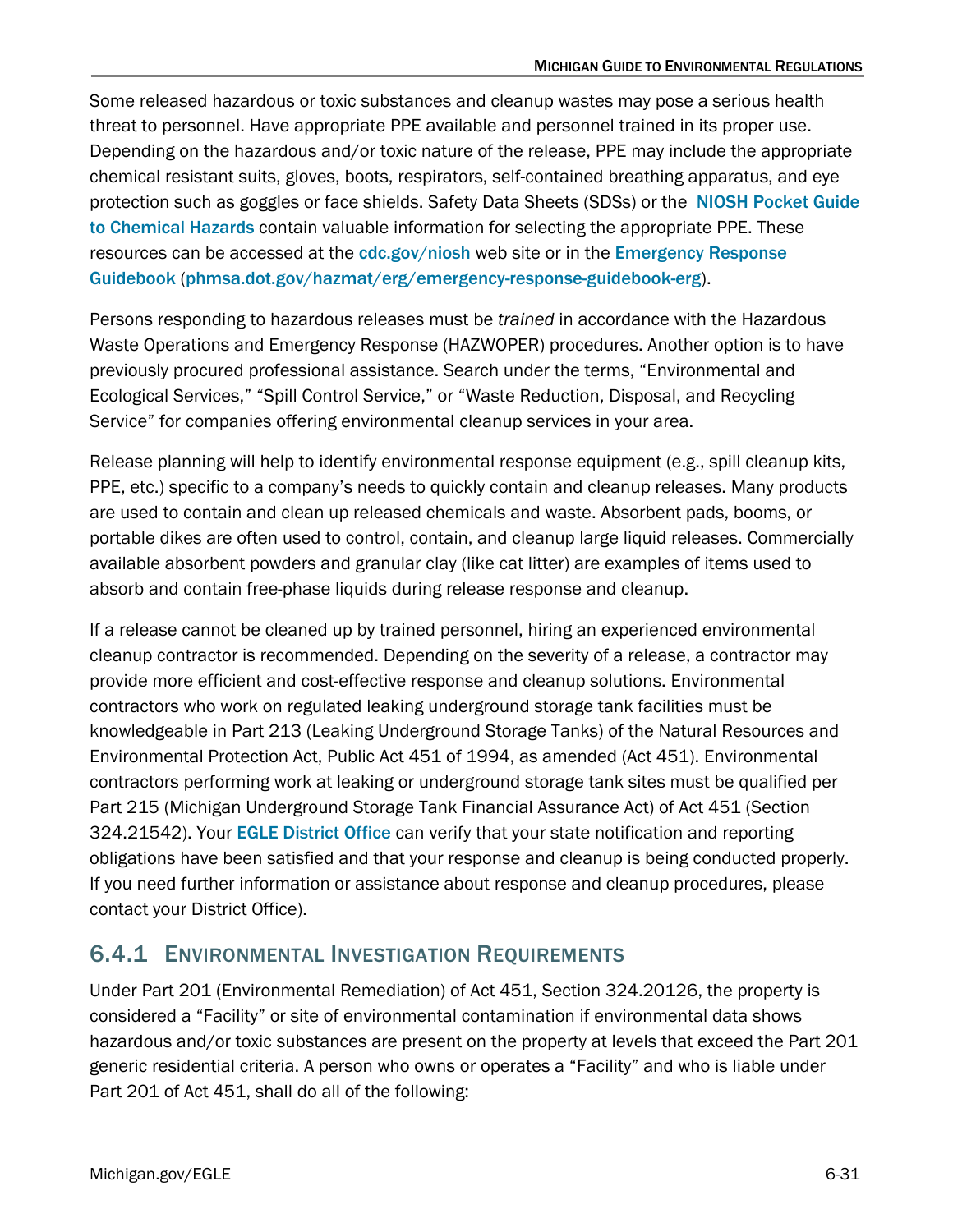- a) Immediately stop or prevent the release at the source.
- b) Immediately implement source control or removal measures to remove or contain hazardous substances.
- c) Immediately identify and eliminate any threat of fire or explosion or any direct contact hazards.
- d) Report the release to the department within 24 hours.
- e) Immediately initiate removal of a hazardous substance that is in a liquid phase that is not dissolved in water.
- f) Determine the nature and extent of the release at the facility.
- g) Diligently pursue response activities to achieve the cleanup criteria.

If the owner or operator of an environmentally contaminated property is not liable, then he or she may still have certain Due Care obligations to address as specified under R 299.51001, et. seq. Due Care protects persons on the contaminated property from exposure to hazardous and toxic substances.

In cases where the release is large or where there have been documented adverse environmental effects (i.e., fish kills, other resource impacts, etc.), a Natural Resources Damage Assessment (NRDA) to evaluate and assess natural resource damage(s) and cost(s) may be required. A NRDA is usually difficult and expensive to do. A request from EGLE for a NRDA may be avoided by either good pollution prevention planning or by responding to releases soon after they occur on a property. If the activity that resulted in a release is regulated under Part 213 (Leaking Underground Storage Tanks), Part 111 (Hazardous Waste Management), or other specific authority, those laws may require other specific requirements for environmental investigations, cleanups, etc. For activities regulated under the regulations, contact EGLE for assistance in determining the correct environmental investigation requirements.

An environmental investigation may need to be conducted to define the horizontal and vertical extent of environmental contamination so that appropriate remedial action or cleanup measures can be planned and implemented. This kind of environmental investigation, often referred to as a "remedial investigation" or "RI," may include testing of soil, sediment, groundwater, surface water, and air quality. The key to conducting an effective RI is to gather enough environmental information to make the necessary decisions about further cleanup needs. You will need the services of an experienced environmental professional to carry out an RI.

An RI is a different process than a **Baseline Environmental Assessment** (BEA), which is described in [Chapter 7.2.2](https://www.michigan.gov/-/media/Project/Websites/egle/Documents/Regulatory-Assistance/Guidebooks/MI-Guide-to-Environmental-Regulations/MI-Guide-Environmental-Regulations-Ch7-Contaminated-Sites.pdf#page=4). A BEA is a state "liability" protection tool and is not designed to identify cleanup needs. Federal environmental investigation guidance documents may be obtained from the U.S. EPA Web site at [clu-in.org](http://clu-in.org/) and the American Society for Testing and Materials (ASTM) Web site at [www.astm.org](http://www.astm.org/). The ASTM guidance includes information about Phase I and II Environmental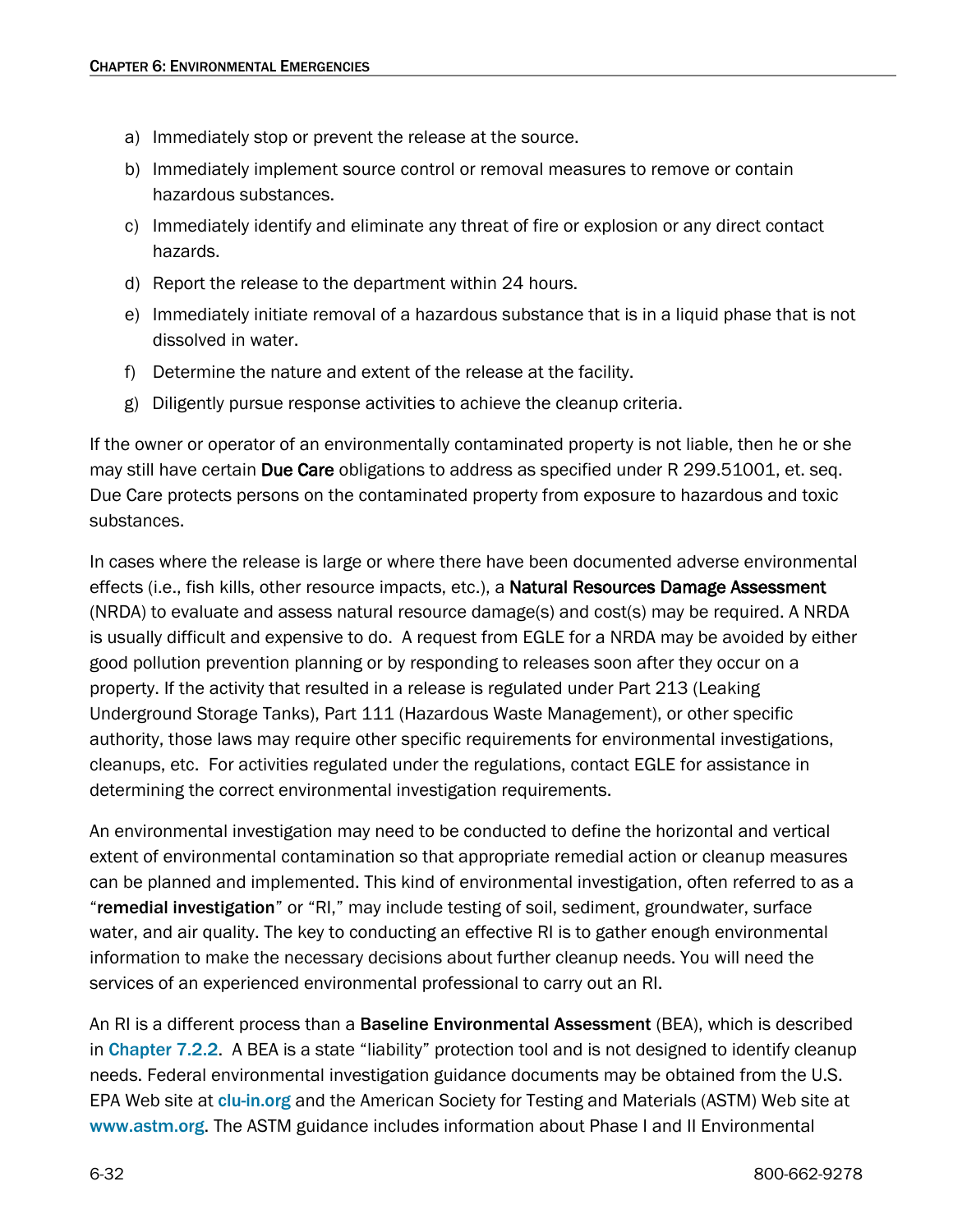Assessments (EAs). EAs are commonly performed on parcels of industrial or commercial properties to determine the extent of existing environmental contamination. The ASTM Phase I and II EA processes are often used to determine the environmental condition of a property to be purchased, but much of the ASTM guidance is useful for other site characterization purposes as well.

Information about cleanup requirements, applicable cleanup criteria, establishing "background" concentrations, and other technical issues is available at [Michigan.gov/EGLERemediation](https://www.michigan.gov/egle/about/organization/remediation-and-redevelopment/remediation-and-investigation) under Resource Materials.

## <span id="page-32-0"></span>6.4.2 DOCUMENTING PLANS FOR CLEANUP

If you are conducting a cleanup under Part 201 of Act 451, there may be other state/federal regulations to address. A Remedial Action Plan (RAP) is used to document how environmental contamination will be cleaned up. If cleanup actions will be conducted in phases, each phase is generally referred to as an Interim Response (IR). A series of IRs may go together to become a remedial action. A RAP is intended to comprehensively address all contamination problems at a "Facility," while IRs can be used to address individual releases of hazardous and/or toxic substances or aspects of those releases.

A RAP is generally prepared after a site IR is complete and a course of action can be developed to remediate or cleanup the site as a whole. In many instances, it is appropriate to conduct RAP activities in a phased approach. IR activities allow for time-critical actions to be planned and implemented addressing high-risk contamination areas first, with subsequent IRs to tackle more widespread contamination. Examples of IR activities include removing soil contamination "hot spots," or point sources and abandoned containers containing hazardous substances.

## <span id="page-32-1"></span>6.4.3 CLEANUP CRITERIA

EGLE has adopted a risk-based or generic criteria approach to environmental cleanups. Riskbased cleanup criteria are based on the designated or allowable land-use because land-use determines what type of site-specific activity and exposure will occur at each property. Cleanup criteria are integral in determining the scope and adequacy of remedial activities.

EGLE has calculated "generic" cleanup criteria for soil and water media that apply to the following types of land use categories: residential, commercial, and industrial. Occasionally, the environmental consultant may find that it is more appropriate to use site specific cleanup criteria to address the contamination. The consultant can develop the site-specific variables with oversight from EGLE. If the cleanup is based on site specific variables, then the property deed would have to be restricted. The deed restriction will inform the future property owners about land uses that are prohibited, and about the remaining contamination. EGLE approval is required for a cleanup that depends on land use restrictions. Please contact your [EGLE District Office](https://www.michigan.gov/egle/contact/district-office-locations) for assistance in determining which cleanup criteria to apply at your site.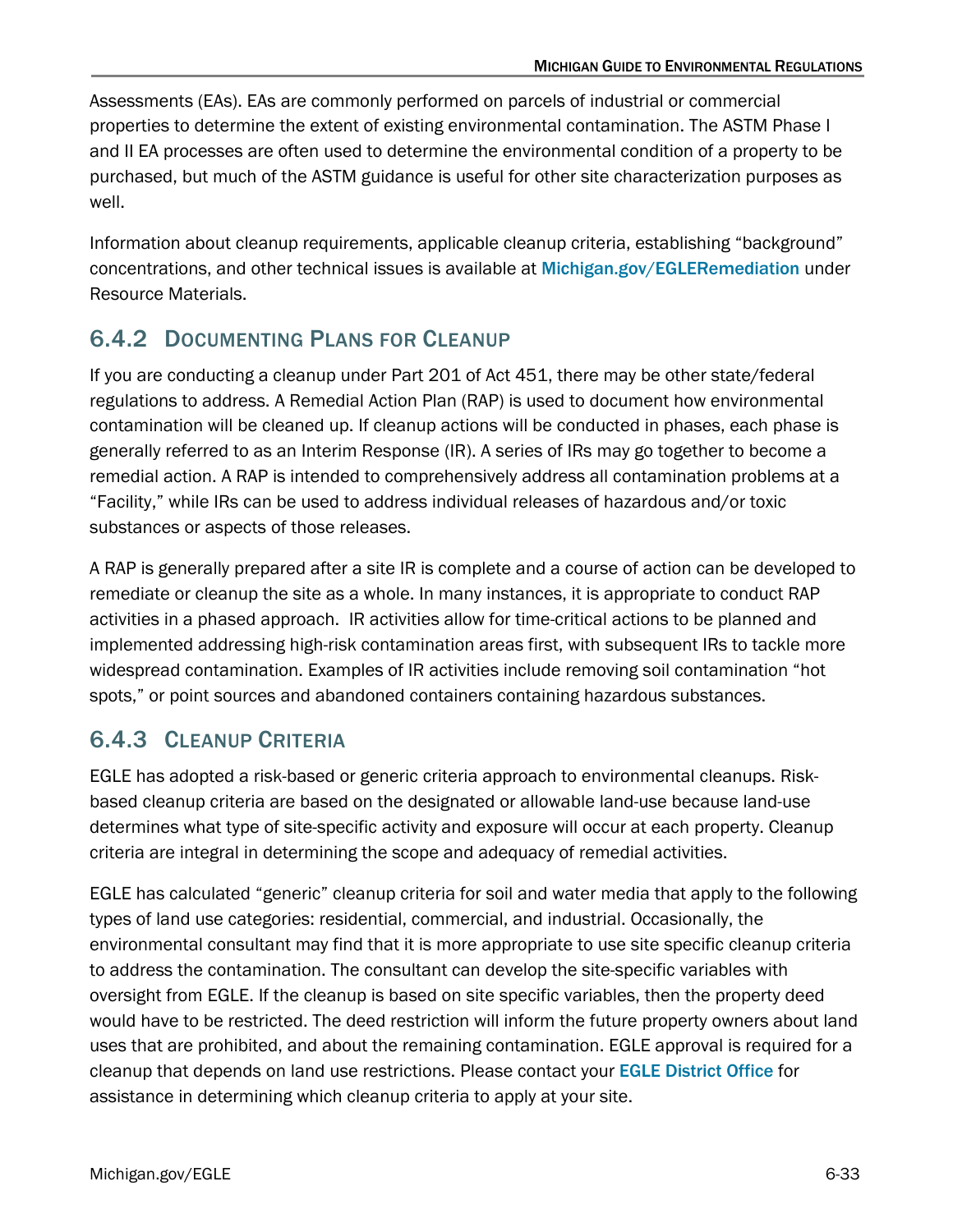The Cleanup Criteria Requirements for Response Activity are available on EGLE's Web site at [Michigan.gov/Remediation](https://www.michigan.gov/egle/about/organization/remediation-and-redevelopment/remediation-and-investigation) under the "Other Useful Information." Select "Cleanup Criteria Requirements for Response Activity." If you need further information or assistance, please contact your [EGLE District Office](https://www.michigan.gov/egle/contact/district-office-locations) to determine what cleanup criteria can be used at your site of environmental contamination or call 800-662-9278 for assistance.

### 6.4.3.a Ground Cleanup

Even if a release is not large enough to require reporting, it still must be cleaned up, regardless of the release volume or whether it occurred on a paved outdoor surface or dirt surface. Quick response to a release is important since contamination from the release can spread further, making the cleanup more difficult and expensive. Use an inert absorbent material, such as claybased adsorbents (like cat litter), or specially formulated pads or powders, to soak up the liquid. Collect any released solid materials so they do not spread or get blown around. THE RELEASED MATERIAL SHOULD NEVER BE FLUSHED DOWN THE DRAIN OR ONTO THE GROUND. The act of flushing the release will spread the contamination into previously uncontaminated areas, increase the scope of the investigation, the time needed to clean up the contamination and exponentially increase the cost of the cleanup.

During the initial response to the spill and the cleanup, be very careful not to mix incompatible or reactive chemicals or wastes together (see Safety Data Sheets, or NIOSH at [siri.org/msds/index.php](http://www.siri.org/msds/index.php) and [phmsa.dot.gov/hazmat](https://www.phmsa.dot.gov/) for help). The containers used to store spent cleanup materials must be compatible with the released liquid and correctly capped and labeled. Once contained, the used cleanup materials must be disposed of properly based on the hazardous and/or toxic nature of the waste. If the used materials are going to a sanitary landfill, there can be no free-phase liquid present with the containerized materials. If the materials are characterized as hazardous and/or toxic waste, handle the waste in accordance with Chapter 2. For information about hazardous or solid waste characterization, please contact EGLE's Hazardous Waste Program at 517-284-6562 or go to [Michigan.gov/EGLEwaste](https://www.michigan.gov/egle/about/organization/materials-management/hazardous-waste). For information about transporting requirements for hazardous materials including oils, gas, etc., please refer to the Michigan State Police, Commercial Vehicle Enforcement Division Web site at [Michigan.gov/MotorCarrier](https://www.michigan.gov/msp/divisions/cved) and [Chapter 4.4.](https://www.michigan.gov/egle/-/media/Project/Websites/egle/Documents/Regulatory-Assistance/Guidebooks/MI-Guide-to-Environmental-Regulations/MI-Guide-Environmental-Regulations-Ch4-Transport.pdf#page=19)

If a hazardous and/or toxic substance is released to the ground, you must determine if the affected soil is hazardous or solid waste. In either case, it must be properly characterized, removed, transported, treated, stored, or disposed of at the appropriate licensed landfill. If the soil is hazardous waste, you will need to meet the generator requirements discussed in Chapter 2.4. For small volumes of contaminated soil or waste, the easiest cleanup method is to excavate the soil and place it on polyethylene or put it into an acceptable container. The soil, either in the pile or container, must be covered to prevent precipitation from leaching through the soil and spreading contamination into the ground. Once contaminated soils are properly characterized and approved for disposal by the proper waste facility, it can be disposed of off-site. For larger volumes of contaminated soil, it may be cheaper to either treat the soil in place or dig it up for treatment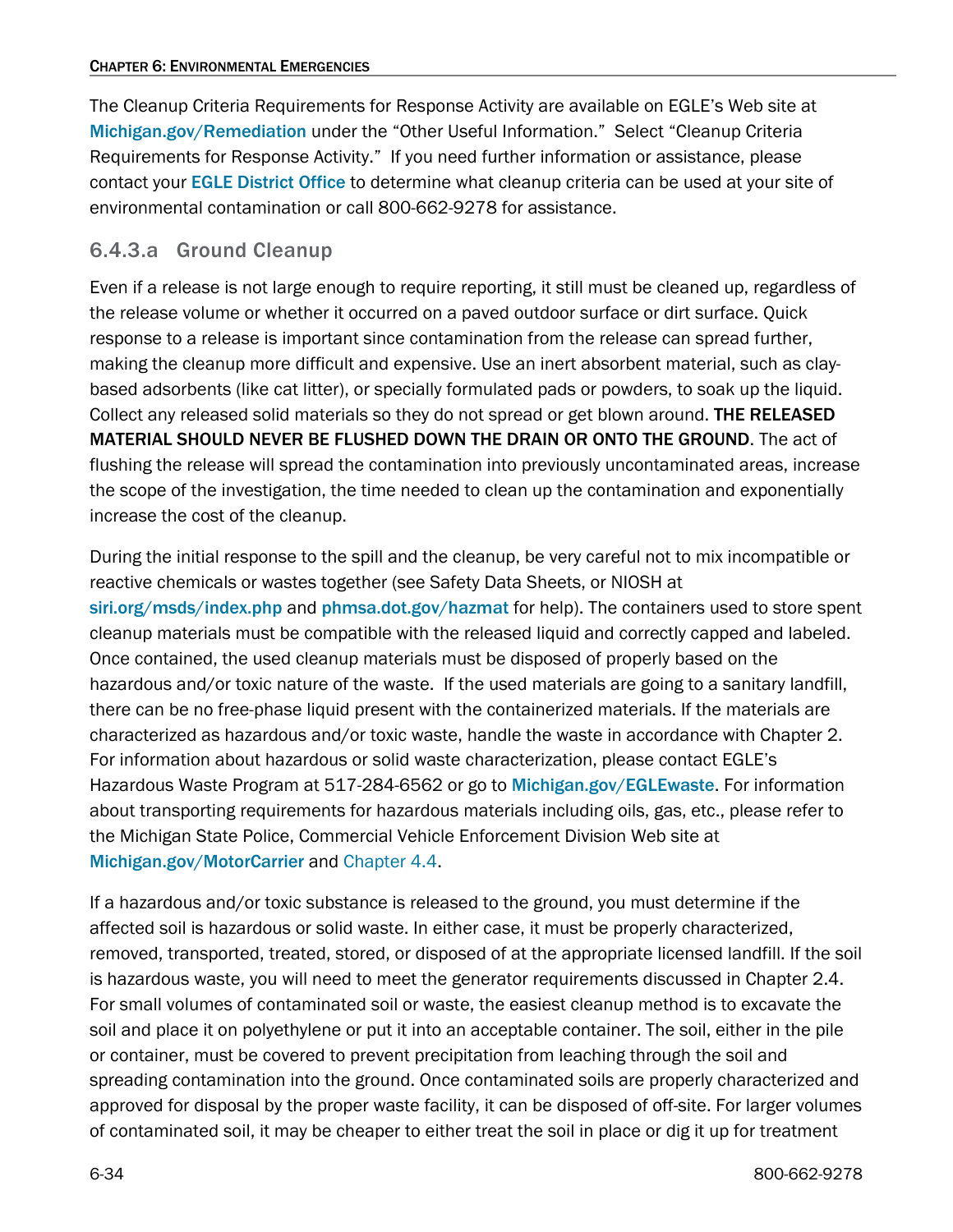on-site. There are regulatory restrictions on the movement of contaminated soils on or off property and persons dealing with such materials during cleanup activities at sites of environmental contamination. If you need further information or assistance, please contact your nearest [EGLE](https://www.michigan.gov/egle/contact/district-office-locations)  [District Office](https://www.michigan.gov/egle/contact/district-office-locations).

EGLE developed a guidance document entitled, "[Statistics – Sampling Strategies and Statistics](https://www.michigan.gov/-/media/Project/Websites/egle/Documents/Programs/RRD/Remediation/Resources/Sampling-Strategies-and-Statistics-Training-Materials-S3TM.pdf)  [Training Materials for Part 201 Cleanup Criteria](https://www.michigan.gov/-/media/Project/Websites/egle/Documents/Programs/RRD/Remediation/Resources/Sampling-Strategies-and-Statistics-Training-Materials-S3TM.pdf) (S3TM)" to help verify that soils containing hazardous and/or toxic substances are clean, or below the Part 201 of Act 451 generic residential cleanup criteria. The S3TM guidance has been:

- Applied to excavations to determine the number of samples needed to show that the remaining unexcavated soils are clean.
- Applied to waste piles that have undergone remediation technology.
- Used to characterize and verify that the waste soils have been remediated prior to placing the soils back into the excavation area(s) or landfilling.

If you need further information or assistance, please contact the EGLE Project Manager involved with your cleanup to determine whether S3TM can be applied to your environmental cleanup. The S3TM document is available from EGLE's Web site at [Michigan.gov/remediation](https://www.michigan.gov/egle/about/organization/remediation-and-redevelopment/remediation-and-investigation) (select "Site Investigation and Cleanup" and "Cleanup Program Information").

### 6.4.3.b Groundwater Cleanup

If the groundwater becomes contaminated by a release, overfill, leaking underground storage tank, etc., you are required to clean up the contamination. You may need to hire a qualified environmental professional to complete a hydro geological investigation to determine the specific groundwater remedy needed to clean up your site. You should discuss all available treatment options and the timeframe for the cleanup with the environmental consultant to ensure that the most appropriate cleanup method is chosen.

Whenever environmental treatment systems are proposed to clean up contamination, the Best Available Technology (BAT) is required for remediation where treated groundwater will be discharged to groundwater or surface water. Best Available Control Technology for Toxics (T-BACT) is required to control the emission of toxic air contaminants. After the application of T-BACT, the emissions of any toxic air contaminants cannot result in maximum ambient concentrations which exceed the applicable health-based screening levels. For more information about T-BACT, see Chapter 1.2.4 "Air Toxics Regulations."

EGLE encourages the use of innovative environmental treatment technologies or remedies that minimize waste; i.e., electrical power consumption, secondary waste material generation, etc. For pollution prevention information, go to [michigan.gov/EGLEp2](http://www.michigan.gov/EGLEp2).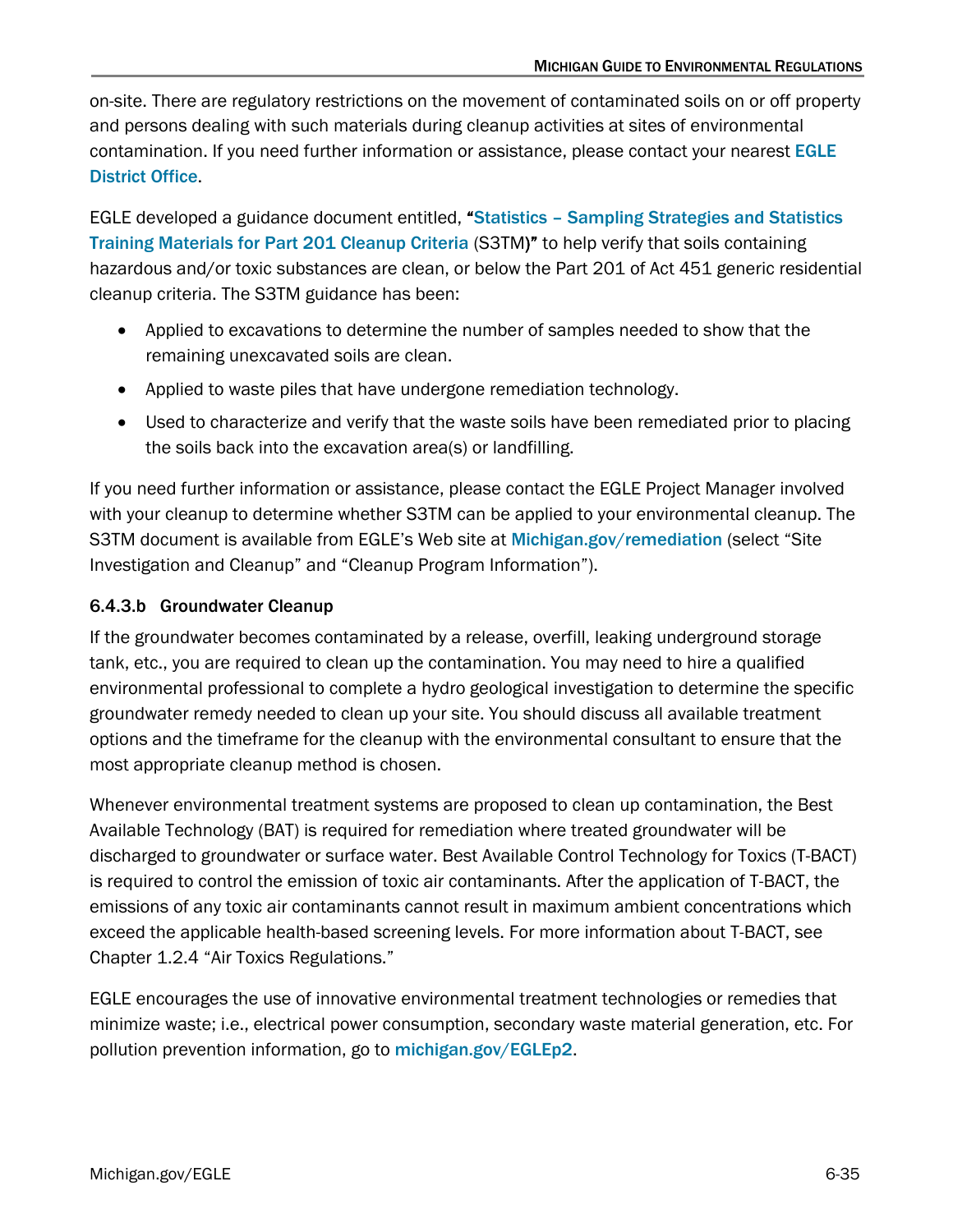Permits may be required for air, groundwater, and surface water discharges from a cleanup site. Each permit has requirements for operation, maintenance, monitoring, testing and reporting on the discharge of the treatment system:

- If you use air stripping, you are subject to air quality regulations and may need to obtain a Permit to Install from the Air Quality Division (AQD) to meet T-BACT requirements prior to discharge. For further information or assistance, contact your AQD [EGLE District Office](https://www.michigan.gov/egle/contact/district-office-locations).
- If treated groundwater is discharged to surface water, you need to obtain a National Pollutant Discharge Elimination System (NPDES) Permit from EGLE that meets BAT requirements prior to discharge [\(see Chapter 3.2.3](https://www.michigan.gov/-/media/Project/Websites/egle/Documents/Regulatory-Assistance/Guidebooks/MI-Guide-to-Environmental-Regulations/MI-Guide-Environmental-Regulations-Ch3-Wastewater.pdf?rev=17a53e01e4954031a7f85d34a29e6abf#page=13)).
- If treated groundwater will be discharged back to the groundwater, you may need to obtain a state groundwater discharge permit, or an exemption prior to discharge (see Chapter [3.2.4](https://www.michigan.gov/-/media/Project/Websites/egle/Documents/Regulatory-Assistance/Guidebooks/MI-Guide-to-Environmental-Regulations/MI-Guide-Environmental-Regulations-Ch3-Wastewater.pdf?rev=17a53e01e4954031a7f85d34a29e6abf#page=17)) from EGLE. In some areas, the water will not infiltrate or seep back into the ground fast enough to make groundwater discharge a feasible option.

When contaminated groundwater is venting or discharging (i.e., flowing naturally) into surface water, the Part 201 of Act 451 groundwater/surface water interface (GSI) cleanup criteria or screening levels must be met. If the GSI criteria are exceeded, further investigation and possibly remediation of the surface water will likely be required. If groundwater contamination concentrations will exceed the GSI generic cleanup criteria at the point where contaminated groundwater vents to surface water, a more detailed site-specific evaluation will be required to determine if a "mixing zone" can be allowed or whether contaminated groundwater can be allowed to legally discharge into "waters of the state" (i.e., lakes, rivers, creeks, wetlands, drains, etc.) and still ensure protection of human health and the environment. Information about the "mixing zone" [evaluation process](http://michigan.gov/documents/deq/deq-rrd-OpMemo_5_286637_7.pdf) can be found at [Michigan.gov/Remediation](https://www.michigan.gov/egle/about/organization/remediation-and-redevelopment/remediation-and-investigation) (select Operational [Memoranda, Cleanup Requirements, Forms, and Cleanup Program Information](https://www.michigan.gov/egle/about/organization/Remediation-and-Redevelopment/Remediation-and-Investigation/resource-materials-for-the-part-201-and-part-213-programs) under "Other Useful Information.") The GSI cleanup criteria apply to groundwater sampled from a GSI monitor well, and not to surface water. To view the Part 201 GSI cleanup criteria, go to the Web site above.

### 6.4.3.c Surface Water Cleanup

Cleanup procedures for releases to state waters may be difficult and may vary depending on the uses being made of the receiving waters. A discharge to water that causes impairment to any of the following is a violation of Section 3109 of Part 31 (Water Resources Protection) of Act 451:

- 1. Public health, safety, or welfare.
- 2. Domestic, commercial, industrial, agricultural, recreational, or other uses being made of the water.
- 3. The value of the riparian land.
- 4. Livestock, wild animals, birds, fish aquatic life, or plants and the value of fish and game.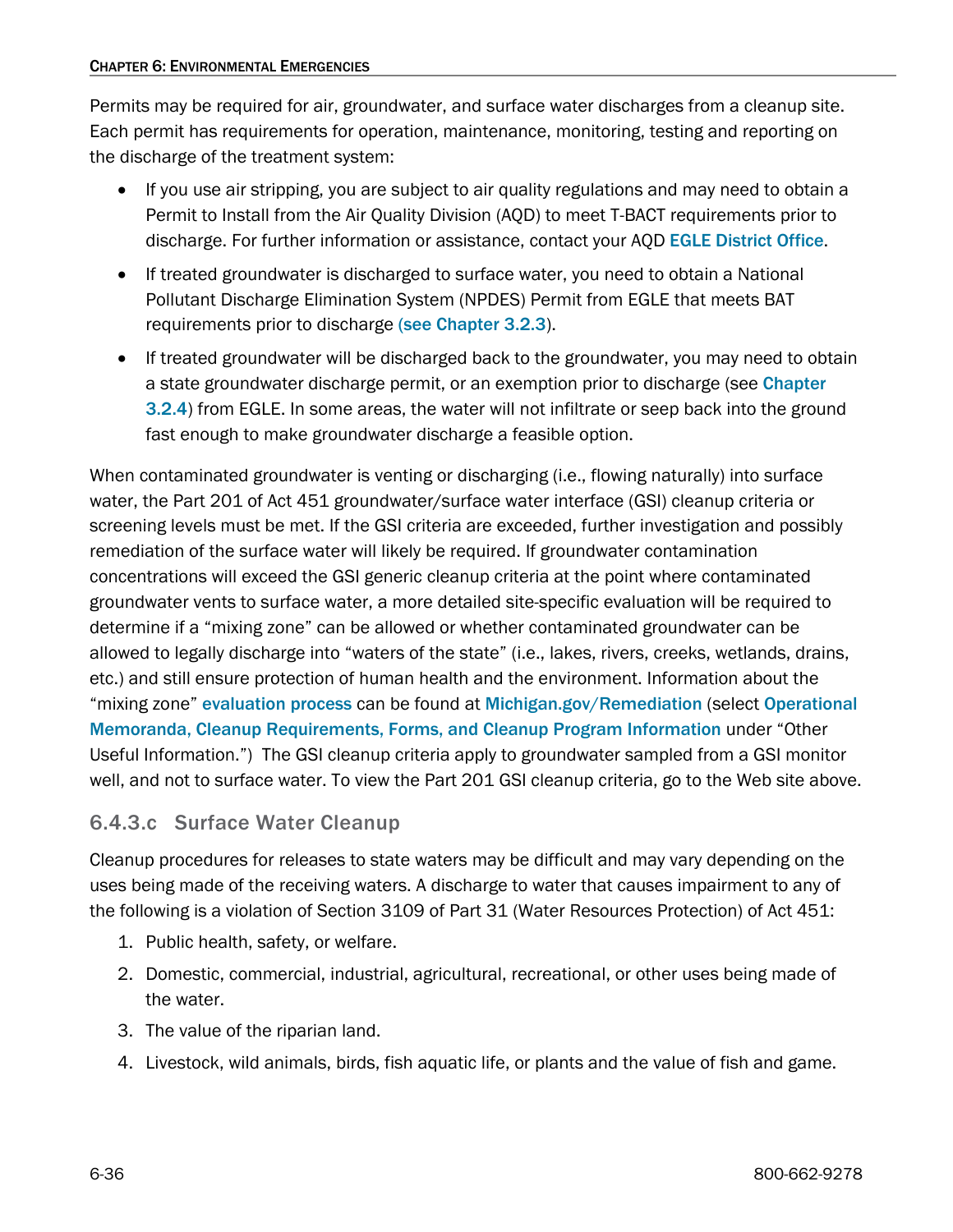Of these water uses, major public health concerns exist if the discharge could impact downstream recreational beaches or surface water drinking water supply intake systems.

EGLE requires that all appropriate and reasonable steps be taken to clean up and prevent further pollution in consideration of existing conditions of state waters. Remember, in the event of a release to state waters, including releases to public storm sewers and drains, immediately contact:

- Your EGLE [District Office](https://www.michigan.gov/egle/contact/district-office-locations) or the Pollution Emergency Alerting System (PEAS) hotline at 800-292-4706 (in state) or 517-373-7660 (out-of-state).
- Your primary public answering service, or 911.

Release response is chemical-, location-, and action-specific. Some hazardous substances are water-soluble and mix immediately with the surface water. When water-soluble substances are released, a reasonable course of action may require large quantities of contaminated water to be captured, removed, contained, and properly treated and/or disposed. Large releases requiring the use of floating booms, skimmers, storm sewer plugs, etc. will likely require a release response contractor, whereas small releases may travel downstream before any response can contain them. The longer the released substance remains in the water, even if contained by booms, the more contamination diffuses or mixes with the surface water, which may result in increased environmental harm and liability. Therefore, release prevention instead of cleanup can yield tremendous cost savings.

Release prevention includes having a response plan in place, with trained responders and equipment easily available, for immediate containment of any release. Some generic release response equipment to keep on-site may include absorbent booms and pads, thick plastic bags, sandbags, cat litter, portable emergency pumping and containment equipment, protective clothing, and safety gear suitable for on-site materials and hazardous chemical exposure conditions. It is also recommended that you know the route of your storm sewer system and appropriate areas (such as the last storm water catch basin on your site) to catch and contain releases. Consider how to respond if a spill should occur during either dry or wet weather, and how to divert storm water from a spill that occurs during wet weather. Talk with an environmental response consultant or EGLE about which containment and cleanup methods may be best for your business. To research environmental innovative treatment technology options, go to [EPA Clu-In](http://clu-in.org/) at <http://clu-in.org/>.

When contaminated groundwater is venting or discharging (i.e., flowing naturally) into surface waters, the Part 201 of Act 451 GSI Cleanup Criteria must be applied (see Chapter 6.4.3.b -Groundwater Cleanup).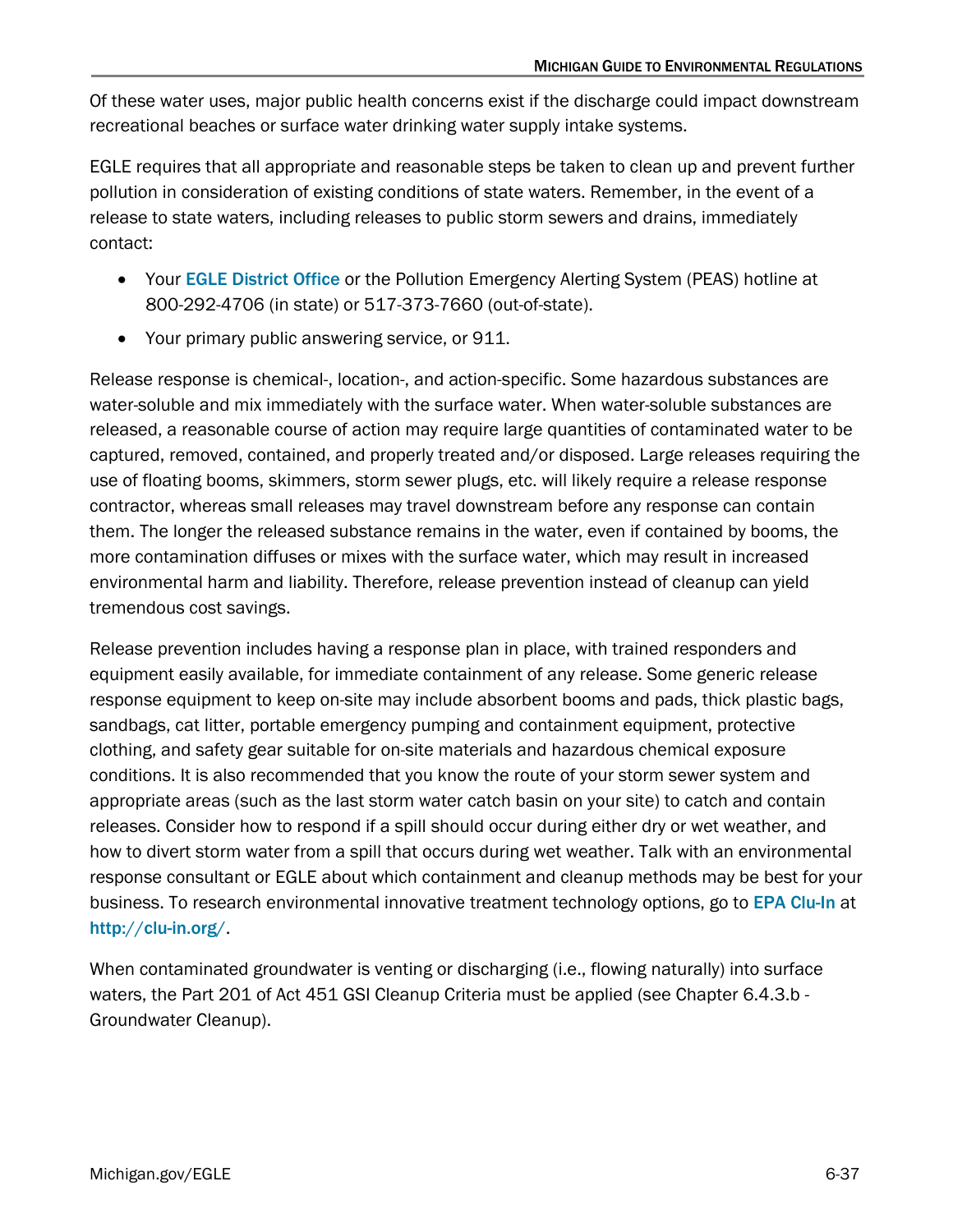### 6.4.3.d PCB Clean Up

Polychlorinated biphenyls (PCBs) are hazardous substances- Part 201 that must be addressed under the federal and/or state corrective or remedial action process and, in some cases, in coordination with the U.S. EPA Region 5. Part 201 of Act 451 Cleanup Criteria have been developed for PCBs on the basis of media (i.e., air, soil or water) exposure pathway, land-usespecific, and must be applied for corrective action, pursuant to R 299.9629 of Part 111 (Hazardous Waste Management) of Act 451. However, to address exposures via the soil directcontact pathway, the applicability of the Toxic Substances Control Act (TSCA), at 40 CFR 761 must be determined and applied appropriately (see Part 201 of Act 451 Cleanup Criteria tables, footnote [T]). The Part 201 of Act 451 Cleanup Criteria can be found at

[Michigan.gov/Remediation](https://www.michigan.gov/egle/about/organization/remediation-and-redevelopment/remediation-and-investigation) under the "Other Useful Information" heading, select "Cleanup Criteria Requirements for Response Activity." If TSCA is determined to apply to an area with PCB contamination, all TSCA obligations must be addressed in coordination with the U.S. EPA Region 5. A state Remedial Action Plan cannot be considered complete without a demonstration of compliance with all TSCA obligations. If you need further information or assistance, please contact the Remediation Division in your **[EGLE District Office](https://www.michigan.gov/egle/contact/district-office-locations).** See [Chapter 4.5](https://www.michigan.gov/egle/-/media/Project/Websites/egle/Documents/Regulatory-Assistance/Guidebooks/MI-Guide-to-Environmental-Regulations/MI-Guide-Environmental-Regulations-Ch4-Transport.pdf#page=28) for specific details on TSCA obligation related to remediation waste.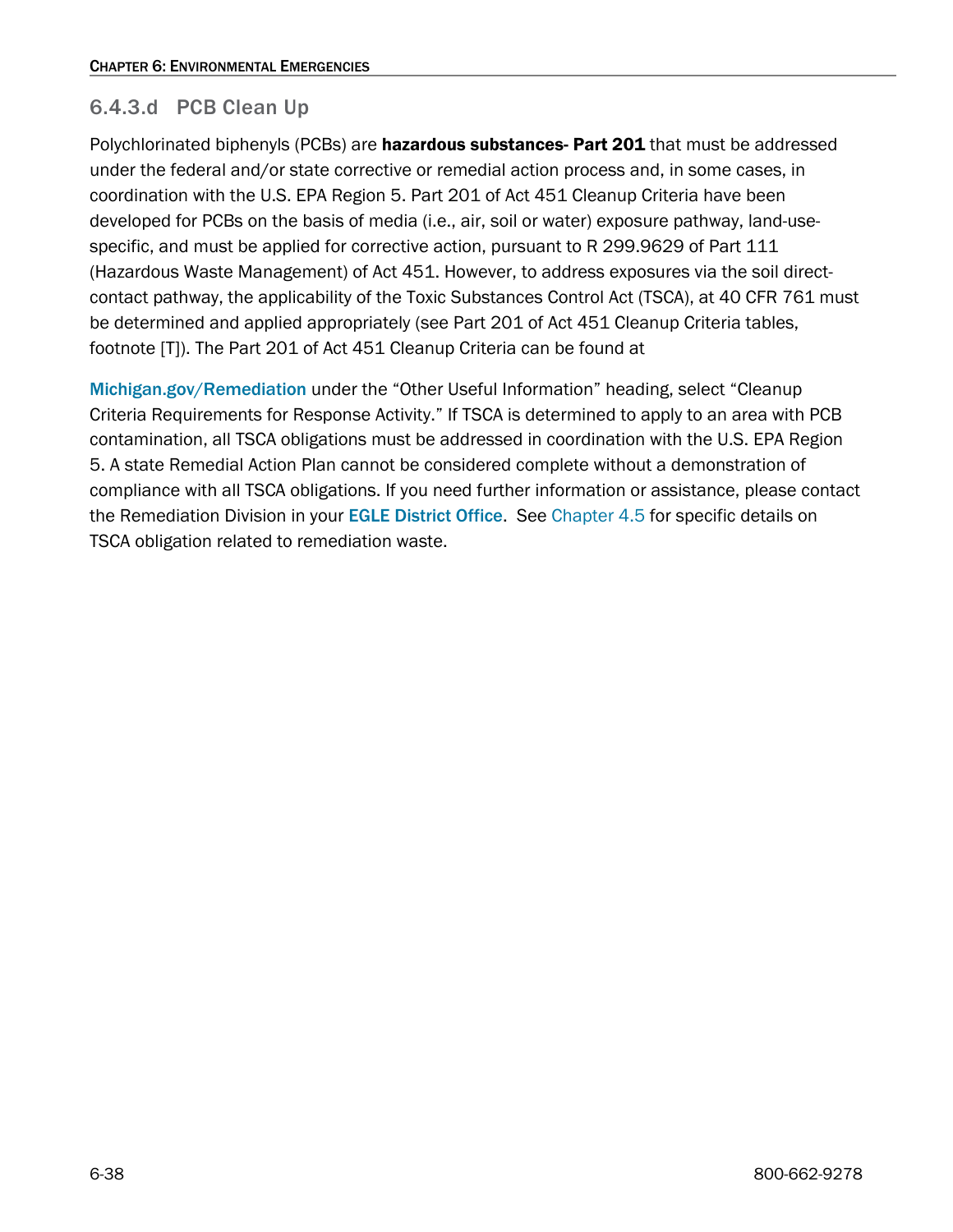## <span id="page-38-0"></span>WHERE TO GO FOR HELP

Websites, program contacts, and publications/resources for common environmental emergency topics

### SARA Title III Program

517-284-SARA (284-7272) | [EGLE-sara@michigan.gov](mailto:deq-sara@michigan.gov) [Michigan.gov/SARA](https://www.michigan.gov/egle/regulatory-assistance/emergency-planning-and-community-right-to-know/emergency-planning-and-community-right-to-know-act) | [Michigan.gov/ChemRelease](https://www.michigan.gov/egle/regulatory-assistance/emergency-planning-and-community-right-to-know/spill-release-reporting) | [Michigan.gov/EGLEEmergencyPlan](https://www.michigan.gov/egle/regulatory-assistance/emergency-planning-and-community-right-to-know)

• Michigan Facilities' Guide to SARA Title III, [Emergency Planning and Release Reporting](https://www.michigan.gov/egle/-/media/Project/Websites/egle/Documents/Programs/ESD/SARA/MI-Facilities-Guide-to-SARA.pdf)

#### Emergency response planning and training

Michigan State Police, Emergency Management and Homeland Security Division 517-284-3727 | [Michigan.gov/emhsd-training](https://www.michigan.gov/msp/divisions/emhsd/training-responsive)

• [Critical Incident Protocol — A Public and Private Partnership](https://www.michigan.gov/msp/-/media/Project/Websites/msp/EMHSD/Publications/msp-critical__incident_Protocal_8735_7.pdf)

#### Pollution Incident Prevention Plans (PIPP)

EGLE, Part 5 Rules Program, District Staff: [www.michigan.gov/part5](https://www.michigan.gov/egle/about/organization/water-resources/part5-spills)

- [PIPP and Part 5 Rules Informational Packet](https://www.michigan.gov/-/media/Project/Websites/egle/Documents/Programs/draft/deq-ead-tas-pipp5summary.pdf)
- [PIPP Completion Checklist](https://www.michigan.gov/-/media/Project/Websites/egle/Documents/Programs/draft/deq-ead-tas-pipp5summary.pdf)
- [Part 5 Rules Operational Guidance \(POG\) clarifying oil requirements](https://www.michigan.gov/-/media/Project/Websites/egle/Documents/Policies-Procedures/WRD/WRD-036-part-5-rules-oil.pdf)

### Oil Pollution Prevention: Facility Response Plans (FRP) and Spill Prevention, Control, and Countermeasures (SPCC) Plans

U.S. EPA Region 5, Office of Emergency Management

[epa.gov/oil-spills-prevention-and-preparedness-regulations](https://www.epa.gov/oil-spills-prevention-and-preparedness-regulations)

### Risk Management Plans

U.S. EPA Region 5, Office of Emergency Management [www.epa.gov/emergencies/content/rmp](https://www.epa.gov/emergency-response)

#### Storm water pollution prevention plans (SWPPP) and surface water cleanup

EGLE, Storm Water Program: 517-284-5567 | [Michigan.gov/IndustrialStormwater](https://www.michigan.gov/egle/about/organization/water-resources/industrial-storm-water)

- [SWPPP Template \(Word\)](https://www.michigan.gov/egle/-/media/Project/Websites/egle/Documents/Programs/WRD/Storm-Water-Industrial/swppp-template.doc), [SWPPP Template \(PDF\)](https://www.michigan.gov/-/media/Project/Websites/egle/Documents/Programs/WRD/Storm-Water-Industrial/swppp-template-pdf.pdf)
- [SWPPP sample](https://www.michigan.gov/-/media/Project/Websites/egle/Documents/Programs/WRD/Storm-Water-Industrial/swppp-example.pdf)
- [SWPPP Checklist \(Word\)](https://www.michigan.gov/egle/-/media/Project/Websites/egle/Documents/Forms/WRD/Storm-Water-Industrial/Storm-Water-Pollution-Prevention-Plan-Checklist.docx)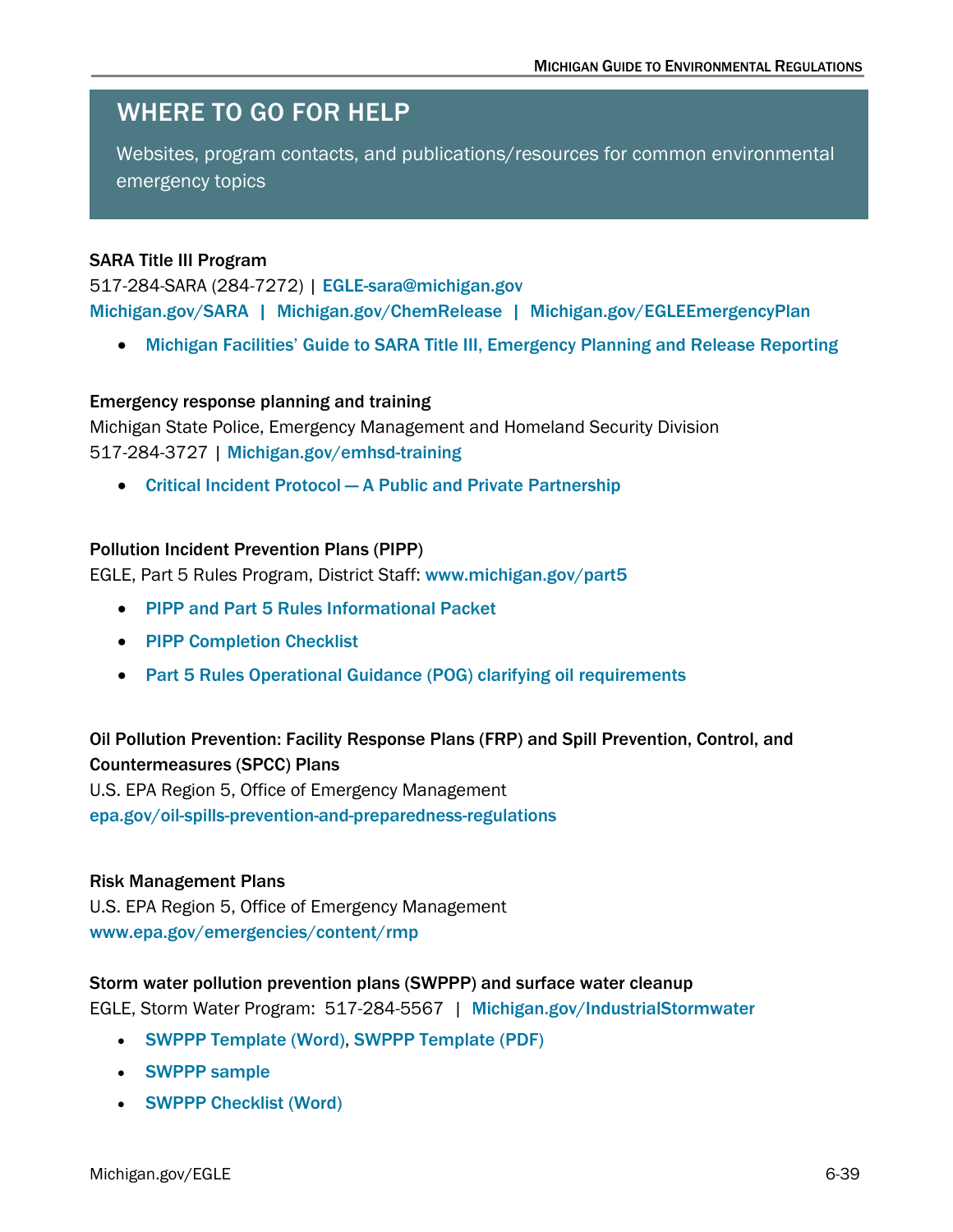Hazardous Waste Operations and Emergency Response (HAZWOPER) requirements MIOSHA: 517-322-1608 | [Michigan.gov/miosha](https://www.michigan.gov/leo/bureaus-agencies/MIOSHA/)

Hazardous/non-hazardous waste characterization and disposal information EGLE, Hazardous Waste Program: 800-662-9278 | [EGLE District Office](https://www.michigan.gov/egle/contact/district-office-locations) [Hazardous and Liquid Industrial By-product Management](https://www.michigan.gov/egle/about/organization/Materials-Management/hazardous-waste/liquid-industrial-byproducts) at [Michigan.gov/EGLEwaste](https://www.michigan.gov/egle/about/organization/Materials-Management/hazardous-waste/liquid-industrial-byproducts)

- [Waste Webinar Series](https://www.michigan.gov/egle/outreach/past-events/waste-webinar-series)
- [Hazardous Waste Emergency Information \(EQP 3472\) poster](https://www.michigan.gov/egle/-/media/Project/Websites/egle/Documents/Programs/MMD/Hazardous-Waste/Haz-Waste-Emergency-Posting.pdf) for Small Quantity **[Generators](https://www.michigan.gov/egle/-/media/Project/Websites/egle/Documents/Programs/MMD/Hazardous-Waste/Haz-Waste-Emergency-Posting.pdf)**
- [Contingency Plan and Emergency Procedures for Large Quantity Generators](https://www.michigan.gov/-/media/Project/Websites/egle/Documents/Programs/MMD/Hazardous-Waste/contingency-plan-emergency-procedures.pdf)
- [Personnel Training Requirements for Fully Regulated Generators of](https://www.michigan.gov/-/media/Project/Websites/egle/Documents/Programs/draft/Haz-Waste-LQG-Personnel-Training.pdf) Hazardous Waste

### Release of hazardous materials during transportation

U.S. Department of Transportation (US DOT): 800-467-4922 | [phmsa.dot.gov/hazmat](https://www.phmsa.dot.gov/)

- USDOT [Hazardous Materials Incident Report](https://www.phmsa.dot.gov/sites/phmsa.dot.gov/files/docs/IncidentForm010105.pdf)
- Incident Report [Gas Distribution System \(RSPA F 7100.1\)](https://www.phmsa.dot.gov/forms/operator-reports-submitted-phmsa-forms-and-instructions)
- Incident Report [Gas Transmission and Gathering Systems \(RSPA](https://www.phmsa.dot.gov/forms/operator-reports-submitted-phmsa-forms-and-instructions) F 7100.2)
- Accident Report [Hazardous Liquid Pipeline Systems \(DOT](https://www.phmsa.dot.gov/forms/operator-reports-submitted-phmsa-forms-and-instructions) Form 7000-1)

### Releases from oil and gas production fields

EGLE, Oil, Gas, and Minerals Division: 517-284-6823 | [Michigan.gov/EGLEOilGasMinerals](https://www.michigan.gov/egle/about/organization/Oil-Gas-and-Minerals)

• [Report of Loss or Spill \(EQP 7233\)](https://www.michigan.gov/egle/about/organization/Oil-Gas-and-Minerals/Oil-and-Gas/Oil-and-Gas-Forms)

### Report of discharge of untreated sewage

[EGLE District Office](https://www.michigan.gov/egle/contact/district-office-locations) | [Michigan.gov/ChemRelease](https://www.michigan.gov/egle/regulatory-assistance/emergency-planning-and-community-right-to-know/spill-release-reporting)

• [Report of Discharges of Untreated or Partially Treated Sewage \(EQP](https://www.michigan.gov/egle/Regulatory-Assistance/Emergency-Planning-and-Community-Right-to-Know/spill-release-reporting/release-reporting-forms) 5857)

### Releases from leaking underground storage tanks

LARA, Storage Tank Program: 517-241-8847 | [Michigan.gov/StorageTanks](https://www.michigan.gov/lara/bureau-list/bfs/storage-tanks)

### Environmental Investigation, Cleanup, Release Reporting

EGLE, Remediation and Redevelopment Division: 517-284-5099 | [District Offices](https://www.michigan.gov/egle/contact/district-office-locations)  [Michigan.gov/EGLERemediation](https://www.michigan.gov/egle/about/organization/remediation-and-redevelopment/remediation-and-investigation)

• [Release Reporting Forms](https://www.michigan.gov/egle/Regulatory-Assistance/Emergency-Planning-and-Community-Right-to-Know/spill-release-reporting/release-reporting-forms)

### Federal environmental investigation guidance including information about Phase I and II environmental site assessments (ESAs)

### U.S. EPA | [http://clu-in.org](http://clu-in.org/)

American Society for Testing and Materials (ASTM) | [www.astm.org](http://www.astm.org/)